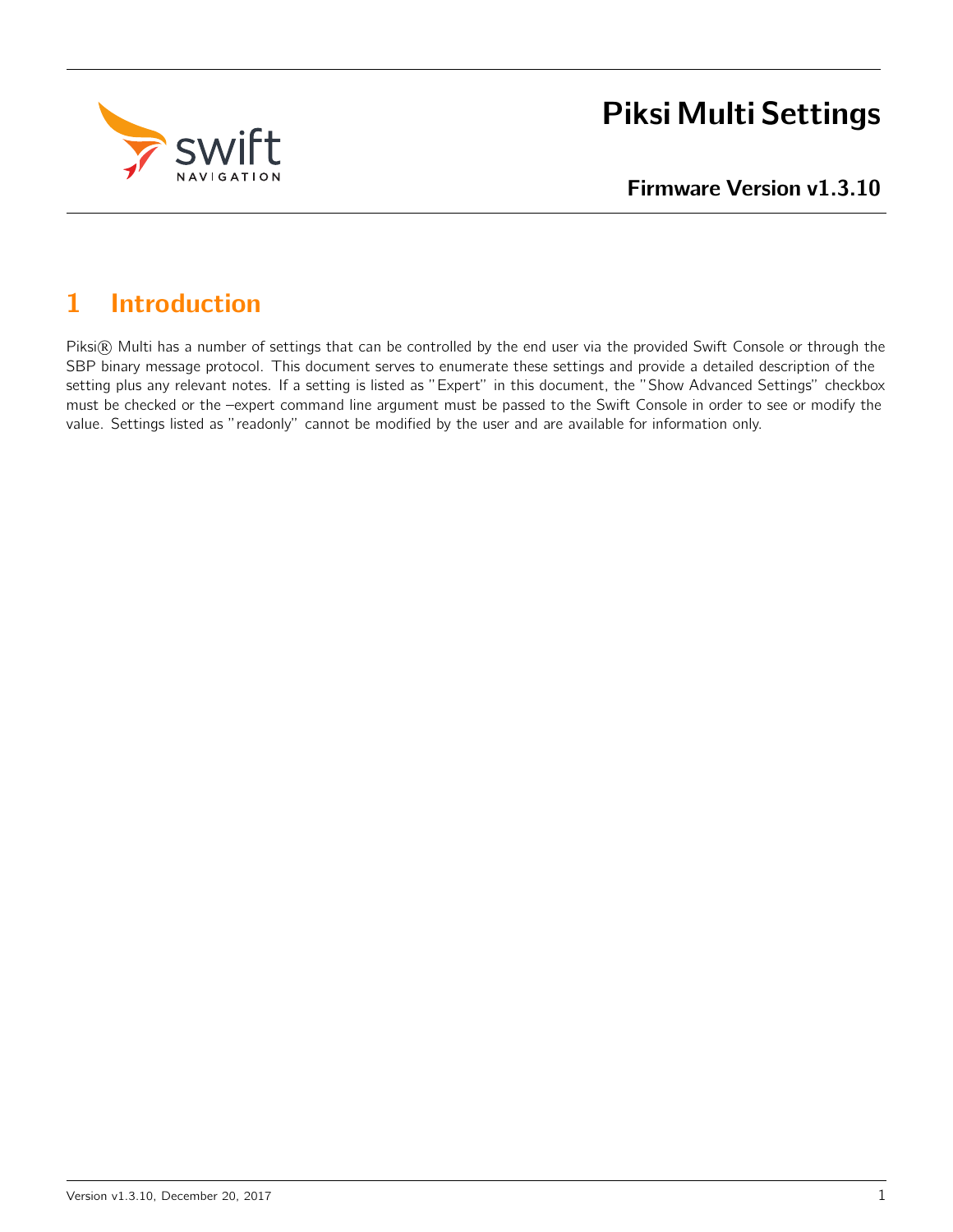# 2 Settings Table

| acquisition<br>Enable the GLONASS acquisition and raw measurements.<br>glonass acquisition<br>enabled<br>Enable the QZSS constellation.<br>qzss acquisition<br>enabled<br>Enable the SBAS constellation.<br>sbas acquisition<br>enabled<br>Enable the almanac-based acquisition.<br>almanacs enabled<br>Enable the bds2 constellation.<br>bds2 acquisition<br>enabled<br>cell modem<br>Additional debug messages for cell modem.<br>debug<br>None<br>enable<br>None<br>device<br>Access point name (provided by cell carrier).<br>APN<br>The type of cell modem in use.<br>modem type<br>ethernet<br>The default gateway for the IP config.<br>gateway<br>The netmask for the IP config.<br>netmask<br>The static IP address.<br>ip address<br>Ethernet configuration mode.<br>ip config mode<br>ext events 0<br>Minimum time between events ( $0 =$ disabled).<br>sensitivity<br>Select edges to trigger timestamped event capture.<br>edge trigger<br>ext events 1<br>Duro only. Minimum time between events ( $0 =$ disabled).<br>sensitivity<br>Duro only. Select edges to trigger timestamped event capture.<br>edge trigger<br>ext events 2<br>Duro only. Minimum time between events ( $0 =$ disabled).<br>sensitivity<br>Duro only. Select edges to trigger timestamped event capture.<br>edge trigger<br>frontend<br>Enable/Disable 4.85V antenna bias.<br>antenna bias<br>Determines which antenna to use.<br>antenna selection<br>imu<br>Enable/Disable IMU raw data output from onboard Bosch BMI160 IMU.<br>imu raw output<br>Enable/Disable raw data output from onboard Bosch BMM150 Magne-<br>mag raw output<br>tometer.<br>The data rate (in Hz) for magnetometer raw output.<br>mag rate<br>The approximate range of accelerations that can be measured.<br>acc range<br>The approximate range of angular rate that can be measured.<br>gyro range<br>The data rate (in Hz) for IMU raw output.<br>imu rate<br>ndb<br>Erase stored L2C capability mask during boot.<br>erase 12c capb<br>Erase stored UTC offset parameters during boot.<br>erase utc params<br>Erase stored almanac week numbers during boot.<br>erase almanac wn<br>Erase stored almanacs during boot.<br>erase almanac<br>Erase stored ephmerides during boot.<br>erase ephemeris<br>Erase stored ionospheric parameters during boot.<br>erase iono<br>Erase stored last fix information during boot.<br>erase lgf | Grouping | Name | Description |
|---------------------------------------------------------------------------------------------------------------------------------------------------------------------------------------------------------------------------------------------------------------------------------------------------------------------------------------------------------------------------------------------------------------------------------------------------------------------------------------------------------------------------------------------------------------------------------------------------------------------------------------------------------------------------------------------------------------------------------------------------------------------------------------------------------------------------------------------------------------------------------------------------------------------------------------------------------------------------------------------------------------------------------------------------------------------------------------------------------------------------------------------------------------------------------------------------------------------------------------------------------------------------------------------------------------------------------------------------------------------------------------------------------------------------------------------------------------------------------------------------------------------------------------------------------------------------------------------------------------------------------------------------------------------------------------------------------------------------------------------------------------------------------------------------------------------------------------------------------------------------------------------------------------------------------------------------------------------------------------------------------------------------------------------------------------------------------------------------------------------------------------------------------------------------------------------------------------------------------------------------------------------------------------------------------------------------------------------------------------------------------------------------------|----------|------|-------------|
|                                                                                                                                                                                                                                                                                                                                                                                                                                                                                                                                                                                                                                                                                                                                                                                                                                                                                                                                                                                                                                                                                                                                                                                                                                                                                                                                                                                                                                                                                                                                                                                                                                                                                                                                                                                                                                                                                                                                                                                                                                                                                                                                                                                                                                                                                                                                                                                                         |          |      |             |
|                                                                                                                                                                                                                                                                                                                                                                                                                                                                                                                                                                                                                                                                                                                                                                                                                                                                                                                                                                                                                                                                                                                                                                                                                                                                                                                                                                                                                                                                                                                                                                                                                                                                                                                                                                                                                                                                                                                                                                                                                                                                                                                                                                                                                                                                                                                                                                                                         |          |      |             |
|                                                                                                                                                                                                                                                                                                                                                                                                                                                                                                                                                                                                                                                                                                                                                                                                                                                                                                                                                                                                                                                                                                                                                                                                                                                                                                                                                                                                                                                                                                                                                                                                                                                                                                                                                                                                                                                                                                                                                                                                                                                                                                                                                                                                                                                                                                                                                                                                         |          |      |             |
|                                                                                                                                                                                                                                                                                                                                                                                                                                                                                                                                                                                                                                                                                                                                                                                                                                                                                                                                                                                                                                                                                                                                                                                                                                                                                                                                                                                                                                                                                                                                                                                                                                                                                                                                                                                                                                                                                                                                                                                                                                                                                                                                                                                                                                                                                                                                                                                                         |          |      |             |
|                                                                                                                                                                                                                                                                                                                                                                                                                                                                                                                                                                                                                                                                                                                                                                                                                                                                                                                                                                                                                                                                                                                                                                                                                                                                                                                                                                                                                                                                                                                                                                                                                                                                                                                                                                                                                                                                                                                                                                                                                                                                                                                                                                                                                                                                                                                                                                                                         |          |      |             |
|                                                                                                                                                                                                                                                                                                                                                                                                                                                                                                                                                                                                                                                                                                                                                                                                                                                                                                                                                                                                                                                                                                                                                                                                                                                                                                                                                                                                                                                                                                                                                                                                                                                                                                                                                                                                                                                                                                                                                                                                                                                                                                                                                                                                                                                                                                                                                                                                         |          |      |             |
|                                                                                                                                                                                                                                                                                                                                                                                                                                                                                                                                                                                                                                                                                                                                                                                                                                                                                                                                                                                                                                                                                                                                                                                                                                                                                                                                                                                                                                                                                                                                                                                                                                                                                                                                                                                                                                                                                                                                                                                                                                                                                                                                                                                                                                                                                                                                                                                                         |          |      |             |
|                                                                                                                                                                                                                                                                                                                                                                                                                                                                                                                                                                                                                                                                                                                                                                                                                                                                                                                                                                                                                                                                                                                                                                                                                                                                                                                                                                                                                                                                                                                                                                                                                                                                                                                                                                                                                                                                                                                                                                                                                                                                                                                                                                                                                                                                                                                                                                                                         |          |      |             |
|                                                                                                                                                                                                                                                                                                                                                                                                                                                                                                                                                                                                                                                                                                                                                                                                                                                                                                                                                                                                                                                                                                                                                                                                                                                                                                                                                                                                                                                                                                                                                                                                                                                                                                                                                                                                                                                                                                                                                                                                                                                                                                                                                                                                                                                                                                                                                                                                         |          |      |             |
|                                                                                                                                                                                                                                                                                                                                                                                                                                                                                                                                                                                                                                                                                                                                                                                                                                                                                                                                                                                                                                                                                                                                                                                                                                                                                                                                                                                                                                                                                                                                                                                                                                                                                                                                                                                                                                                                                                                                                                                                                                                                                                                                                                                                                                                                                                                                                                                                         |          |      |             |
|                                                                                                                                                                                                                                                                                                                                                                                                                                                                                                                                                                                                                                                                                                                                                                                                                                                                                                                                                                                                                                                                                                                                                                                                                                                                                                                                                                                                                                                                                                                                                                                                                                                                                                                                                                                                                                                                                                                                                                                                                                                                                                                                                                                                                                                                                                                                                                                                         |          |      |             |
|                                                                                                                                                                                                                                                                                                                                                                                                                                                                                                                                                                                                                                                                                                                                                                                                                                                                                                                                                                                                                                                                                                                                                                                                                                                                                                                                                                                                                                                                                                                                                                                                                                                                                                                                                                                                                                                                                                                                                                                                                                                                                                                                                                                                                                                                                                                                                                                                         |          |      |             |
|                                                                                                                                                                                                                                                                                                                                                                                                                                                                                                                                                                                                                                                                                                                                                                                                                                                                                                                                                                                                                                                                                                                                                                                                                                                                                                                                                                                                                                                                                                                                                                                                                                                                                                                                                                                                                                                                                                                                                                                                                                                                                                                                                                                                                                                                                                                                                                                                         |          |      |             |
|                                                                                                                                                                                                                                                                                                                                                                                                                                                                                                                                                                                                                                                                                                                                                                                                                                                                                                                                                                                                                                                                                                                                                                                                                                                                                                                                                                                                                                                                                                                                                                                                                                                                                                                                                                                                                                                                                                                                                                                                                                                                                                                                                                                                                                                                                                                                                                                                         |          |      |             |
|                                                                                                                                                                                                                                                                                                                                                                                                                                                                                                                                                                                                                                                                                                                                                                                                                                                                                                                                                                                                                                                                                                                                                                                                                                                                                                                                                                                                                                                                                                                                                                                                                                                                                                                                                                                                                                                                                                                                                                                                                                                                                                                                                                                                                                                                                                                                                                                                         |          |      |             |
|                                                                                                                                                                                                                                                                                                                                                                                                                                                                                                                                                                                                                                                                                                                                                                                                                                                                                                                                                                                                                                                                                                                                                                                                                                                                                                                                                                                                                                                                                                                                                                                                                                                                                                                                                                                                                                                                                                                                                                                                                                                                                                                                                                                                                                                                                                                                                                                                         |          |      |             |
|                                                                                                                                                                                                                                                                                                                                                                                                                                                                                                                                                                                                                                                                                                                                                                                                                                                                                                                                                                                                                                                                                                                                                                                                                                                                                                                                                                                                                                                                                                                                                                                                                                                                                                                                                                                                                                                                                                                                                                                                                                                                                                                                                                                                                                                                                                                                                                                                         |          |      |             |
|                                                                                                                                                                                                                                                                                                                                                                                                                                                                                                                                                                                                                                                                                                                                                                                                                                                                                                                                                                                                                                                                                                                                                                                                                                                                                                                                                                                                                                                                                                                                                                                                                                                                                                                                                                                                                                                                                                                                                                                                                                                                                                                                                                                                                                                                                                                                                                                                         |          |      |             |
|                                                                                                                                                                                                                                                                                                                                                                                                                                                                                                                                                                                                                                                                                                                                                                                                                                                                                                                                                                                                                                                                                                                                                                                                                                                                                                                                                                                                                                                                                                                                                                                                                                                                                                                                                                                                                                                                                                                                                                                                                                                                                                                                                                                                                                                                                                                                                                                                         |          |      |             |
|                                                                                                                                                                                                                                                                                                                                                                                                                                                                                                                                                                                                                                                                                                                                                                                                                                                                                                                                                                                                                                                                                                                                                                                                                                                                                                                                                                                                                                                                                                                                                                                                                                                                                                                                                                                                                                                                                                                                                                                                                                                                                                                                                                                                                                                                                                                                                                                                         |          |      |             |
|                                                                                                                                                                                                                                                                                                                                                                                                                                                                                                                                                                                                                                                                                                                                                                                                                                                                                                                                                                                                                                                                                                                                                                                                                                                                                                                                                                                                                                                                                                                                                                                                                                                                                                                                                                                                                                                                                                                                                                                                                                                                                                                                                                                                                                                                                                                                                                                                         |          |      |             |
|                                                                                                                                                                                                                                                                                                                                                                                                                                                                                                                                                                                                                                                                                                                                                                                                                                                                                                                                                                                                                                                                                                                                                                                                                                                                                                                                                                                                                                                                                                                                                                                                                                                                                                                                                                                                                                                                                                                                                                                                                                                                                                                                                                                                                                                                                                                                                                                                         |          |      |             |
|                                                                                                                                                                                                                                                                                                                                                                                                                                                                                                                                                                                                                                                                                                                                                                                                                                                                                                                                                                                                                                                                                                                                                                                                                                                                                                                                                                                                                                                                                                                                                                                                                                                                                                                                                                                                                                                                                                                                                                                                                                                                                                                                                                                                                                                                                                                                                                                                         |          |      |             |
|                                                                                                                                                                                                                                                                                                                                                                                                                                                                                                                                                                                                                                                                                                                                                                                                                                                                                                                                                                                                                                                                                                                                                                                                                                                                                                                                                                                                                                                                                                                                                                                                                                                                                                                                                                                                                                                                                                                                                                                                                                                                                                                                                                                                                                                                                                                                                                                                         |          |      |             |
|                                                                                                                                                                                                                                                                                                                                                                                                                                                                                                                                                                                                                                                                                                                                                                                                                                                                                                                                                                                                                                                                                                                                                                                                                                                                                                                                                                                                                                                                                                                                                                                                                                                                                                                                                                                                                                                                                                                                                                                                                                                                                                                                                                                                                                                                                                                                                                                                         |          |      |             |
|                                                                                                                                                                                                                                                                                                                                                                                                                                                                                                                                                                                                                                                                                                                                                                                                                                                                                                                                                                                                                                                                                                                                                                                                                                                                                                                                                                                                                                                                                                                                                                                                                                                                                                                                                                                                                                                                                                                                                                                                                                                                                                                                                                                                                                                                                                                                                                                                         |          |      |             |
|                                                                                                                                                                                                                                                                                                                                                                                                                                                                                                                                                                                                                                                                                                                                                                                                                                                                                                                                                                                                                                                                                                                                                                                                                                                                                                                                                                                                                                                                                                                                                                                                                                                                                                                                                                                                                                                                                                                                                                                                                                                                                                                                                                                                                                                                                                                                                                                                         |          |      |             |
|                                                                                                                                                                                                                                                                                                                                                                                                                                                                                                                                                                                                                                                                                                                                                                                                                                                                                                                                                                                                                                                                                                                                                                                                                                                                                                                                                                                                                                                                                                                                                                                                                                                                                                                                                                                                                                                                                                                                                                                                                                                                                                                                                                                                                                                                                                                                                                                                         |          |      |             |
|                                                                                                                                                                                                                                                                                                                                                                                                                                                                                                                                                                                                                                                                                                                                                                                                                                                                                                                                                                                                                                                                                                                                                                                                                                                                                                                                                                                                                                                                                                                                                                                                                                                                                                                                                                                                                                                                                                                                                                                                                                                                                                                                                                                                                                                                                                                                                                                                         |          |      |             |
|                                                                                                                                                                                                                                                                                                                                                                                                                                                                                                                                                                                                                                                                                                                                                                                                                                                                                                                                                                                                                                                                                                                                                                                                                                                                                                                                                                                                                                                                                                                                                                                                                                                                                                                                                                                                                                                                                                                                                                                                                                                                                                                                                                                                                                                                                                                                                                                                         |          |      |             |
|                                                                                                                                                                                                                                                                                                                                                                                                                                                                                                                                                                                                                                                                                                                                                                                                                                                                                                                                                                                                                                                                                                                                                                                                                                                                                                                                                                                                                                                                                                                                                                                                                                                                                                                                                                                                                                                                                                                                                                                                                                                                                                                                                                                                                                                                                                                                                                                                         |          |      |             |
|                                                                                                                                                                                                                                                                                                                                                                                                                                                                                                                                                                                                                                                                                                                                                                                                                                                                                                                                                                                                                                                                                                                                                                                                                                                                                                                                                                                                                                                                                                                                                                                                                                                                                                                                                                                                                                                                                                                                                                                                                                                                                                                                                                                                                                                                                                                                                                                                         |          |      |             |
|                                                                                                                                                                                                                                                                                                                                                                                                                                                                                                                                                                                                                                                                                                                                                                                                                                                                                                                                                                                                                                                                                                                                                                                                                                                                                                                                                                                                                                                                                                                                                                                                                                                                                                                                                                                                                                                                                                                                                                                                                                                                                                                                                                                                                                                                                                                                                                                                         |          |      |             |
|                                                                                                                                                                                                                                                                                                                                                                                                                                                                                                                                                                                                                                                                                                                                                                                                                                                                                                                                                                                                                                                                                                                                                                                                                                                                                                                                                                                                                                                                                                                                                                                                                                                                                                                                                                                                                                                                                                                                                                                                                                                                                                                                                                                                                                                                                                                                                                                                         |          |      |             |
|                                                                                                                                                                                                                                                                                                                                                                                                                                                                                                                                                                                                                                                                                                                                                                                                                                                                                                                                                                                                                                                                                                                                                                                                                                                                                                                                                                                                                                                                                                                                                                                                                                                                                                                                                                                                                                                                                                                                                                                                                                                                                                                                                                                                                                                                                                                                                                                                         |          |      |             |
|                                                                                                                                                                                                                                                                                                                                                                                                                                                                                                                                                                                                                                                                                                                                                                                                                                                                                                                                                                                                                                                                                                                                                                                                                                                                                                                                                                                                                                                                                                                                                                                                                                                                                                                                                                                                                                                                                                                                                                                                                                                                                                                                                                                                                                                                                                                                                                                                         |          |      |             |
|                                                                                                                                                                                                                                                                                                                                                                                                                                                                                                                                                                                                                                                                                                                                                                                                                                                                                                                                                                                                                                                                                                                                                                                                                                                                                                                                                                                                                                                                                                                                                                                                                                                                                                                                                                                                                                                                                                                                                                                                                                                                                                                                                                                                                                                                                                                                                                                                         |          |      |             |
|                                                                                                                                                                                                                                                                                                                                                                                                                                                                                                                                                                                                                                                                                                                                                                                                                                                                                                                                                                                                                                                                                                                                                                                                                                                                                                                                                                                                                                                                                                                                                                                                                                                                                                                                                                                                                                                                                                                                                                                                                                                                                                                                                                                                                                                                                                                                                                                                         |          |      |             |
|                                                                                                                                                                                                                                                                                                                                                                                                                                                                                                                                                                                                                                                                                                                                                                                                                                                                                                                                                                                                                                                                                                                                                                                                                                                                                                                                                                                                                                                                                                                                                                                                                                                                                                                                                                                                                                                                                                                                                                                                                                                                                                                                                                                                                                                                                                                                                                                                         |          |      |             |
|                                                                                                                                                                                                                                                                                                                                                                                                                                                                                                                                                                                                                                                                                                                                                                                                                                                                                                                                                                                                                                                                                                                                                                                                                                                                                                                                                                                                                                                                                                                                                                                                                                                                                                                                                                                                                                                                                                                                                                                                                                                                                                                                                                                                                                                                                                                                                                                                         |          |      |             |
|                                                                                                                                                                                                                                                                                                                                                                                                                                                                                                                                                                                                                                                                                                                                                                                                                                                                                                                                                                                                                                                                                                                                                                                                                                                                                                                                                                                                                                                                                                                                                                                                                                                                                                                                                                                                                                                                                                                                                                                                                                                                                                                                                                                                                                                                                                                                                                                                         |          |      |             |
|                                                                                                                                                                                                                                                                                                                                                                                                                                                                                                                                                                                                                                                                                                                                                                                                                                                                                                                                                                                                                                                                                                                                                                                                                                                                                                                                                                                                                                                                                                                                                                                                                                                                                                                                                                                                                                                                                                                                                                                                                                                                                                                                                                                                                                                                                                                                                                                                         |          |      |             |
|                                                                                                                                                                                                                                                                                                                                                                                                                                                                                                                                                                                                                                                                                                                                                                                                                                                                                                                                                                                                                                                                                                                                                                                                                                                                                                                                                                                                                                                                                                                                                                                                                                                                                                                                                                                                                                                                                                                                                                                                                                                                                                                                                                                                                                                                                                                                                                                                         |          |      |             |
|                                                                                                                                                                                                                                                                                                                                                                                                                                                                                                                                                                                                                                                                                                                                                                                                                                                                                                                                                                                                                                                                                                                                                                                                                                                                                                                                                                                                                                                                                                                                                                                                                                                                                                                                                                                                                                                                                                                                                                                                                                                                                                                                                                                                                                                                                                                                                                                                         |          |      |             |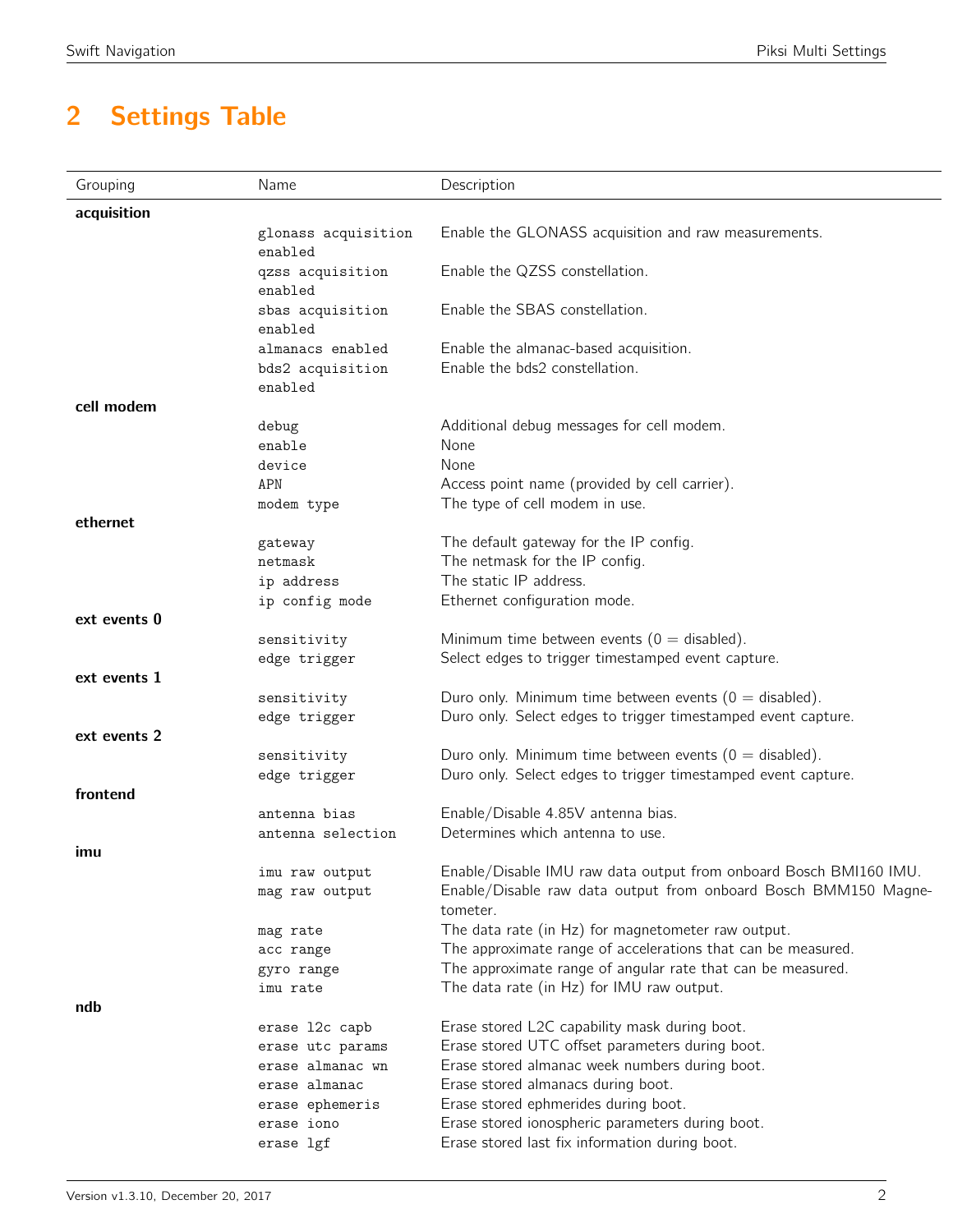|           | valid eph acc            | None                                                                        |
|-----------|--------------------------|-----------------------------------------------------------------------------|
|           | valid alm acc            | None                                                                        |
|           | lgf update m             | Change in position required to update last good fix.                        |
|           | valid alm days           | Number of days for which Almanac is valid.                                  |
|           | lgf update s             | Update period for navigation database last good fix.                        |
| nmea      |                          |                                                                             |
|           | gpgga msg rate           | Number of Solution Periods between GGA NMEA messages being sent.            |
|           | gpgll msg rate           | Number of Solution Periods between GLL NMEA messages being sent.            |
|           | gpgsv msg rate           | Number of Solution Periods between GSV NMEA messages being sent.            |
|           | gphdt msg rate           | Number of Solution Periods between HDT NMEA messages being sent.            |
|           | gprmc msg rate           | Number of Solution Periods between RMC NMEA messages being sent.            |
|           | gpvtg msg rate           | Number of Solution Periods between VTG NMEA messages being sent.            |
|           | gsa msg rate             | Number of Solution Periods between GSA NMEA messages being sent.            |
|           | gpzda msg rate           | Number of Solution Periods between ZDA NMEA messages being sent.            |
| ntrip     |                          |                                                                             |
|           | debug                    | Additional debug messages for NTRIP (sent to /var/log/messages).            |
|           | enable                   | Enable NTRIP client.                                                        |
|           | url                      | NTRIP URL to use.                                                           |
| pps       |                          |                                                                             |
|           | frequency                | Generate a pulse with the given frequency (maximum $= 20$ Hz).              |
|           | polarity                 | Logic level on output pin when the PPS is active.                           |
|           | width                    | Number of microseconds the PPS will remain active (allowed range from 1     |
|           |                          | to 999999 us).                                                              |
|           | offset                   | Offset in microseconds between GPS time and the PPS.                        |
| sbp       |                          |                                                                             |
|           | obs msg max size         | Determines the maximum message length for raw observation sbp messages.     |
|           |                          |                                                                             |
| simulator |                          |                                                                             |
|           | mode mask                | Determines the types of position outputs for the simulator.                 |
|           | radius                   | Radius of the circle around which the simulated receiver will move.         |
|           | base ecef x              | Simulated base station position.                                            |
|           | base ecef y              | Simulated base station position.                                            |
|           | base ecef z              | Simulated base station position.                                            |
|           | speed                    | Simulated tangential speed of the receiver.                                 |
|           | phase sigma              | Standard deviation of noise added to the simulated carrier phase.           |
|           | pseudorange sigma        | Standard deviation of noise added to the simulated pseudo range.            |
|           | cnO sigma                | Standard deviation of noise added to the simulated signal to noise. ratio   |
|           | speed sigma              | Standard deviation of noise addition to simulated tangential speed.         |
|           | pos sigma                | Standard deviation of simulated single point position.                      |
|           | num sats                 | The number of satellites for the simulator.                                 |
|           | enabled                  | Toggles the receiver internal simulator on and off.                         |
| skylark   |                          |                                                                             |
|           | enable                   | Enable Skylark client.                                                      |
|           | url                      | Skylark URL to use.                                                         |
| solution  |                          |                                                                             |
|           | dgnss filter             | Determines the type of carrier phase ambiguity resolution that the receiver |
|           |                          | will attempt to achieve.                                                    |
|           | disable klobuchar        | Disable Klobuchar ionospheric corrections.                                  |
|           | correction               |                                                                             |
|           | glonass measurement      | Down weights GLONASS measurements by a given factor in the navigation       |
|           | std downweight           | filter.                                                                     |
|           | factor<br>enable glonass | Enable GLONASS measurement processing in the navigation filter.             |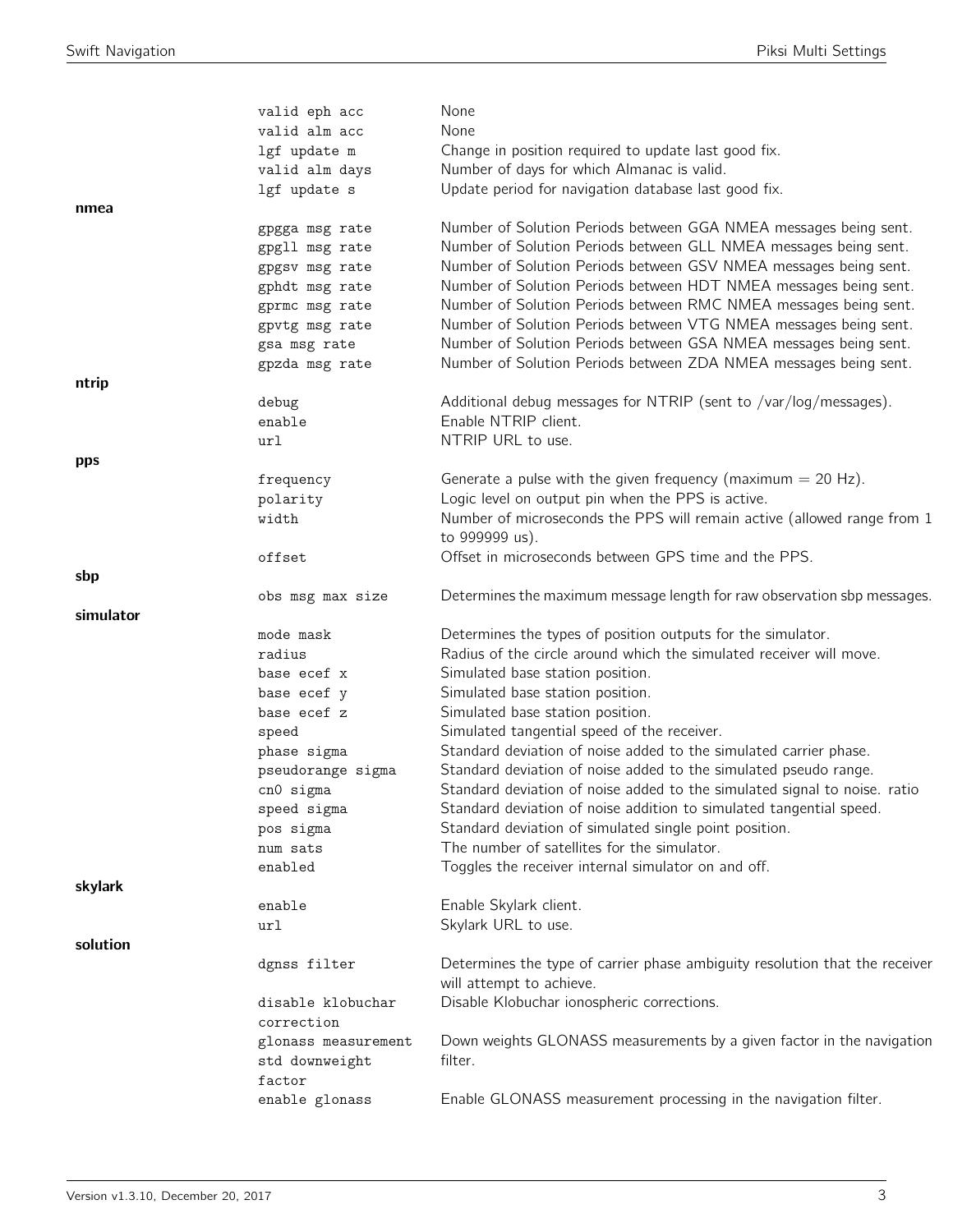|                    | send heading                     | Enables SBP heading output.<br>Heading is calculated from base station to rover and represents<br>the inverse tangent of the north and east components of the baseline. |
|--------------------|----------------------------------|-------------------------------------------------------------------------------------------------------------------------------------------------------------------------|
|                    | output every n obs               | Integer divisor of solution frequency for which the observations will be out-<br>put.                                                                                   |
|                    | disable raim                     | Receiver Autonomous Integrity Monitoring.                                                                                                                               |
|                    | heading offset                   | Rotate the heading output.                                                                                                                                              |
|                    | elevation mask                   | SPP / RTK solution elevation mask.                                                                                                                                      |
|                    | dgnss solution mode              | Selects the type of RTK solution to output.                                                                                                                             |
|                    | soln freq                        | The frequency at which a position solution is computed.                                                                                                                 |
|                    | correction age max               | The maximum age of corrections for which an RTK solution will be gener-<br>ated.                                                                                        |
| standalone logging |                                  |                                                                                                                                                                         |
|                    | file duration                    | Duration of each logfile.                                                                                                                                               |
|                    | max fill                         | Maximum storage device usage.                                                                                                                                           |
|                    | enable                           | Standalone logging enabled.                                                                                                                                             |
|                    | output directory                 | Standalone logging path.                                                                                                                                                |
| surveyed position  |                                  |                                                                                                                                                                         |
|                    | broadcast                        | Broadcast surveyed base station position.                                                                                                                               |
|                    | surveyed alt                     | Surveyed altitude of the antenna.                                                                                                                                       |
|                    | surveyed lat                     | Surveyed latitude of the antenna.                                                                                                                                       |
| system info        | surveyed lon                     | Surveyed longitude of the antenna.                                                                                                                                      |
|                    | firmware version                 | Firmware version of the receiver.                                                                                                                                       |
|                    | firmware build id                | Full build id for firmware version.                                                                                                                                     |
|                    | hw revision                      | Hardware revision of the receiver.                                                                                                                                      |
|                    | hw version                       | Hardware version number.                                                                                                                                                |
|                    | nap channels                     | Number of channels in SwiftNap FPGA.                                                                                                                                    |
|                    | mac address                      | The MAC address of the receiver.                                                                                                                                        |
|                    | sbp sender id                    | The SBP sender ID for any messages sent by the device.                                                                                                                  |
|                    | uuid                             | The UUID of the receiver.                                                                                                                                               |
|                    | serial number                    | The serial number of the receiver.                                                                                                                                      |
|                    | nap build date                   | build date for SwiftNap FPGA bitstream.                                                                                                                                 |
|                    | loader build date                | build date for boot loader (uboot).                                                                                                                                     |
|                    | pfwp build date                  | build date for real-time GNSS firmware (piksi firmware).                                                                                                                |
|                    | nap build id                     | build id for SwiftNap FPGA bitstream.                                                                                                                                   |
|                    | loader build id<br>pfwp build id | build id for loader (uboot).<br>build id for real-time GNSS firmware (piksi firmware).                                                                                  |
|                    | firmware build date              | firmware build date.                                                                                                                                                    |
| system monitor     |                                  |                                                                                                                                                                         |
|                    | watchdog                         | Enable hardware watchdog timer to reset the receiver if it locks up for. any<br>reason                                                                                  |
|                    | spectrum analyzer                | Enable spectrum analyzer.                                                                                                                                               |
|                    | heartbeat period                 | Period for sending the SBP HEARTBEAT messages.                                                                                                                          |
|                    | milliseconds                     |                                                                                                                                                                         |
| tcp client0        |                                  |                                                                                                                                                                         |
|                    | enabled sbp messages             | Configure which messages should be sent on the port.                                                                                                                    |
|                    | address                          | IP address and port for TCP client 0 to connect to.                                                                                                                     |
| tcp client1        | mode                             | Communication protocol for TCP client 0.                                                                                                                                |
|                    | enabled sbp messages             | Configure which messages should be sent on the port.                                                                                                                    |
|                    | address                          | IP address and port for TCP client 1 to connect to.                                                                                                                     |
|                    | mode                             | Communication protocol for TCP client 1.                                                                                                                                |
|                    |                                  |                                                                                                                                                                         |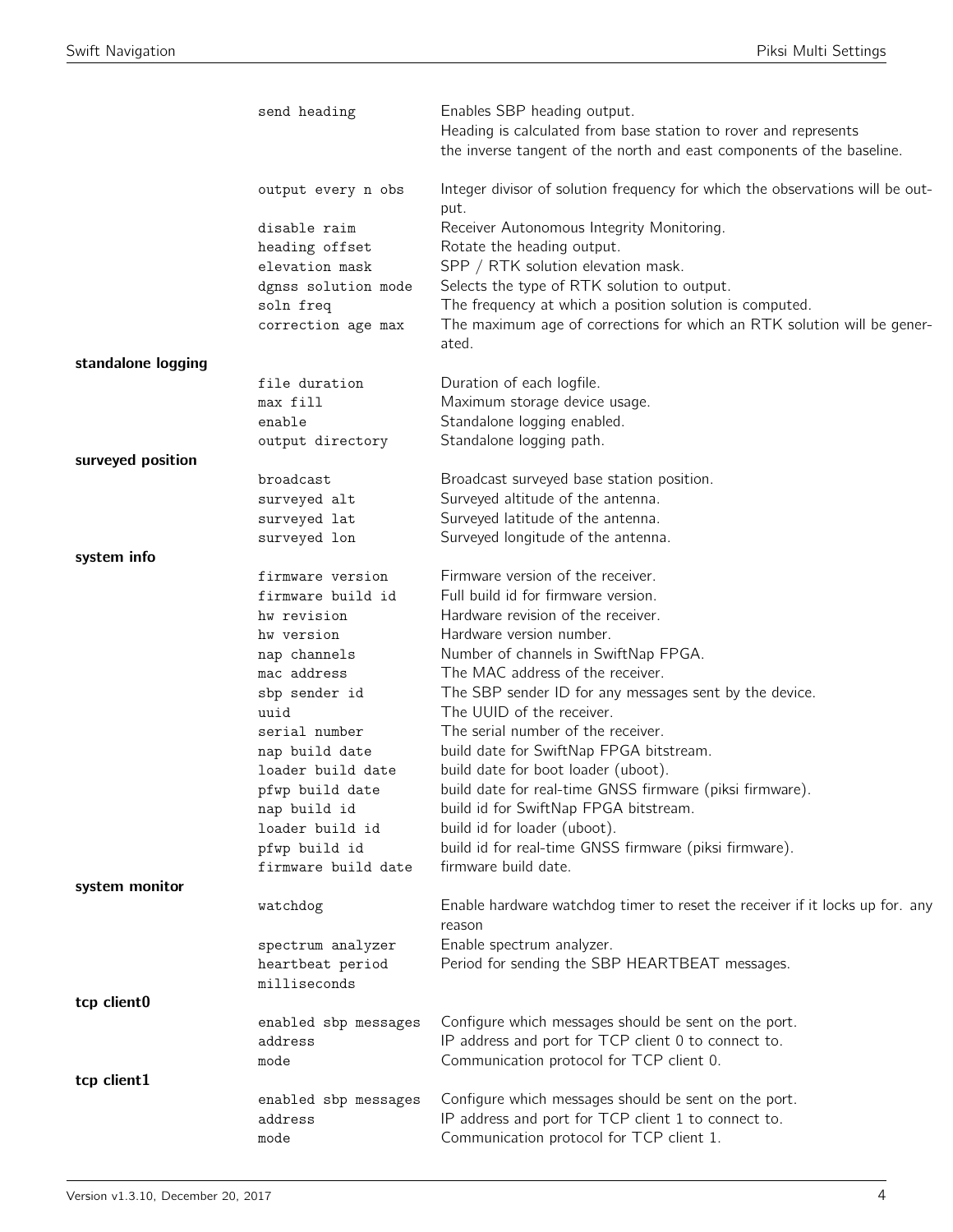| tcp server0 |                              |                                                                                      |
|-------------|------------------------------|--------------------------------------------------------------------------------------|
|             | enabled sbp messages         | Configure which messages should be sent on the port.                                 |
|             | port                         | Port for TCP server 0.                                                               |
|             | mode                         | Communication protocol for TCP server 0.                                             |
| tcp server1 |                              |                                                                                      |
|             | enabled sbp messages         | Configure which messages should be sent on the port.                                 |
|             | port                         | Port for TCP server 1.                                                               |
|             | mode                         | Communication protocol for TCP server 1.                                             |
| track       |                              |                                                                                      |
|             | send trk detailed            | send detailed tracking state message.                                                |
|             | max pll integration          | Controls maximum possible integration time for a measurement.                        |
|             | time ms                      |                                                                                      |
|             | iq output mask               | Output raw $I/Q$ correlations.                                                       |
|             | elevation mask               | Tracking elevation mask.                                                             |
| uart0       |                              |                                                                                      |
|             | enabled sbp messages         | Configure which messages should be sent on the port.                                 |
|             | mode                         | Communication protocol for UART0.                                                    |
|             | flow control                 | Enable hardware flow control (RTS/CTS).                                              |
|             | baudrate                     | The Baud rate for the UART 0.                                                        |
| uart1       |                              |                                                                                      |
|             | enabled sbp messages         | Configure which messages should be sent on the port.                                 |
|             | mode                         | Communication protocol for UART 1.                                                   |
|             | flow control                 | Enable hardware flow control (RTS/CTS).                                              |
|             | baudrate                     | The Baud rate for the UART 1.                                                        |
| udp client0 |                              |                                                                                      |
|             | enabled sbp messages         | Configure which messages should be sent on the port.                                 |
|             | address                      | IP address for UDP client 0.                                                         |
|             | mode                         | Communication protocol for UDP client 0.                                             |
| udp client1 |                              |                                                                                      |
|             | enabled sbp messages         | Configure which messages should be sent on the port.<br>IP address for UDP client 1. |
|             | address                      | Communication protocol for UDP client 1.                                             |
| udp server0 | mode                         |                                                                                      |
|             |                              | Configure which messages should be sent on the port.                                 |
|             | enabled sbp messages<br>port | Port for UDP server 0.                                                               |
|             | mode                         | Communication protocol for UDP server 0.                                             |
| udp server1 |                              |                                                                                      |
|             | enabled sbp messages         | Configure which messages should be sent on the port.                                 |
|             | port                         | Port for UDP server 1.                                                               |
|             | mode                         | Communication protocol for UDP server 1.                                             |
| usb0        |                              |                                                                                      |
|             | enabled sbp messages         | Configure which messages should be sent on the port.                                 |
|             | mode                         | Communication protocol for USB0.                                                     |

Table 2.0.1: Summary of message types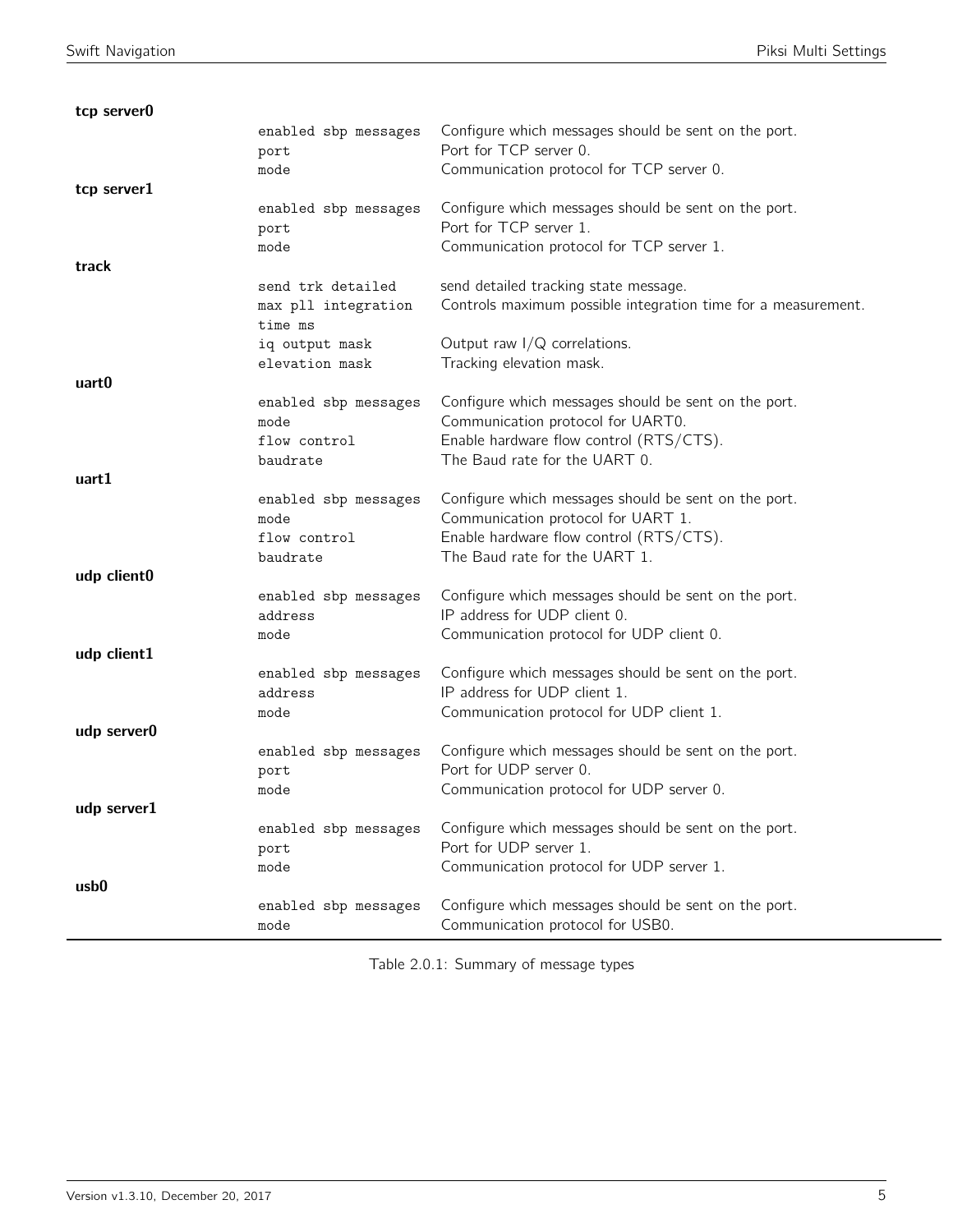# 3 Settings Detail

# <span id="page-5-0"></span>3.1 acquisition

### 3.1.1 glonass acquisition enabled

<span id="page-5-1"></span>**Description:** Enable the GLONASS acquisition and raw measurements.

| Label                                                                              | Value                                                                                         |
|------------------------------------------------------------------------------------|-----------------------------------------------------------------------------------------------|
| group<br>name<br>expert<br>readonly<br>units<br>type<br>enumerated possible values | acquisition<br>glonass acquisition enabled<br>False<br>False<br>N/A<br>boolean<br>True, False |
|                                                                                    |                                                                                               |

Table 3.1.1: glonass acquisition enabled

Notes: This is a precondition for navigation with GLONASS.

### 3.1.2 qzss acquisition enabled

<span id="page-5-2"></span>Description: Enable the QZSS constellation.

| Label                      | Value                    |
|----------------------------|--------------------------|
| group                      | acquisition              |
| name                       | qzss acquisition enabled |
| expert                     | True                     |
| readonly                   | False                    |
| units                      | N/A                      |
| default value              | False                    |
| type                       | boolean                  |
| enumerated possible values | True,False               |

Table 3.1.2: qzss acquisition enabled

Notes: None

### 3.1.3 sbas acquisition enabled

Description: Enable the SBAS constellation.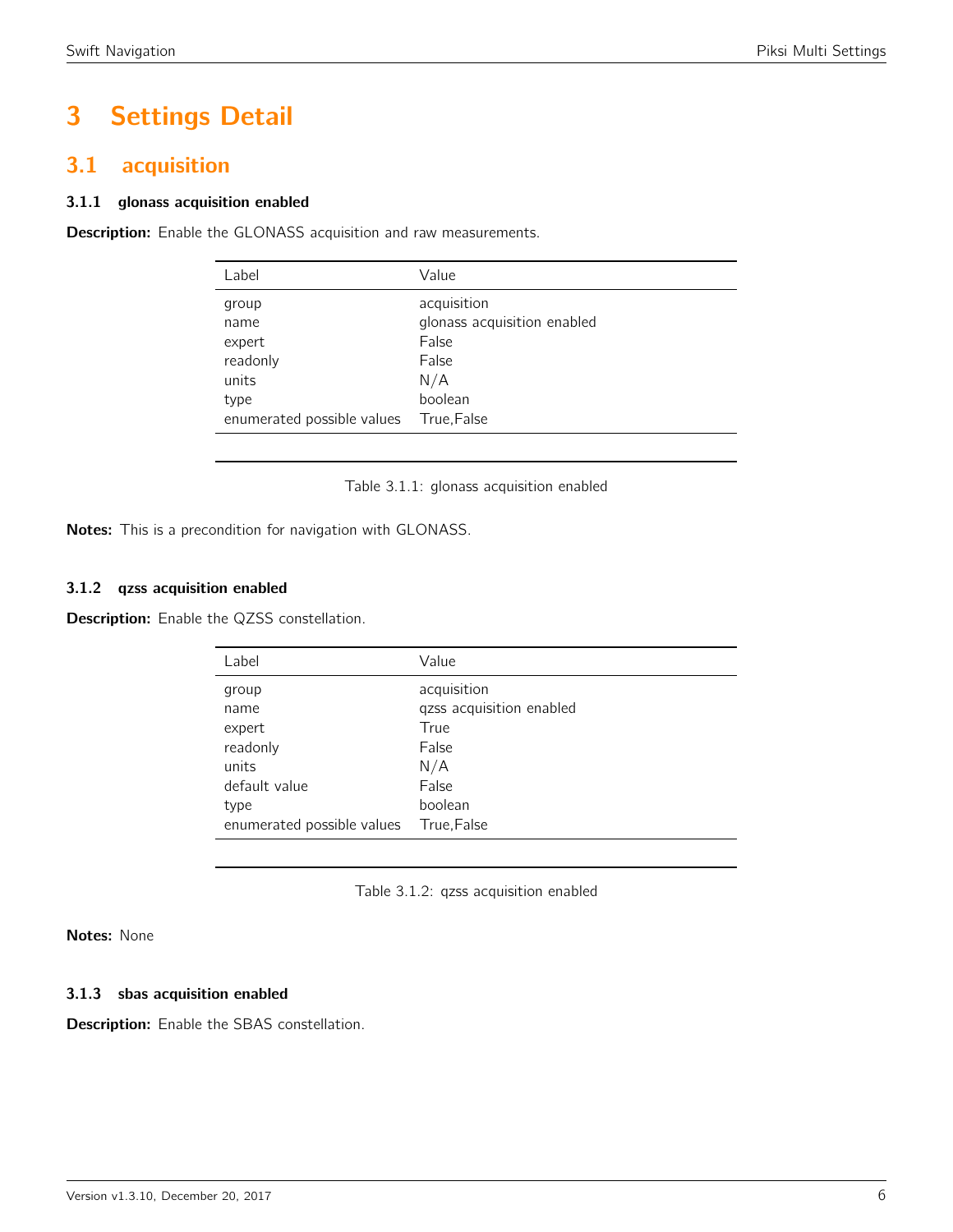<span id="page-6-0"></span>

| Label                      | Value                    |
|----------------------------|--------------------------|
| group                      | acquisition              |
| name                       | sbas acquisition enabled |
| expert                     | True                     |
| readonly                   | False                    |
| units                      | N/A                      |
| default value              | False                    |
| type                       | boolean                  |
| enumerated possible values | True, False              |

Table 3.1.3: sbas acquisition enabled

Notes: None

### 3.1.4 almanacs enabled

<span id="page-6-1"></span>Description: Enable the almanac-based acquisition.

| Label                      | Value            |
|----------------------------|------------------|
| group                      | acquisition      |
| name                       | almanacs enabled |
| expert                     | True             |
| readonly                   | False            |
| units                      | N/A              |
| default value              | False            |
| type                       | boolean          |
| enumerated possible values | True, False      |

Table 3.1.4: almanacs enabled

# Notes: None

# 3.1.5 bds2 acquisition enabled

Description: Enable the bds2 constellation.

| Label                      | Value                    |
|----------------------------|--------------------------|
| group                      | acquisition              |
| name                       | bds2 acquisition enabled |
| expert                     | True                     |
| readonly                   | False                    |
| units                      | N/A                      |
| default value              | False                    |
| type                       | boolean                  |
| enumerated possible values | True, False              |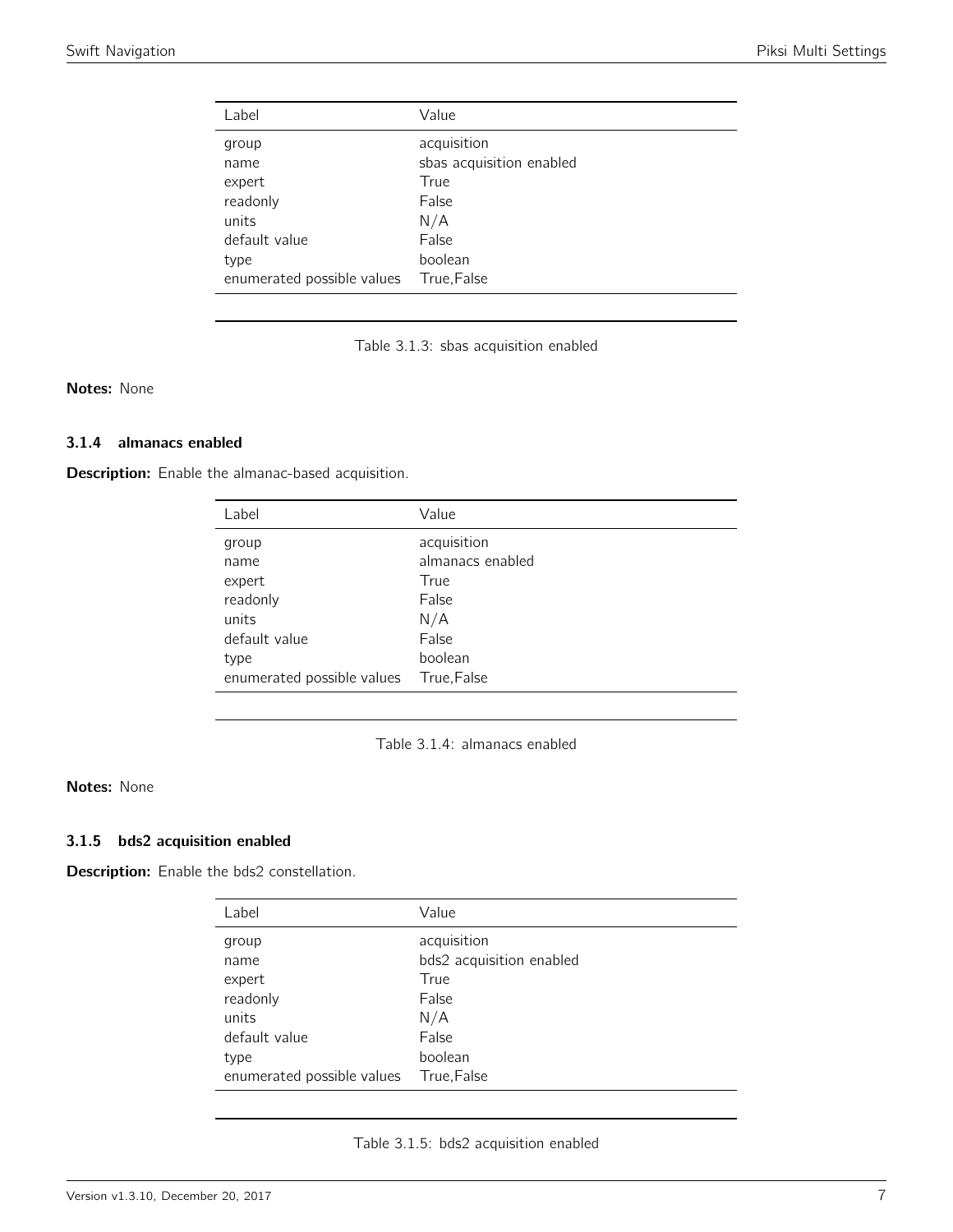# Notes: None

# <span id="page-7-0"></span>3.2 cell modem

# 3.2.1 debug

<span id="page-7-1"></span>Description: Additional debug messages for cell modem.

| Label         | Value      |
|---------------|------------|
| readonly      | False      |
| group         | cell modem |
| name          | debug      |
| expert        | True       |
| default value | False      |
| type          | boolean    |
|               |            |

Table 3.2.1: debug

# 3.2.2 enable

# <span id="page-7-2"></span>Description: None

| Label         | Value      |
|---------------|------------|
| readonly      | False      |
| group         | cell modem |
| name          | enable     |
| expert        | True       |
| units         | N/A        |
| default value | False      |
| type          | boolean    |
|               |            |

Table 3.2.2: enable

### 3.2.3 device

Description: None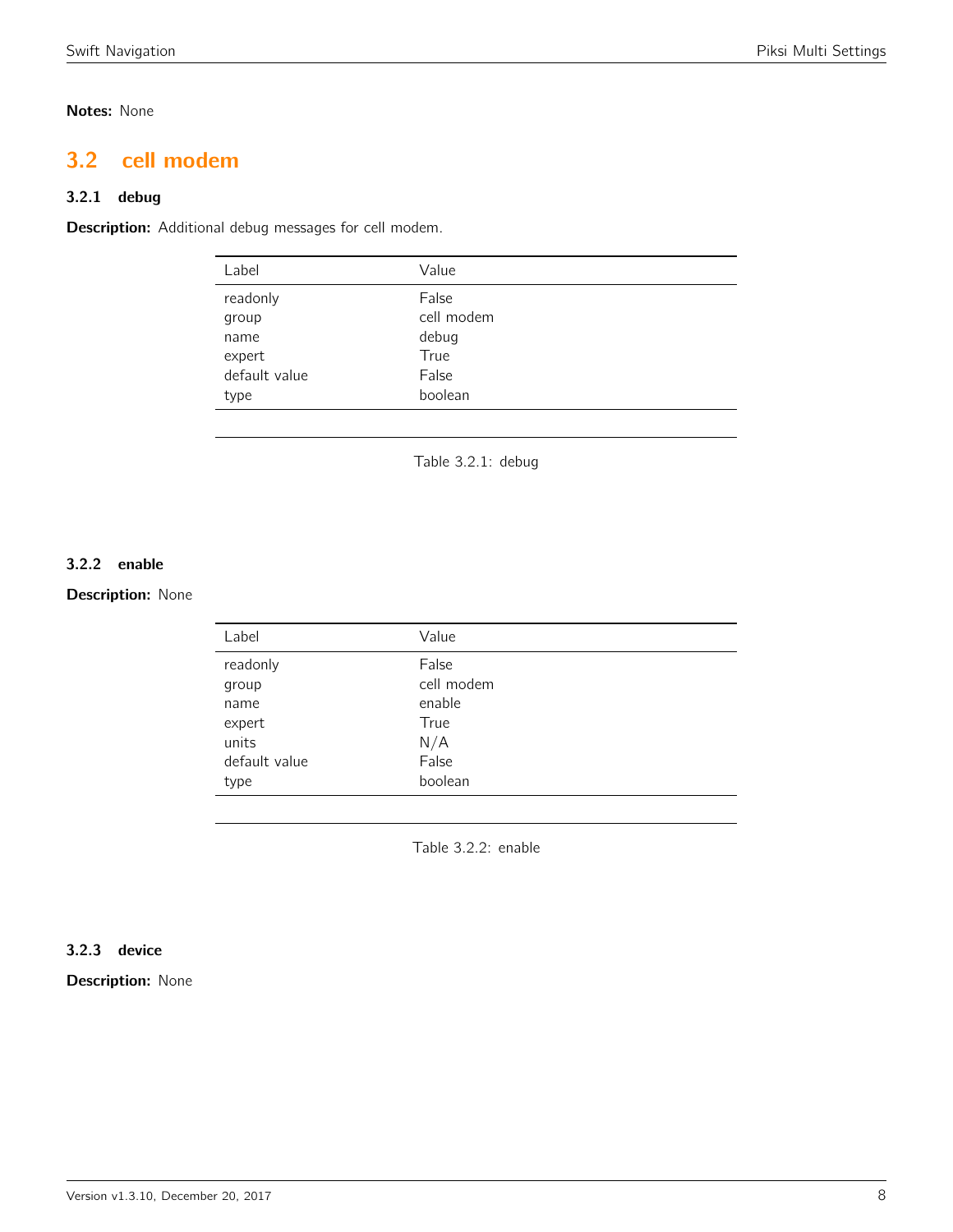<span id="page-8-0"></span>

| Label         | Value      |
|---------------|------------|
| readonly      | False      |
| group         | cell modem |
| name          | device     |
| expert        | True       |
| units         | N/A        |
| default value | ttyACM0    |
| type          | string     |

Table 3.2.3: device

# 3.2.4 APN

<span id="page-8-1"></span>Description: Access point name (provided by cell carrier).

| Label         | Value           |
|---------------|-----------------|
| group         | cell modem      |
| name          | <b>APN</b>      |
| expert        | True            |
| readonly      | False           |
| units         | N/A             |
| default value | <b>INTERNET</b> |
| type          | string          |

Table 3.2.4: APN

# 3.2.5 modem type

Description: The type of cell modem in use.

| Label                                                        | Value                                                           |
|--------------------------------------------------------------|-----------------------------------------------------------------|
| group<br>name<br>expert<br>readonly<br>default value<br>type | cell modem<br>modem type<br>True<br>False<br><b>GSM</b><br>enum |
| enumerated possible values                                   | GSM, CDMA                                                       |

Table 3.2.5: modem type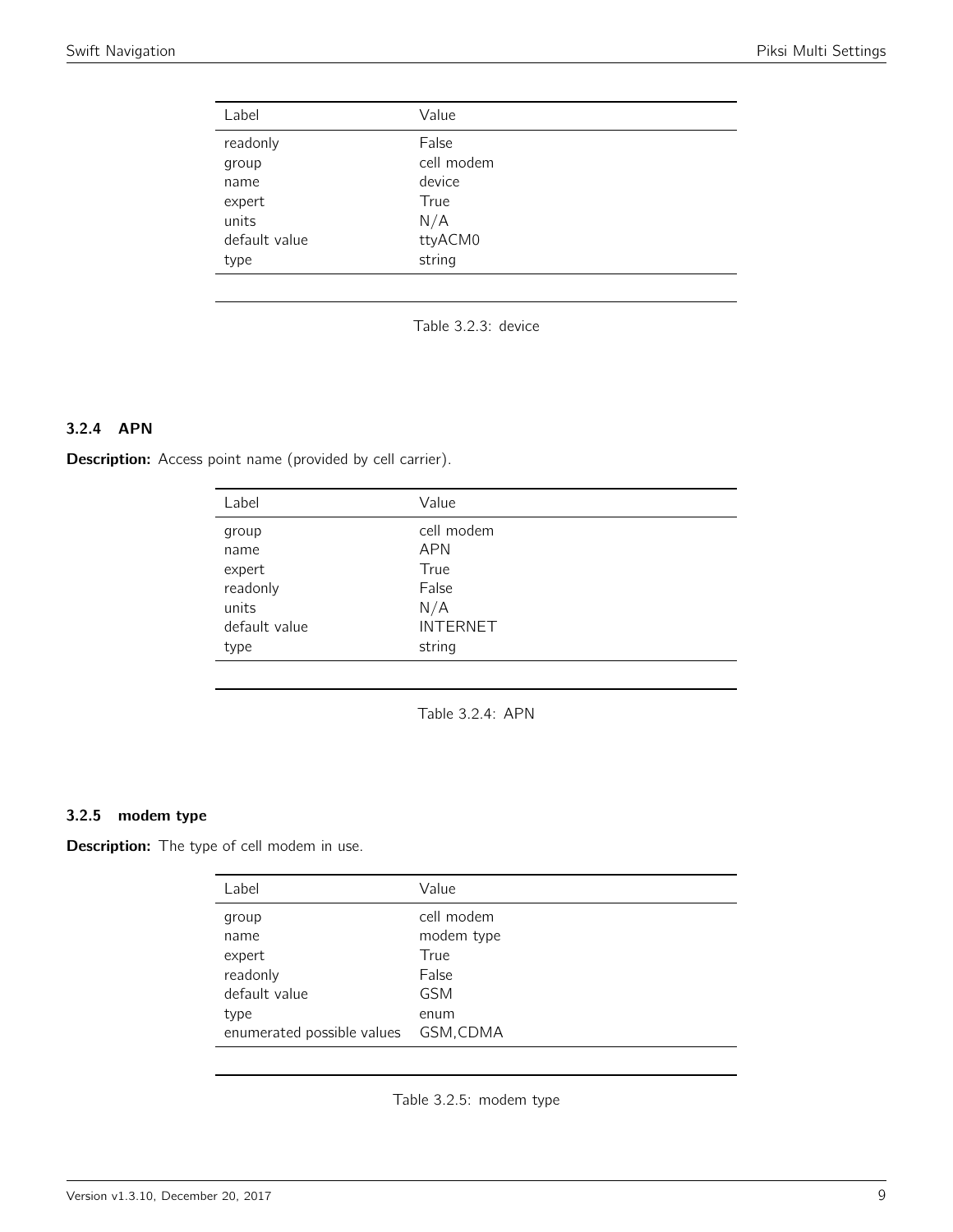# <span id="page-9-0"></span>3.3 ethernet

# 3.3.1 gateway

<span id="page-9-1"></span>Description: The default gateway for the IP config.

| Label         | Value       |  |
|---------------|-------------|--|
| group         | ethernet    |  |
| name          | gateway     |  |
| expert        | False       |  |
| readonly      | False       |  |
| units         | N/A         |  |
| default value | 192.168.0.1 |  |
| type          | string      |  |

Table 3.3.1: gateway

Notes: The configured gateway in XXX.XXX.XXX.XXX format.

# 3.3.2 netmask

<span id="page-9-2"></span>**Description:** The netmask for the IP config.

| Value         |  |
|---------------|--|
| ethernet      |  |
| netmask       |  |
| False         |  |
| False         |  |
| N/A           |  |
| 255.255.255.0 |  |
| string        |  |
|               |  |

Table 3.3.2: netmask

Notes: The configured netmask in XXX.XXX.XXX.XXX format.

# 3.3.3 ip address

**Description:** The static IP address.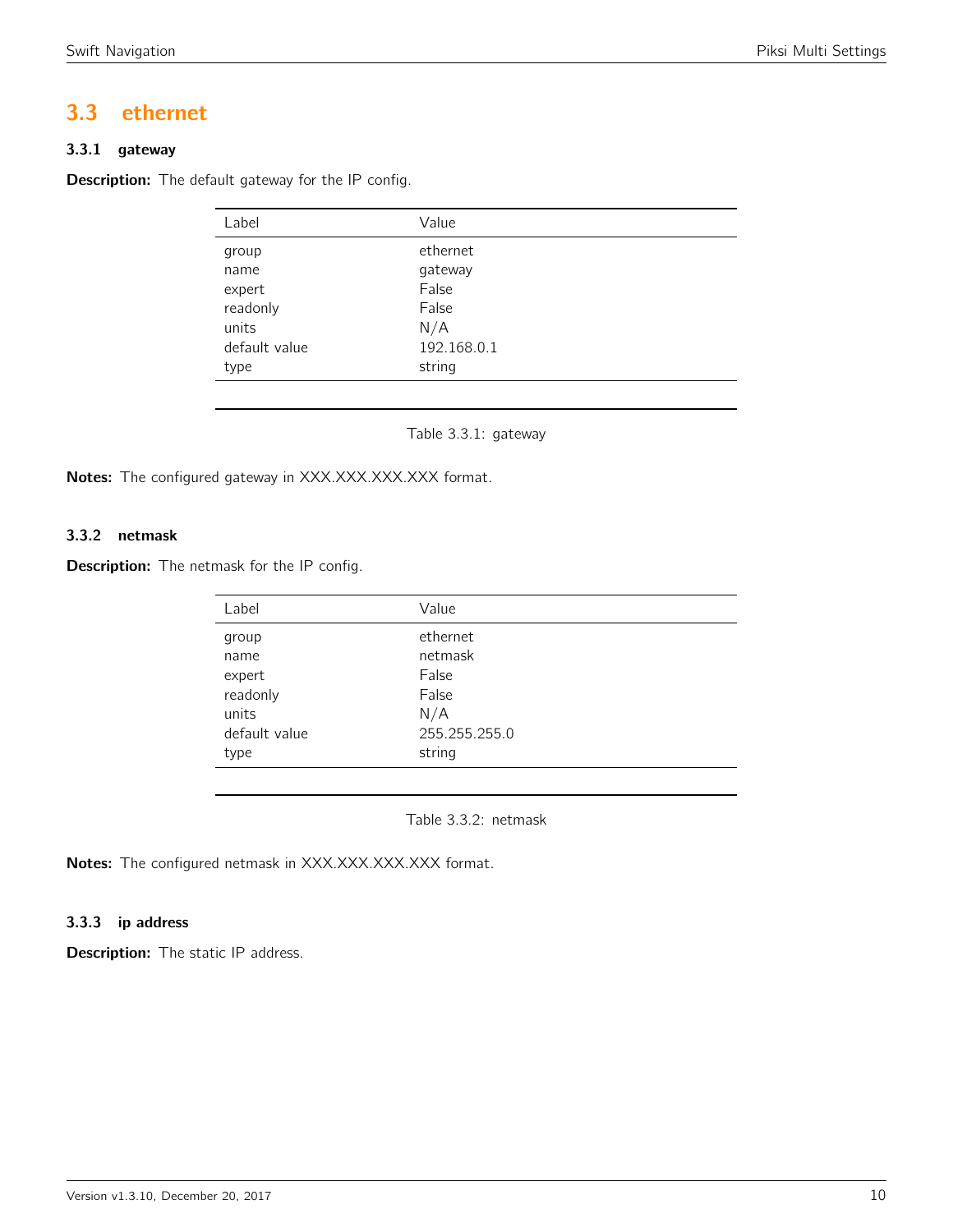<span id="page-10-0"></span>

| Value         |  |
|---------------|--|
| ethernet      |  |
| ip address    |  |
| False         |  |
| False         |  |
| N/A           |  |
| 192.168.0.222 |  |
| string        |  |
|               |  |

Table 3.3.3: ip address

Notes: The configured IP address in XXX.XXX.XXX.XXX format.

### 3.3.4 ip config mode

Description: Ethernet configuration mode.

| Label                      | Value          |
|----------------------------|----------------|
| group                      | ethernet       |
| name                       | ip config mode |
| expert                     | False          |
| readonly                   | False          |
| units                      | N/A            |
| default value              | Static         |
| type                       | enum           |
| enumerated possible values | Static, DHCP   |

Table 3.3.4: ip config mode

Notes: If DHCP is chosen the IP address will be assigned automatically. The DHCP assigned IP address cannot be viewed under the Settings tab, instead use the Advanced Tab and click on 'Refresh Network Status'.

# <span id="page-10-1"></span>3.4 ext events 0

# 3.4.1 sensitivity

**Description:** Minimum time between events  $(0 = \text{disabled})$ .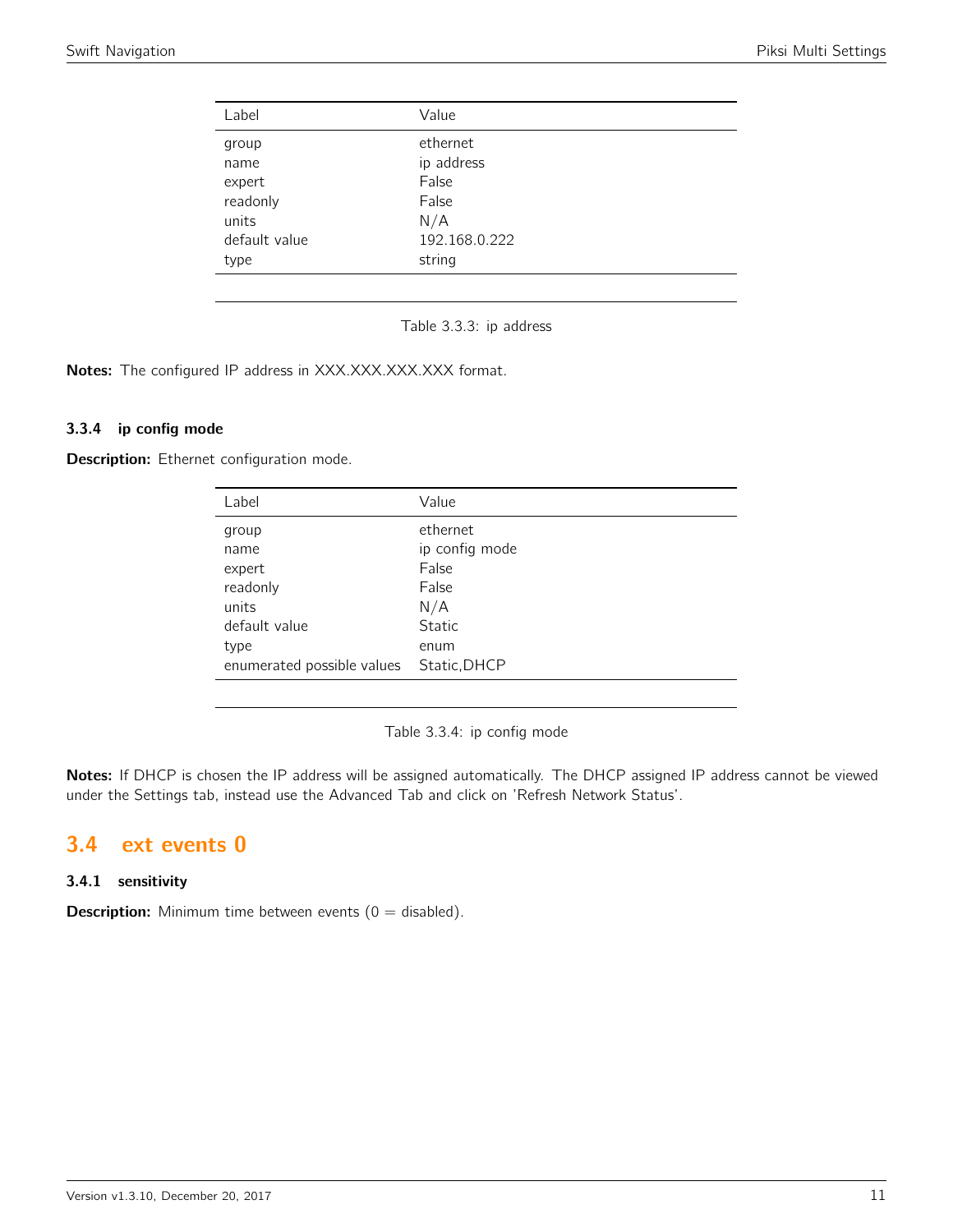<span id="page-11-0"></span>

| Label                      | Value             |
|----------------------------|-------------------|
| group                      | $ext$ events $0$  |
| name                       | sensitivity       |
| expert                     | False             |
| readonly                   | False             |
| units                      | us (microseconds) |
| default value              | 0                 |
| type                       | integer           |
| enumerated possible values | None              |

Table 3.4.1: sensitivity

Notes: Any event that is triggered within the sensitivity window after the previous event will be ignored and no MSG EXT EVENT will be generated.

### 3.4.2 edge trigger

**Description:** Select edges to trigger timestamped event capture.

| Label                      | Value                       |
|----------------------------|-----------------------------|
| group                      | ext events 0                |
| name                       | edge trigger                |
| expert                     | False                       |
| readonly                   | False                       |
| units                      | N/A                         |
| default value              | None                        |
| type                       | enum                        |
| enumerated possible values | None, Rising, Falling, Both |

Table 3.4.2: edge trigger

Notes: You can use this to record the exact time that some external event in your system occurred, e.g. camera shutter time. Upon detecting the event, receiver will generate a MSG EXT EVENT message reporting the event, including a timestamp accurate to better than a microsecond.

# <span id="page-11-1"></span>3.5 ext events 1

### 3.5.1 sensitivity

**Description:** Duro only. Minimum time between events  $(0 = \text{disabled})$ .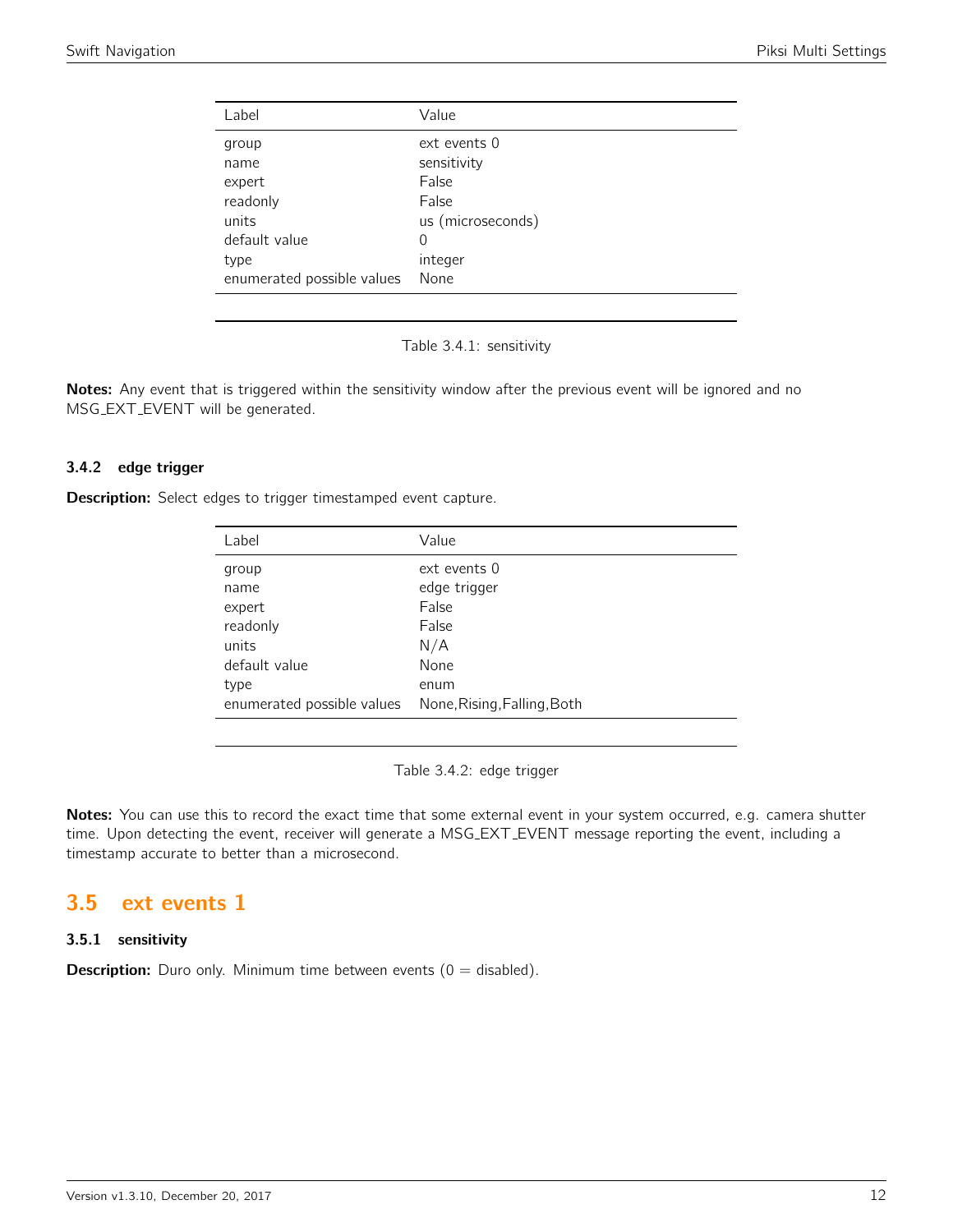<span id="page-12-0"></span>

| Label                      | Value             |
|----------------------------|-------------------|
| group                      | ext events 1      |
| name                       | sensitivity       |
| expert                     | True              |
| readonly                   | False             |
| units                      | us (microseconds) |
| default value              | 0                 |
| type                       | integer           |
| enumerated possible values | None              |

Table 3.5.1: sensitivity

Notes: Any event that is triggered within the sensitivity window after the previous event will be ignored and no MSG EXT EVENT will be generated.

### 3.5.2 edge trigger

**Description:** Duro only. Select edges to trigger timestamped event capture.

| Label                      | Value                       |
|----------------------------|-----------------------------|
| group                      | ext events 1                |
| name                       | edge trigger                |
| expert                     | True                        |
| readonly                   | False                       |
| units                      | N/A                         |
| default value              | None                        |
| type                       | enum                        |
| enumerated possible values | None, Rising, Falling, Both |

Table 3.5.2: edge trigger

Notes: You can use this to record the exact time that some external event in your system occurred, e.g. camera shutter time. Upon detecting the event, receiver will generate a MSG EXT EVENT message reporting the event, including a timestamp accurate to better than a microsecond.

# <span id="page-12-1"></span>3.6 ext events 2

### 3.6.1 sensitivity

**Description:** Duro only. Minimum time between events  $(0 = \text{disabled})$ .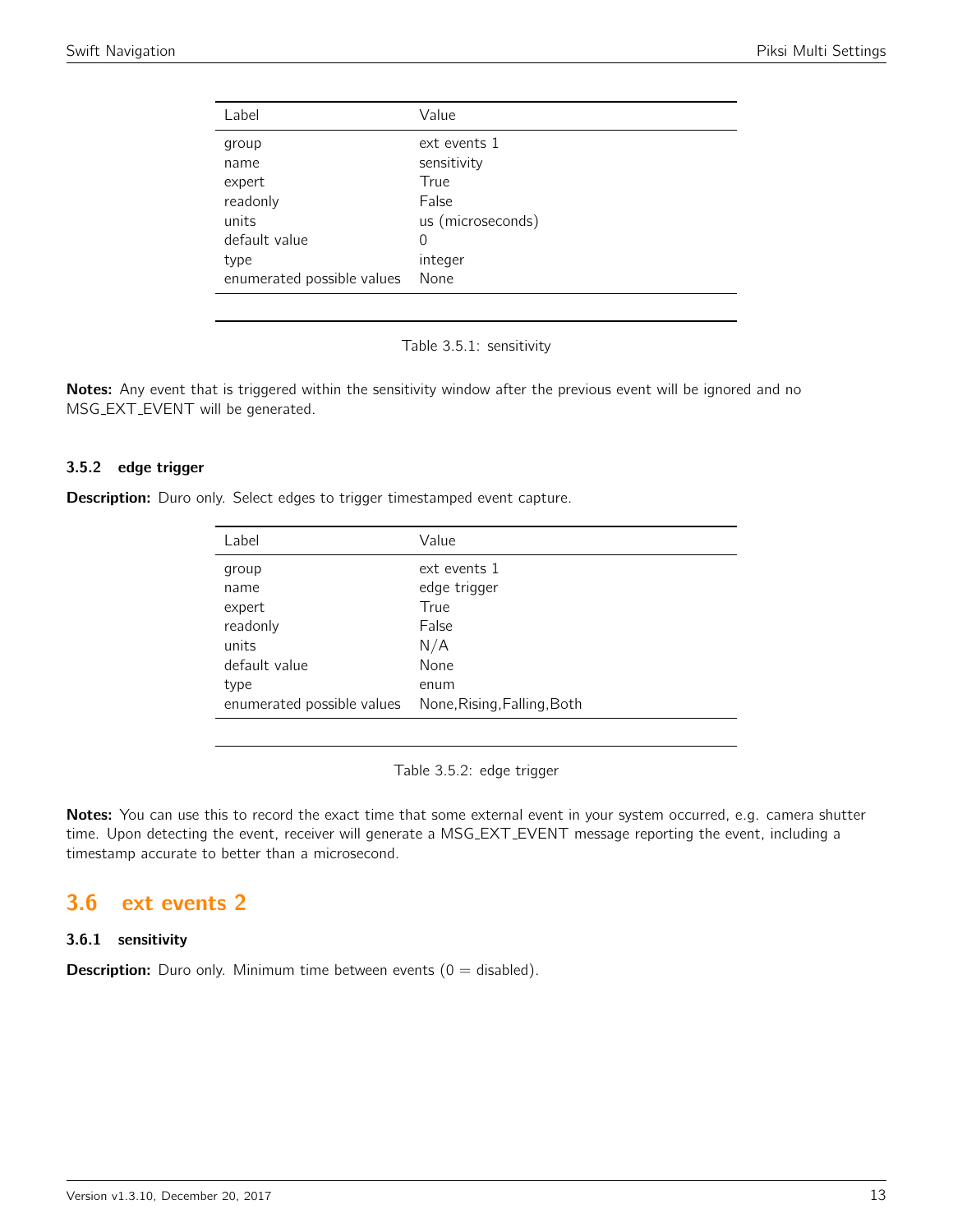<span id="page-13-0"></span>

| Label                      | Value             |
|----------------------------|-------------------|
| group                      | ext events 2      |
| name                       | sensitivity       |
| expert                     | True              |
| readonly                   | False             |
| units                      | us (microseconds) |
| default value              | 0                 |
| type                       | integer           |
| enumerated possible values | None              |

Table 3.6.1: sensitivity

Notes: Any event that is triggered within the sensitivity window after the previous event will be ignored and no MSG EXT EVENT will be generated.

### 3.6.2 edge trigger

**Description:** Duro only. Select edges to trigger timestamped event capture.

| Label                      | Value                       |
|----------------------------|-----------------------------|
| group                      | ext events 2                |
| name                       | edge trigger                |
| expert                     | True                        |
| readonly                   | False                       |
| units                      | N/A                         |
| default value              | None                        |
| type                       | enum                        |
| enumerated possible values | None, Rising, Falling, Both |

Table 3.6.2: edge trigger

Notes: You can use this to record the exact time that some external event in your system occurred, e.g. camera shutter time. Upon detecting the event, receiver will generate a MSG EXT EVENT message reporting the event, including a timestamp accurate to better than a microsecond.

# <span id="page-13-1"></span>3.7 frontend

# 3.7.1 antenna bias

Description: Enable/Disable 4.85V antenna bias.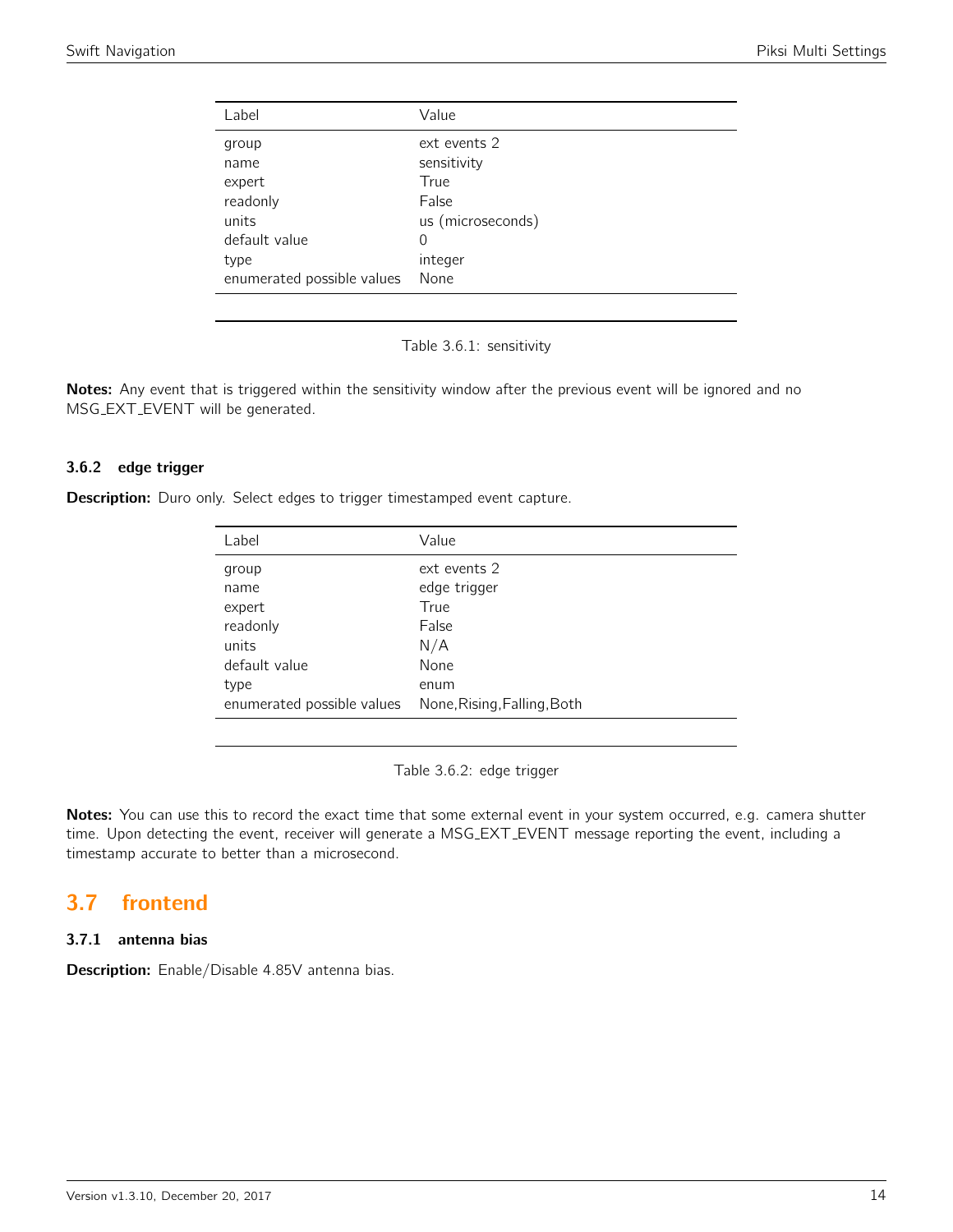<span id="page-14-0"></span>

| Label    | Value        |  |
|----------|--------------|--|
| group    | frontend     |  |
| name     | antenna bias |  |
| expert   | False        |  |
| readonly | False        |  |
| units    | N/A          |  |
| type     | bool         |  |
|          |              |  |

Table 3.7.1: antenna bias

Notes: Most active antennas require an antenna bias in order to power the amplifier in the antenna.

#### 3.7.2 antenna selection

**Description:** Determines which antenna to use.

| Label                                          | Value             |
|------------------------------------------------|-------------------|
| group                                          | frontend          |
| name                                           | antenna selection |
| expert                                         | False             |
| readonly                                       | False             |
| units                                          | N/A               |
| default value                                  | Primary           |
| type                                           | enum              |
| enumerated possible values  Primary, Secondary |                   |
|                                                |                   |

Table 3.7.2: antenna selection

Notes: This setting selects the antenna input that should be used by the receiver. Piksi Multi boards and Duro units ship with only a "Primary" antenna connector, so this should always be set to "Primary."

# <span id="page-14-1"></span>3.8 imu

### 3.8.1 imu raw output

<span id="page-14-2"></span>Description: Enable/Disable IMU raw data output from onboard Bosch BMI160 IMU.

| Label         | Value          |
|---------------|----------------|
| group         | ımu            |
| name          | imu raw output |
| expert        | False          |
| readonly      | False          |
| default value | False          |
| type          | boolean        |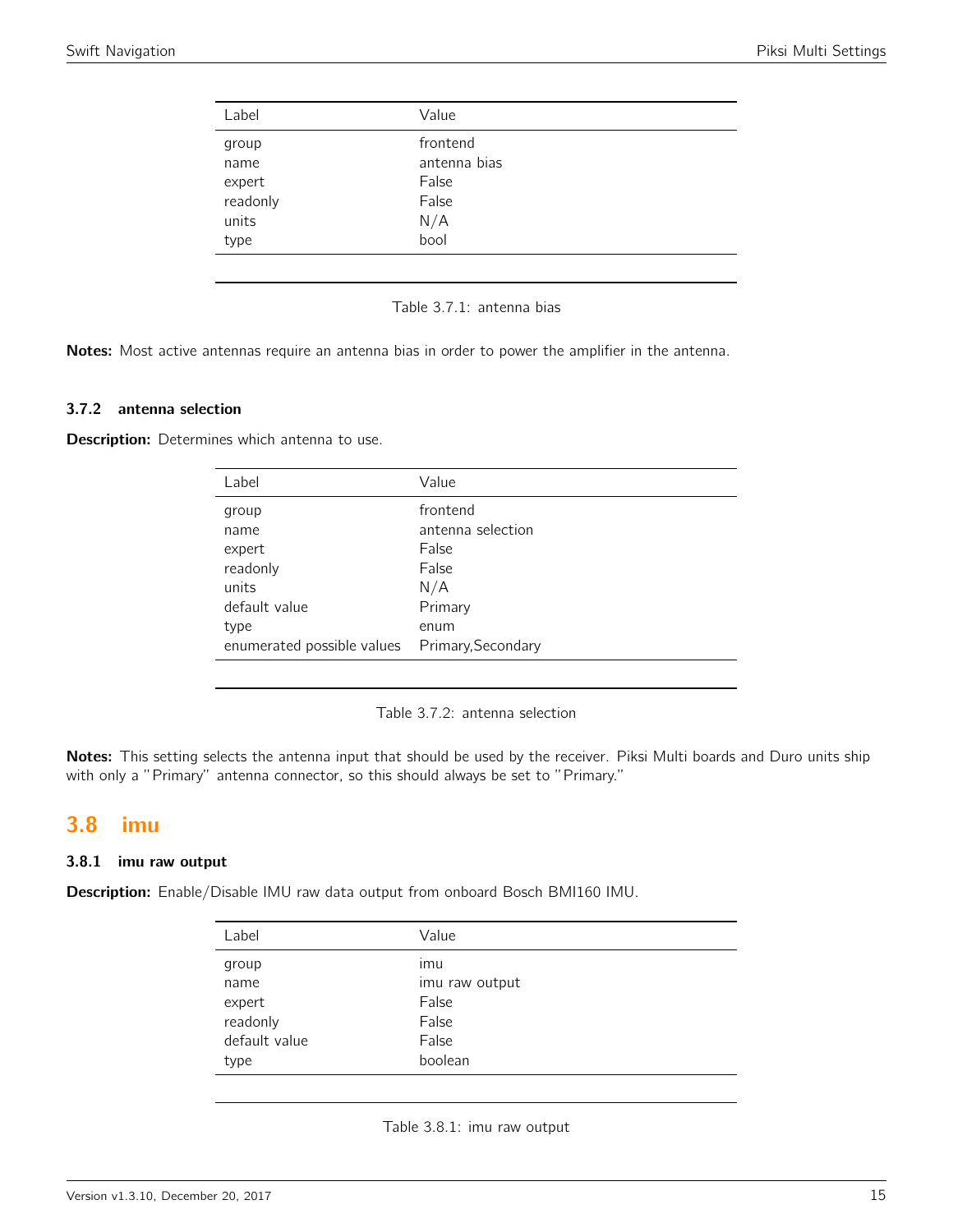Notes: The IMU raw data can be seen in the Advanced Tab of the Swift Console

#### 3.8.2 mag raw output

<span id="page-15-0"></span>Description: Enable/Disable raw data output from onboard Bosch BMM150 Magnetometer.

| Label         | Value          |
|---------------|----------------|
| group         | imu            |
| name          | mag raw output |
| expert        | False          |
| readonly      | False          |
| default value | False          |
| type          | boolean        |
|               |                |

Table 3.8.2: mag raw output

Notes: The magnetometer raw data can be seen in the Advanced Tab of the Swift Console.

### 3.8.3 mag rate

<span id="page-15-1"></span>**Description:** The data rate (in Hz) for magnetometer raw output.

| Label                                     | Value    |
|-------------------------------------------|----------|
| group                                     | ımu      |
| name                                      | mag rate |
| expert                                    | False    |
| readonly                                  | False    |
| units                                     | Hz       |
| default value                             | 12.5     |
| type                                      | enum     |
| enumerated possible values 6.25, 12.5, 25 |          |

Table 3.8.3: mag rate

#### 3.8.4 acc range

Description: The approximate range of accelerations that can be measured.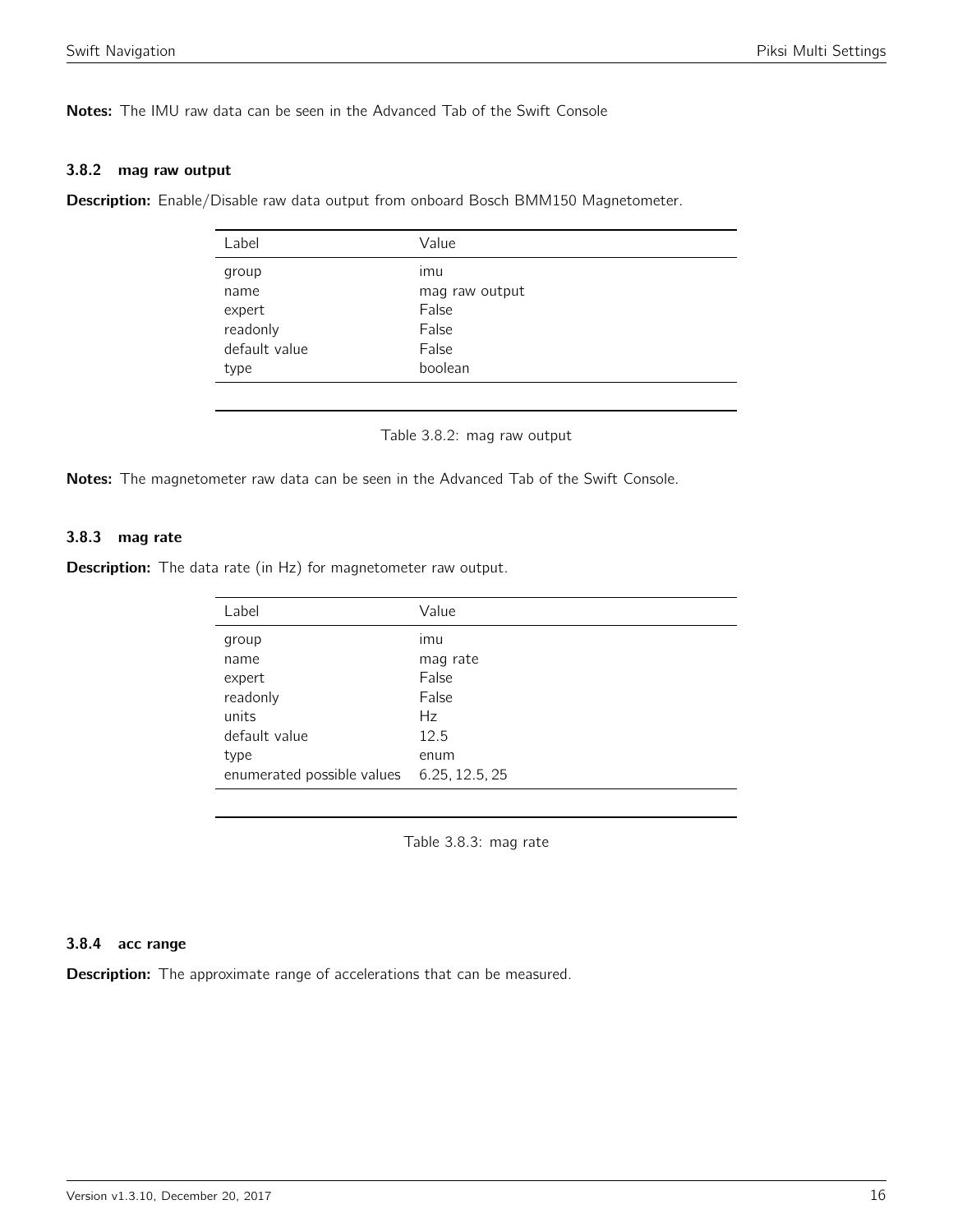<span id="page-16-0"></span>

| Label                                  | Value     |
|----------------------------------------|-----------|
| group                                  | imu       |
| name                                   | acc range |
| expert                                 | False     |
| readonly                               | False     |
| units                                  | g         |
| default value                          | 8         |
| type                                   | enum      |
| enumerated possible values 2, 4, 8, 16 |           |

Table 3.8.4: acc range

Notes: When 2 g is chosen, it means the accelerometer is scaled to measure about  $+/- 2$  g of acceleration. Refer to the IMU datasheet for detailed information.

### 3.8.5 gyro range

<span id="page-16-1"></span>**Description:** The approximate range of angular rate that can be measured.

| Label                      | Value                     |
|----------------------------|---------------------------|
| group                      | ımu                       |
| name                       | gyro range                |
| expert                     | False                     |
| readonly                   | False                     |
| units                      | deg/s                     |
| default value              | 1000                      |
| type                       | enum                      |
| enumerated possible values | 125, 250, 500, 1000, 2000 |
|                            |                           |

Table 3.8.5: gyro range

Notes: When 125 is chosen, it means the gyro is scaled to measure about  $+/-$  125 deg/s of angular rate. Refer to the IMU datasheet for detailed information.

# 3.8.6 imu rate

Description: The data rate (in Hz) for IMU raw output.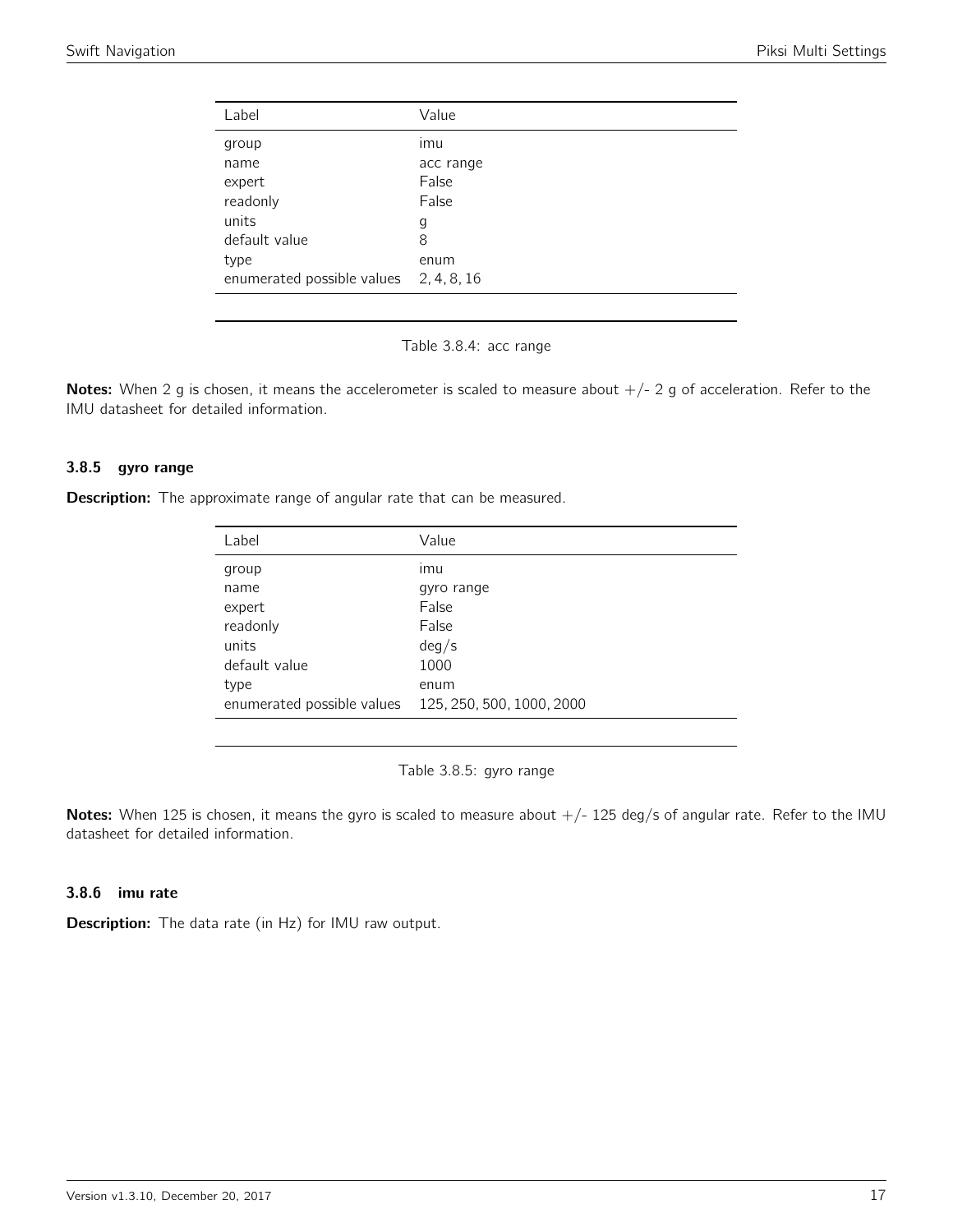| Label                                       | Value    |
|---------------------------------------------|----------|
| group                                       | imu      |
| name                                        | imu rate |
| expert                                      | False    |
| readonly                                    | False    |
| units                                       | Hz       |
| default value                               | 50       |
| type                                        | enum     |
| enumerated possible values 25, 50, 100, 200 |          |

Table 3.8.6: imu rate

Notes: It is recommended to use Ethernet or USB for IMU data output for data rates over 25 Hz.

# <span id="page-17-0"></span>3.9 ndb

# 3.9.1 erase l2c capb

<span id="page-17-1"></span>Description: Erase stored L2C capability mask during boot.

| Label         | Value          |
|---------------|----------------|
| readonly      | False          |
| group         | ndb            |
| name          | erase l2c capb |
| expert        | True           |
| default value | False          |
| type          | boolean        |

Table 3.9.1: erase l2c capb

#### 3.9.2 erase utc params

<span id="page-17-2"></span>Description: Erase stored UTC offset parameters during boot.

| Label         | Value            |
|---------------|------------------|
| readonly      | False            |
| group         | ndb              |
| name          | erase utc params |
| expert        | True             |
| default value | False            |
| type          | boolean          |

Table 3.9.2: erase utc params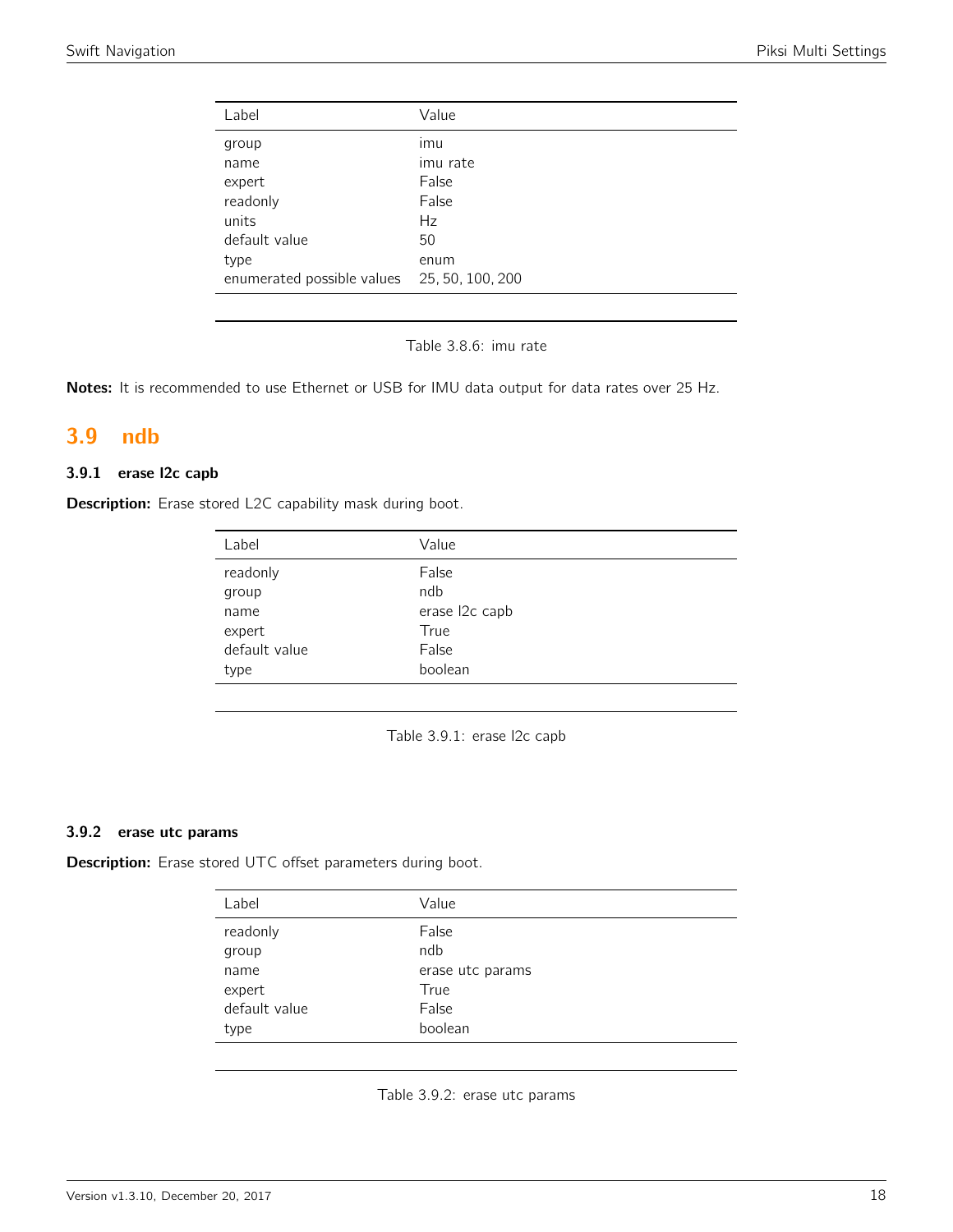# 3.9.3 erase almanac wn

<span id="page-18-0"></span>Description: Erase stored almanac week numbers during boot.

| Label         | Value            |
|---------------|------------------|
| readonly      | False            |
| group         | ndb              |
| name          | erase almanac wn |
| expert        | True             |
| default value | False            |
| type          | boolean          |
|               |                  |

Table 3.9.3: erase almanac wn

#### 3.9.4 erase almanac

<span id="page-18-1"></span>Description: Erase stored almanacs during boot.

| Label         | Value         |
|---------------|---------------|
| readonly      | False         |
| group         | ndb           |
| name          | erase almanac |
| expert        | True          |
| default value | False         |
| type          | boolean       |

Table 3.9.4: erase almanac

### 3.9.5 erase ephemeris

<span id="page-18-2"></span>Description: Erase stored ephmerides during boot.

| Label             | Value           |
|-------------------|-----------------|
| readonly<br>group | False<br>ndb    |
| name              | erase ephemeris |
| expert            | True            |
| type              | boolean         |
|                   |                 |

Table 3.9.5: erase ephemeris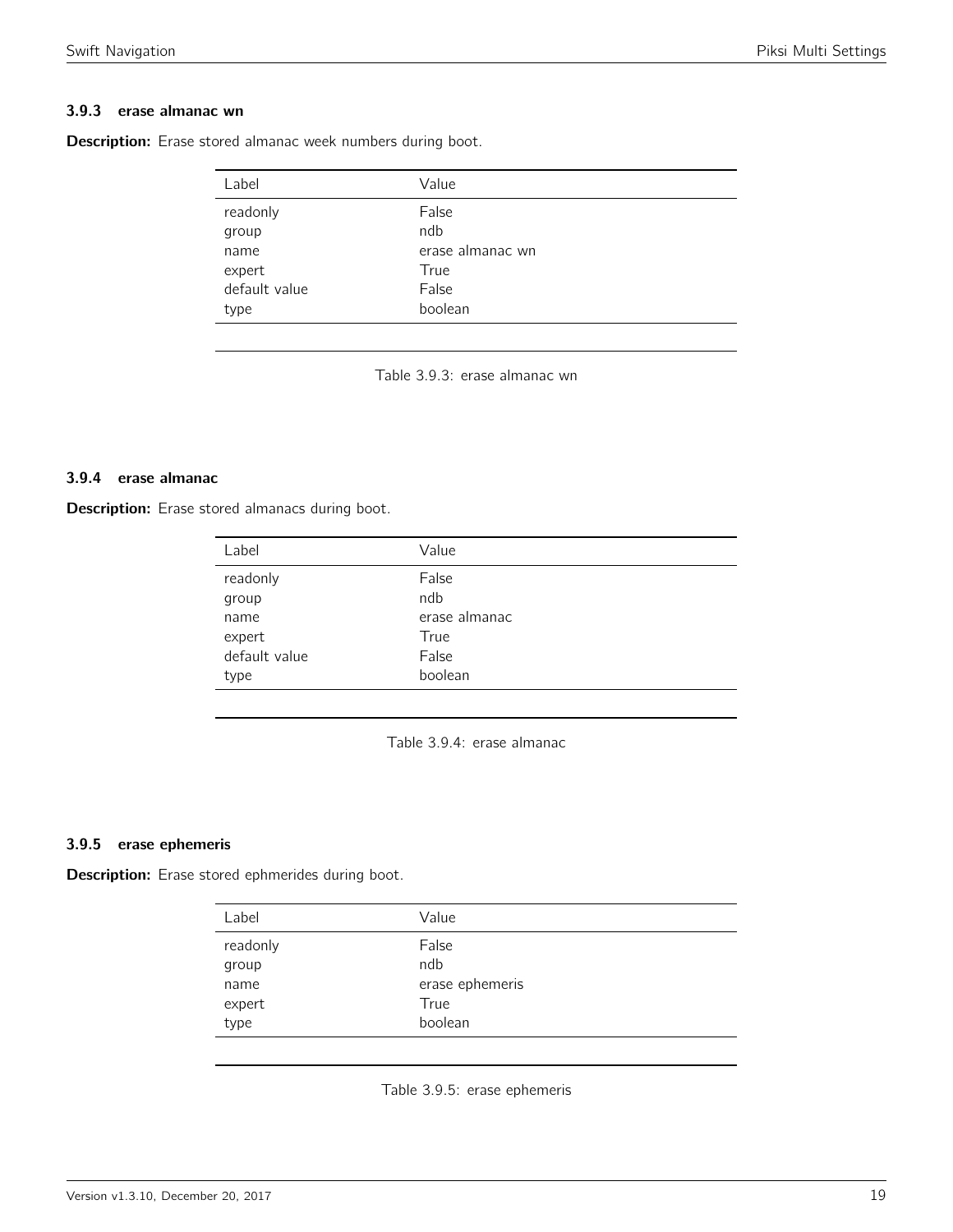# 3.9.6 erase iono

<span id="page-19-0"></span>Description: Erase stored ionospheric parameters during boot.

| Label         | Value      |  |
|---------------|------------|--|
| readonly      | False      |  |
| group         | ndb        |  |
| name          | erase iono |  |
| expert        | True       |  |
| default value | False      |  |
| type          | boolean    |  |

Table 3.9.6: erase iono

# 3.9.7 erase lgf

<span id="page-19-1"></span>Description: Erase stored last fix information during boot.

| readonly<br>False |           |
|-------------------|-----------|
| ndb<br>group      |           |
| name              | erase Igf |
| True<br>expert    |           |
| type              | boolean   |

Table 3.9.7: erase lgf

### 3.9.8 valid eph acc

### <span id="page-19-2"></span>Description: None

| Label         | Value         |
|---------------|---------------|
| readonly      | False         |
| group         | ndb           |
| name          | valid eph acc |
| expert        | True          |
| units         | meters        |
| default value | 100           |
| type          | int           |

Table 3.9.8: valid eph acc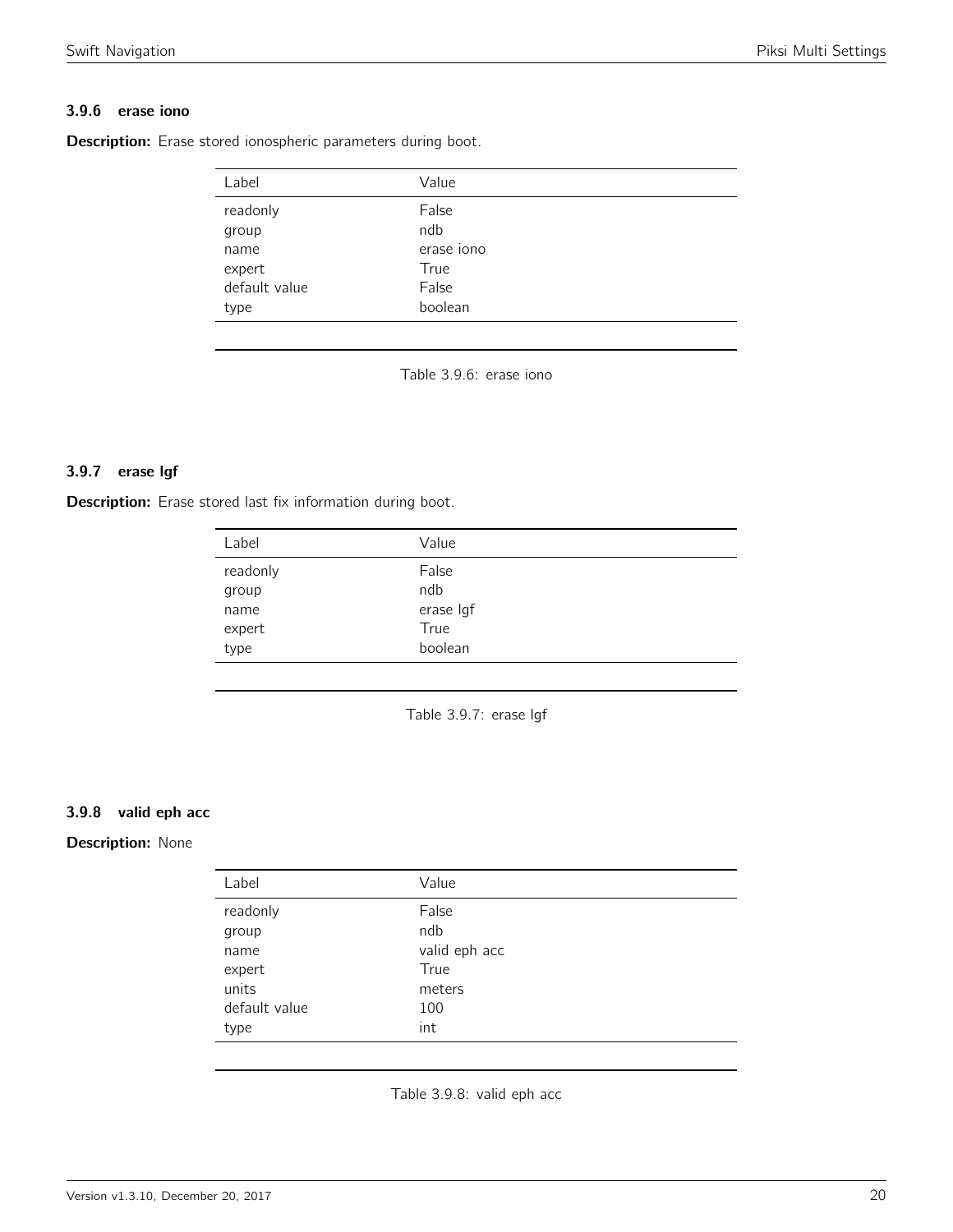# 3.9.9 valid alm acc

# <span id="page-20-0"></span>Description: None

| Label         | Value         |
|---------------|---------------|
|               |               |
| readonly      | False         |
| group         | ndb           |
| name          | valid alm acc |
| expert        | True          |
| units         | meters        |
| default value | 5000          |
| type          | int           |
|               |               |

Table 3.9.9: valid alm acc

### 3.9.10 lgf update m

<span id="page-20-1"></span>**Description:** Change in position required to update last good fix.

| Label         | Value        |
|---------------|--------------|
| group         | ndb          |
| name          | lgf update m |
| expert        | True         |
| readonly      | False        |
| units         | meters       |
| default value | 10000        |
| type          | int          |

Table 3.9.10: lgf update m

### 3.9.11 valid alm days

<span id="page-20-2"></span>Description: Number of days for which Almanac is valid.

| Label         | Value          |
|---------------|----------------|
| group         | ndb            |
| name          | valid alm days |
| expert        | True           |
| readonly      | False          |
| units         | days           |
| default value | 6              |
| type          | int            |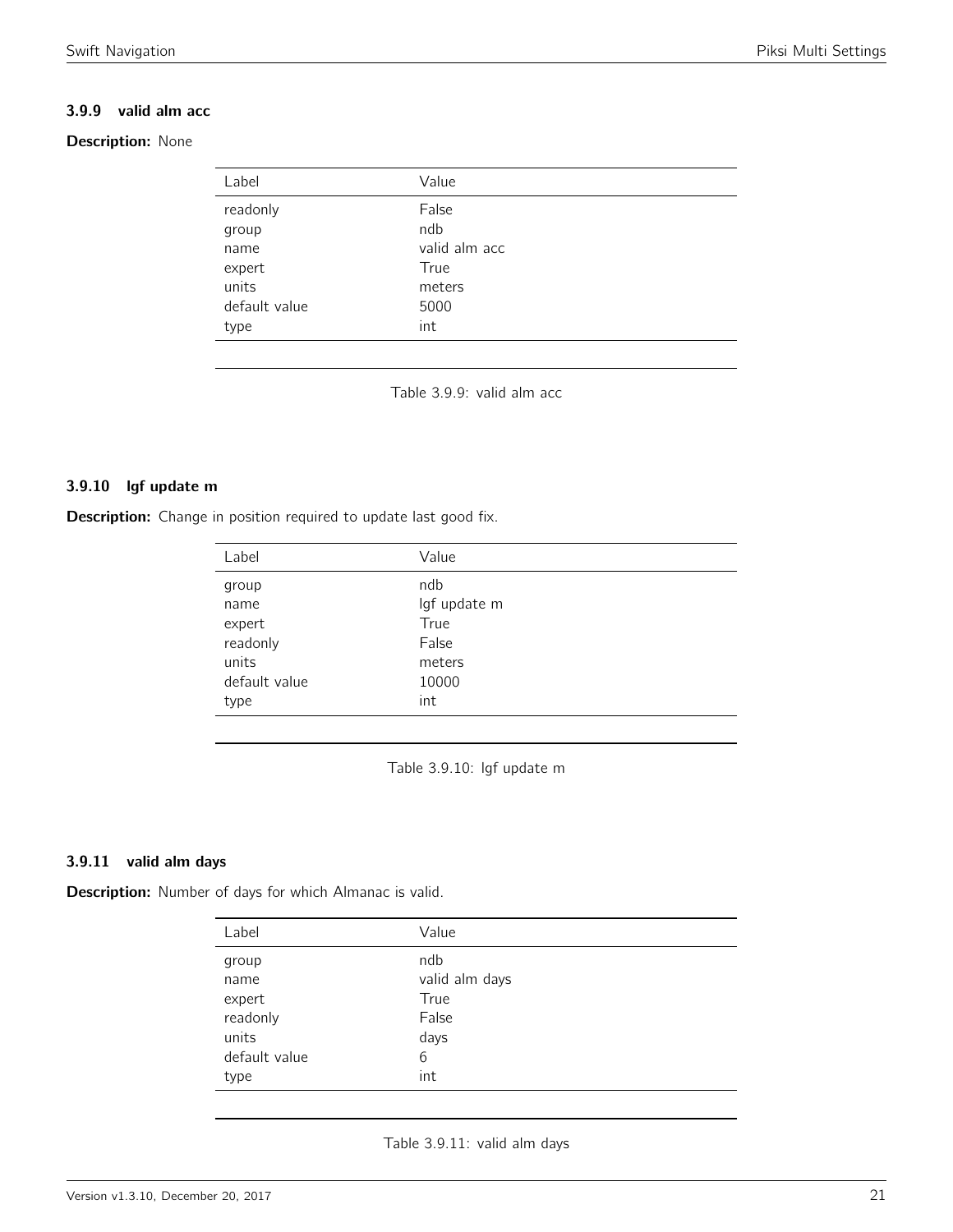### 3.9.12 lgf update s

**Description:** Update period for navigation database last good fix.

| Label         | Value        |
|---------------|--------------|
| group         | ndb          |
| name          | lgf update s |
| expert        | True         |
| readonly      | False        |
| units         | seconds      |
| default value | 1800         |
| type          | int          |
|               |              |

Table 3.9.12: lgf update s

# <span id="page-21-0"></span>3.10 nmea

### 3.10.1 gpgga msg rate

<span id="page-21-1"></span>Description: Number of Solution Periods between GGA NMEA messages being sent.

| Label         | Value           |
|---------------|-----------------|
| group         | nmea            |
| name          | gpgga msg rate  |
| expert        | False           |
| readonly      | False           |
| units         | Solution Period |
| default value |                 |
| type          | integer         |
|               |                 |

Table 3.10.1: gpgga msg rate

Notes: This setting represents the integer number of solution periods between each transmission of the NMEA message. For example, if the solution rate is 10 Hz, and this rate setting is 2, the NMEA message will be sent every two solution epochs at a rate of 5 Hz. If this setting is 0, the msg will be suppressed.

### 3.10.2 gpgll msg rate

Description: Number of Solution Periods between GLL NMEA messages being sent.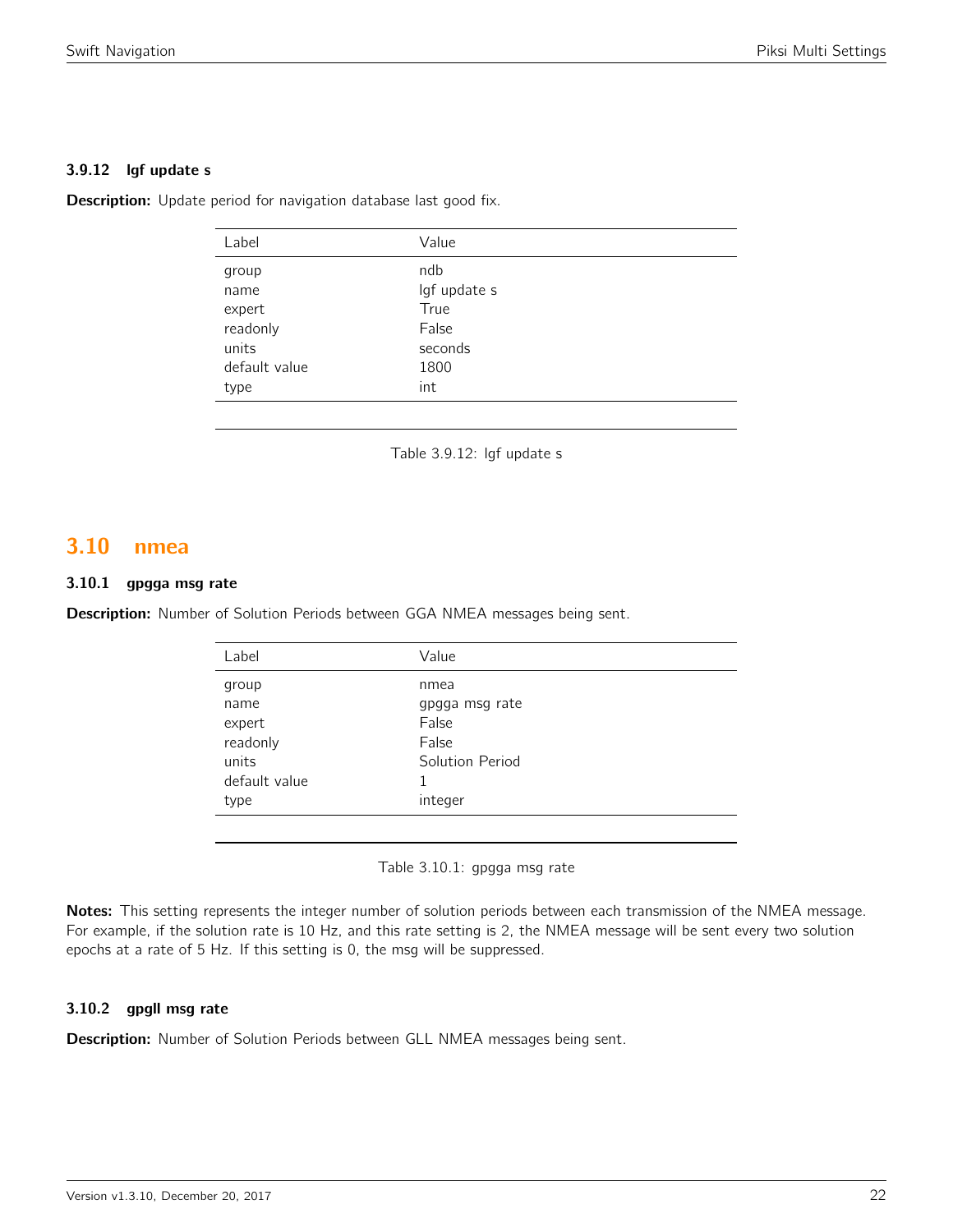<span id="page-22-0"></span>

| Label         | Value           |
|---------------|-----------------|
| group         | nmea            |
| name          | gpgll msg rate  |
| expert        | False           |
| readonly      | False           |
| units         | Solution Period |
| default value | 10              |
| type          | integer         |
|               |                 |

Table 3.10.2: gpgll msg rate

Notes: This setting represents the integer number of solution periods between each transmission of the NMEA message. For example, if the solution rate is 10 Hz, and this rate setting is 2, the NMEA message will be sent every two solution epochs at a rate of 5 Hz. If this setting is 0, the msg will be suppressed.

### 3.10.3 gpgsv msg rate

<span id="page-22-1"></span>**Description:** Number of Solution Periods between GSV NMEA messages being sent.

| Label         | Value           |  |
|---------------|-----------------|--|
| group         | nmea            |  |
| name          | gpgsv msg rate  |  |
| expert        | False           |  |
| readonly      | False           |  |
| units         | Solution Period |  |
| default value | 10              |  |
| type          | integer         |  |
|               |                 |  |

Table 3.10.3: gpgsv msg rate

Notes: This setting represents the integer number of solution periods between each transmission of the NMEA message. For example, if the solution rate is 10 Hz, and this rate setting is 2, the NMEA message will be sent every two solution epochs at a rate of 5 Hz. If this setting is 0, the msg will be suppressed.

### 3.10.4 gphdt msg rate

Description: Number of Solution Periods between HDT NMEA messages being sent.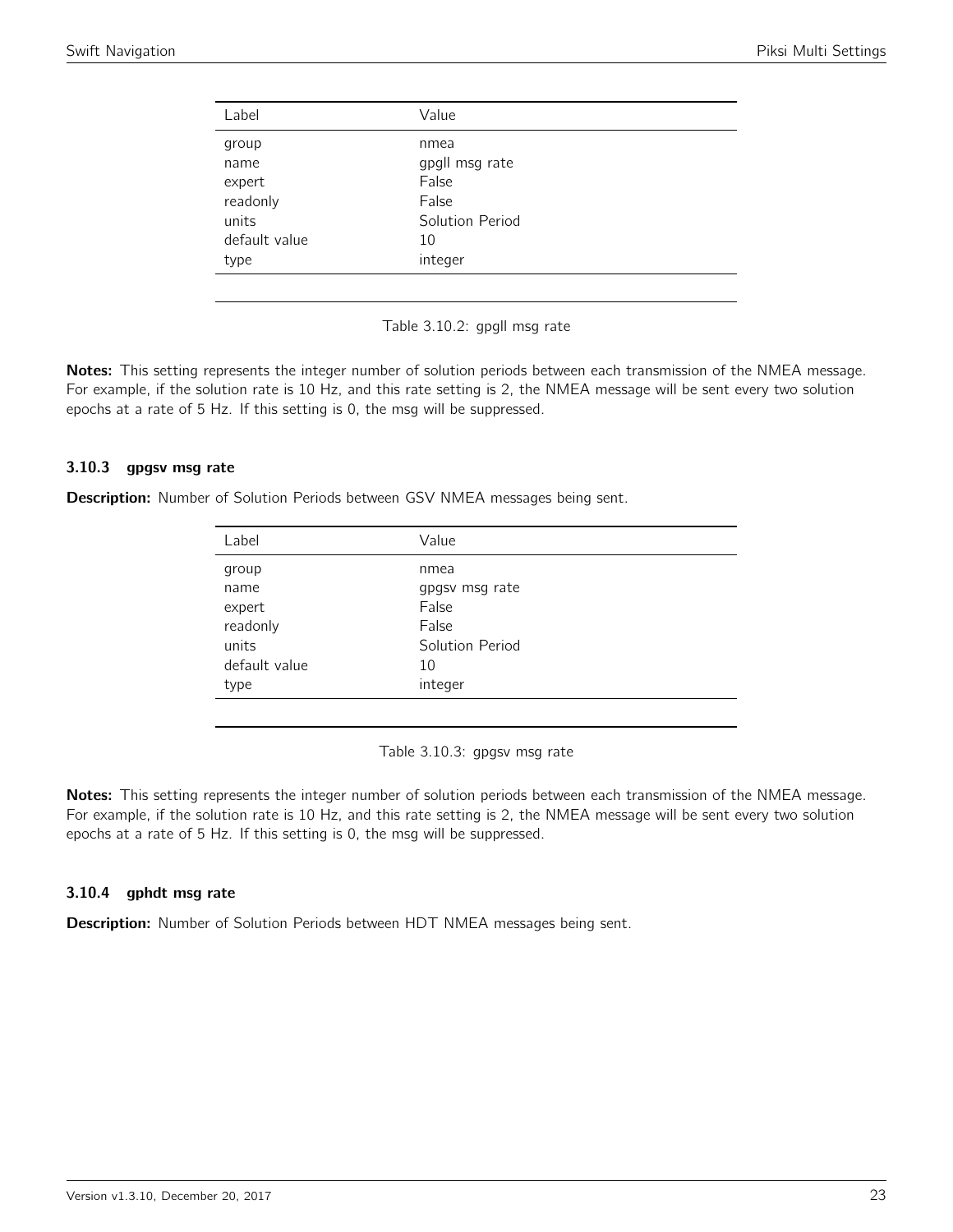<span id="page-23-0"></span>

| Label         | Value           |
|---------------|-----------------|
| group         | nmea            |
| name          | gphdt msg rate  |
| expert        | False           |
| readonly      | False           |
| units         | Solution Period |
| default value |                 |
| type          | integer         |
|               |                 |

Table 3.10.4: gphdt msg rate

Notes: This setting represents the integer number of solution periods between each transmission of the NMEA message. For example, if the solution rate is 10 Hz, and this rate setting is 2, the NMEA message will be sent every two solution epochs at a rate of 5 Hz. If this setting is 0, the msg will be suppressed.

#### 3.10.5 gprmc msg rate

<span id="page-23-1"></span>**Description:** Number of Solution Periods between RMC NMEA messages being sent.

| Label         | Value           |  |
|---------------|-----------------|--|
| group         | nmea            |  |
| name          | gprmc msg rate  |  |
| expert        | False           |  |
| readonly      | False           |  |
| units         | Solution Period |  |
| default value | 10              |  |
| type          | integer         |  |
|               |                 |  |

Table 3.10.5: gprmc msg rate

Notes: This setting represents the integer number of solution periods between each transmission of the NMEA message. For example, if the solution rate is 10 Hz, and this rate setting is 2, the NMEA message will be sent every two solution epochs at a rate of 5 Hz. If this setting is 0, the msg will be suppressed.

### 3.10.6 gpvtg msg rate

Description: Number of Solution Periods between VTG NMEA messages being sent.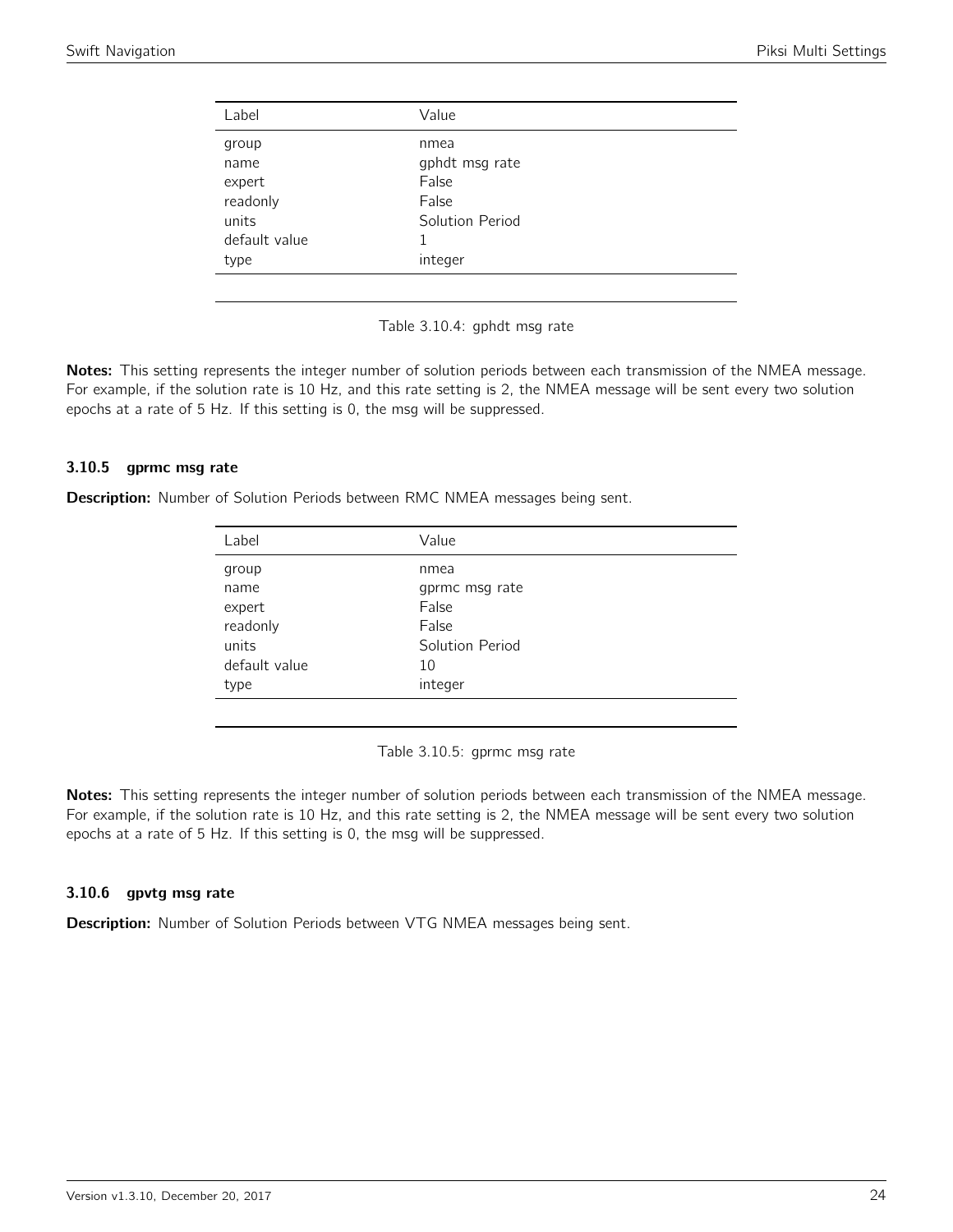<span id="page-24-0"></span>

| nmea<br>gpvtg msg rate |
|------------------------|
|                        |
|                        |
| False                  |
| False                  |
| Solution Period        |
|                        |
| integer                |
|                        |

Table 3.10.6: gpvtg msg rate

Notes: This setting represents the integer number of solution periods between each transmission of the NMEA message. For example, if the solution rate is 10 Hz, and this rate setting is 2, the NMEA message will be sent every two solution epochs at a rate of 5 Hz. If this setting is 0, the msg will be suppressed.

### 3.10.7 gsa msg rate

<span id="page-24-1"></span>Description: Number of Solution Periods between GSA NMEA messages being sent.

| Label                      | Value            |
|----------------------------|------------------|
| group                      | nmea             |
| name                       | gsa msg rate     |
| expert                     | False            |
| readonly                   | False            |
| units                      | Solution Periods |
| default value              | 10               |
| type                       | integer          |
| enumerated possible values | None             |

Table 3.10.7: gsa msg rate

Notes: This setting represents the integer number of solution periods between each transmission of the NMEA message. For example, if the solution rate is 10 Hz, and this rate setting is 2, the NMEA message will be sent every two solution epochs at a rate of 5 Hz. If this setting is 0, the msg will be suppressed.

### 3.10.8 gpzda msg rate

Description: Number of Solution Periods between ZDA NMEA messages being sent.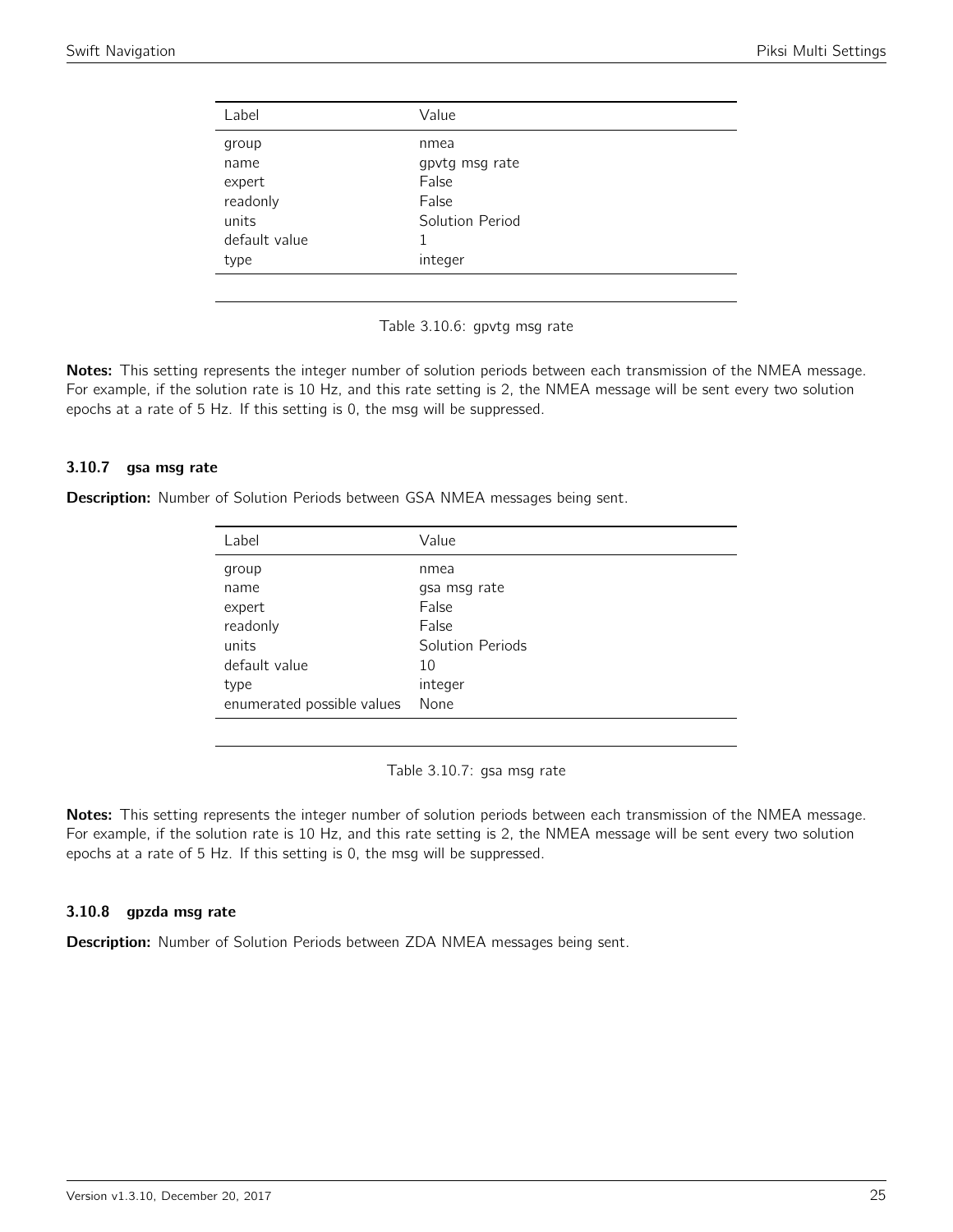| Label                      | Value           |
|----------------------------|-----------------|
| group                      | nmea            |
| name                       | gpzda msg rate  |
| expert                     | False           |
| readonly                   | False           |
| units                      | Solution Period |
| default value              | 10              |
| type                       | integer         |
| enumerated possible values | None            |

Table 3.10.8: gpzda msg rate

Notes: This setting represents the integer number of solution periods between each transmission of the NMEA message. For example, if the solution rate is 10 Hz, and this rate setting is 2, the NMEA message will be sent every two solution epochs at a rate of 5 Hz. If this setting is 0, the msg will be suppressed.

# <span id="page-25-0"></span>3.11 ntrip

# 3.11.1 debug

<span id="page-25-1"></span>Description: Additional debug messages for NTRIP (sent to /var/log/messages).

| Value   |
|---------|
| False   |
| ntrip   |
| debug   |
| True    |
| False   |
| boolean |
|         |

Table 3.11.1: debug

### 3.11.2 enable

Description: Enable NTRIP client.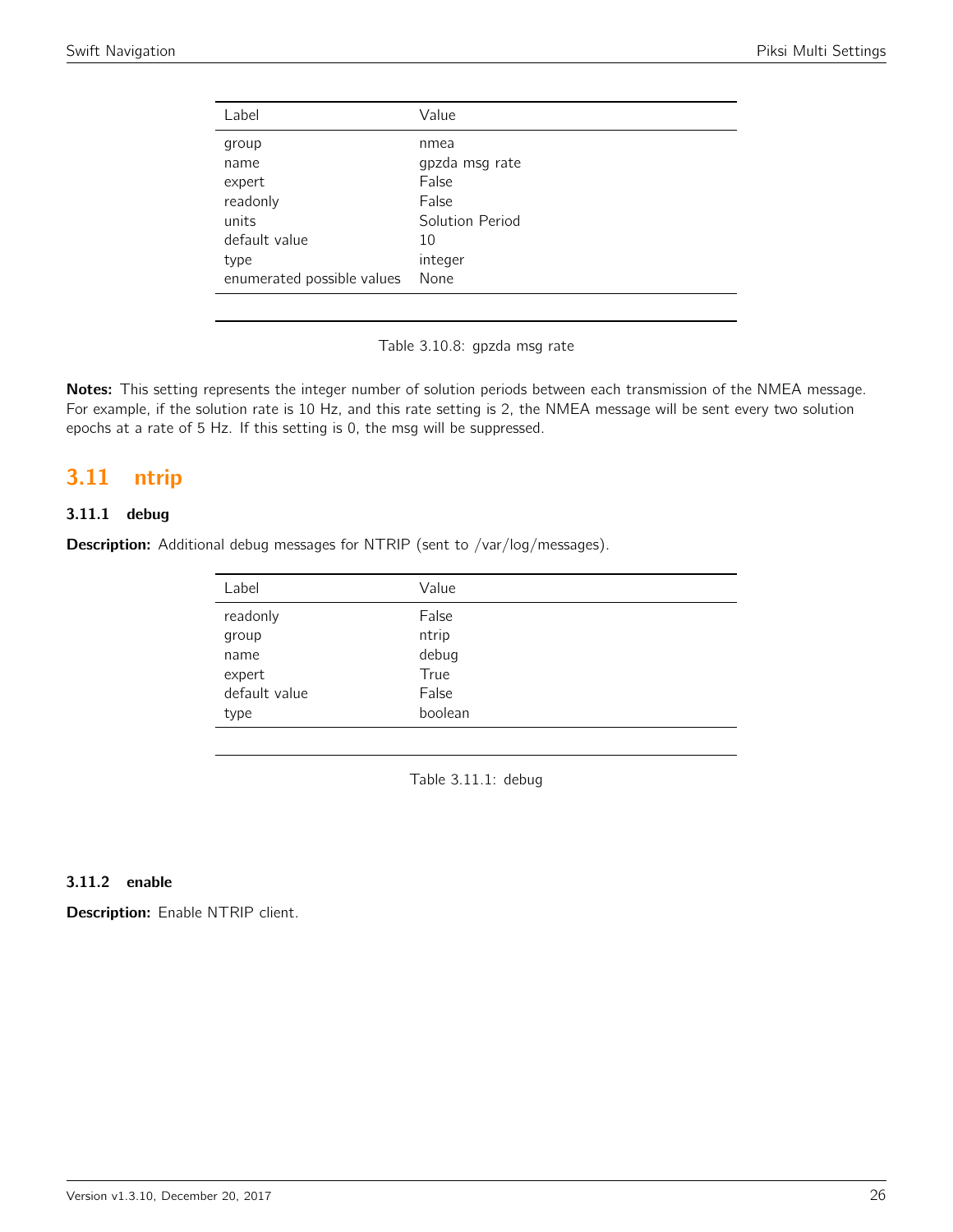<span id="page-26-0"></span>

| Label                      | Value       |
|----------------------------|-------------|
| group                      | ntrip       |
| name                       | enable      |
| expert                     | False       |
| readonly                   | False       |
| units                      | N/A         |
| default value              | False       |
| type                       | boolean     |
| enumerated possible values | True, False |



Notes: If True, NTRIP client will be used.

### 3.11.3 url

Description: NTRIP URL to use.

| Label                      | Value  |
|----------------------------|--------|
| group                      | ntrip  |
| name                       | url    |
| expert                     | False  |
| readonly                   | False  |
| units                      | N/A    |
| default value              | N/A    |
| type                       | string |
| enumerated possible values | None   |
|                            |        |

Table 3.11.3: url

Notes: URL to use with NTRIP client. NTRIP must be enabled to use this setting. URLs should be HTTP URLs with optional credentials, a port, and a mountpoint path such as username:password@example.com:2101/BAZ\_RTCM3 or example.com:2101/BAZ\_RTCM3.

# <span id="page-26-1"></span>3.12 pps

### 3.12.1 frequency

**Description:** Generate a pulse with the given frequency (maximum  $= 20$  Hz).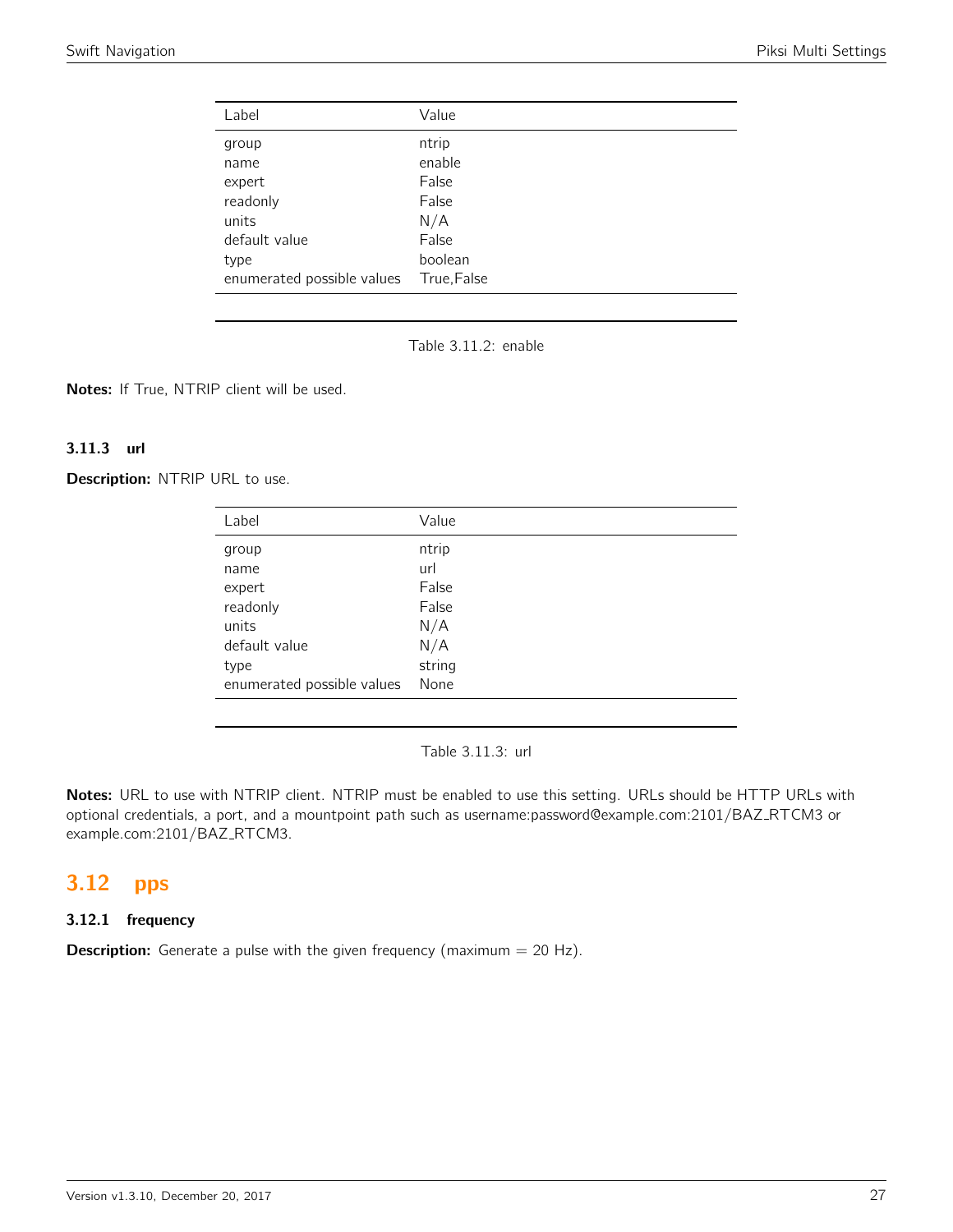<span id="page-27-0"></span>

| Label                      | Value     |
|----------------------------|-----------|
| group                      | pps       |
| name                       | frequency |
| expert                     | False     |
| readonly                   | False     |
| units                      | Hz        |
| default value              | 1.0       |
| type                       | double    |
| enumerated possible values | None      |

Table 3.12.1: frequency

## Notes: None

# 3.12.2 polarity

<span id="page-27-1"></span>Description: Logic level on output pin when the PPS is active.

| Label                      | Value       |
|----------------------------|-------------|
| group                      | pps         |
| name                       | polarity    |
| expert                     | False       |
| readonly                   | False       |
| units                      | Logic Level |
| default value              |             |
| type                       | integer     |
| enumerated possible values | 0, 1        |

Table 3.12.2: polarity

# Notes: None

# 3.12.3 width

<span id="page-27-2"></span>Description: Number of microseconds the PPS will remain active (allowed range from 1 to 999999 us).

| Label                      | Value             |
|----------------------------|-------------------|
| group                      | pps               |
| name                       | width             |
| expert                     | False             |
| readonly                   | False             |
| units                      | us (microseconds) |
| default value              | 200000            |
| type                       | integer           |
| enumerated possible values | None              |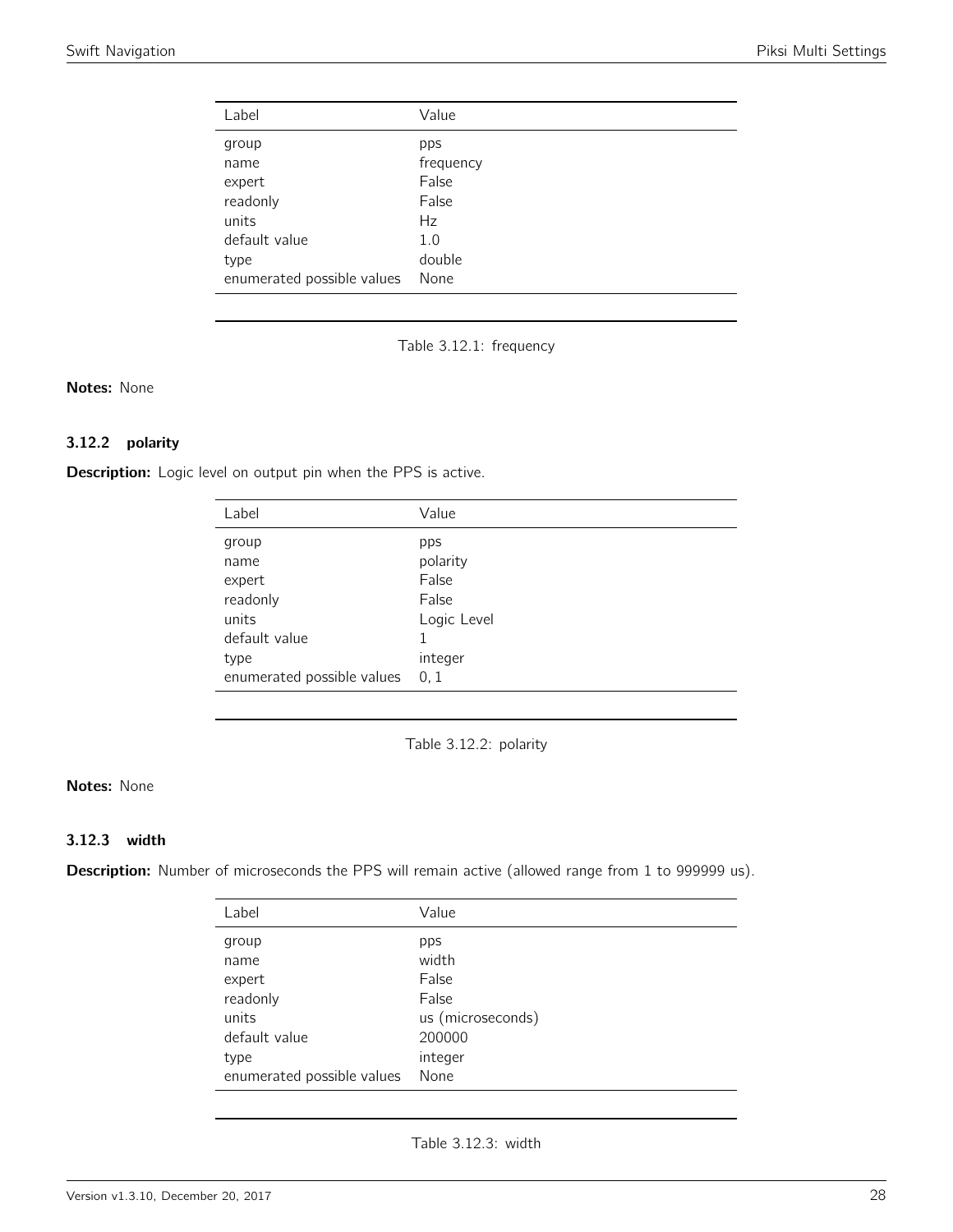### Notes: None

# 3.12.4 offset

Description: Offset in microseconds between GPS time and the PPS.

| Label                      | Value             |
|----------------------------|-------------------|
| group                      | pps               |
| name                       | offset            |
| expert                     | False             |
| readonly                   | False             |
| units                      | us (microseconds) |
| default value              | 0                 |
| type                       | integer           |
| enumerated possible values | None              |
|                            |                   |

Table 3.12.4: offset

# Notes: None

# <span id="page-28-0"></span>3.13 sbp

### 3.13.1 obs msg max size

**Description:** Determines the maximum message length for raw observation sbp messages.

| Label                      | Value            |
|----------------------------|------------------|
| group                      | sbp              |
| name                       | obs msg max size |
| expert                     | True             |
| readonly                   | False            |
| units                      | bytes            |
| default value              | 255              |
| type                       | integer          |
| enumerated possible values | None             |

Table 3.13.1: obs msg max size

Notes: This parameter is useful for tuning observation messages for compatibility with radio modems. Some serial modems will internally split serial packets for their protocol and this parameter allows the size of the message to be reduced as to prevent the modem from sending multiple packets. If the parameter exceeds 255 bytes (the maximum size of an SBP message), the receiver firmware will ignore the parameter and use 255 bytes. If the parameter is set smaller than the size of one observation, the firmware will ignore the parameter and use the size of one observation as the maximum message size.

# <span id="page-28-1"></span>3.14 simulator

# 3.14.1 mode mask

**Description:** Determines the types of position outputs for the simulator.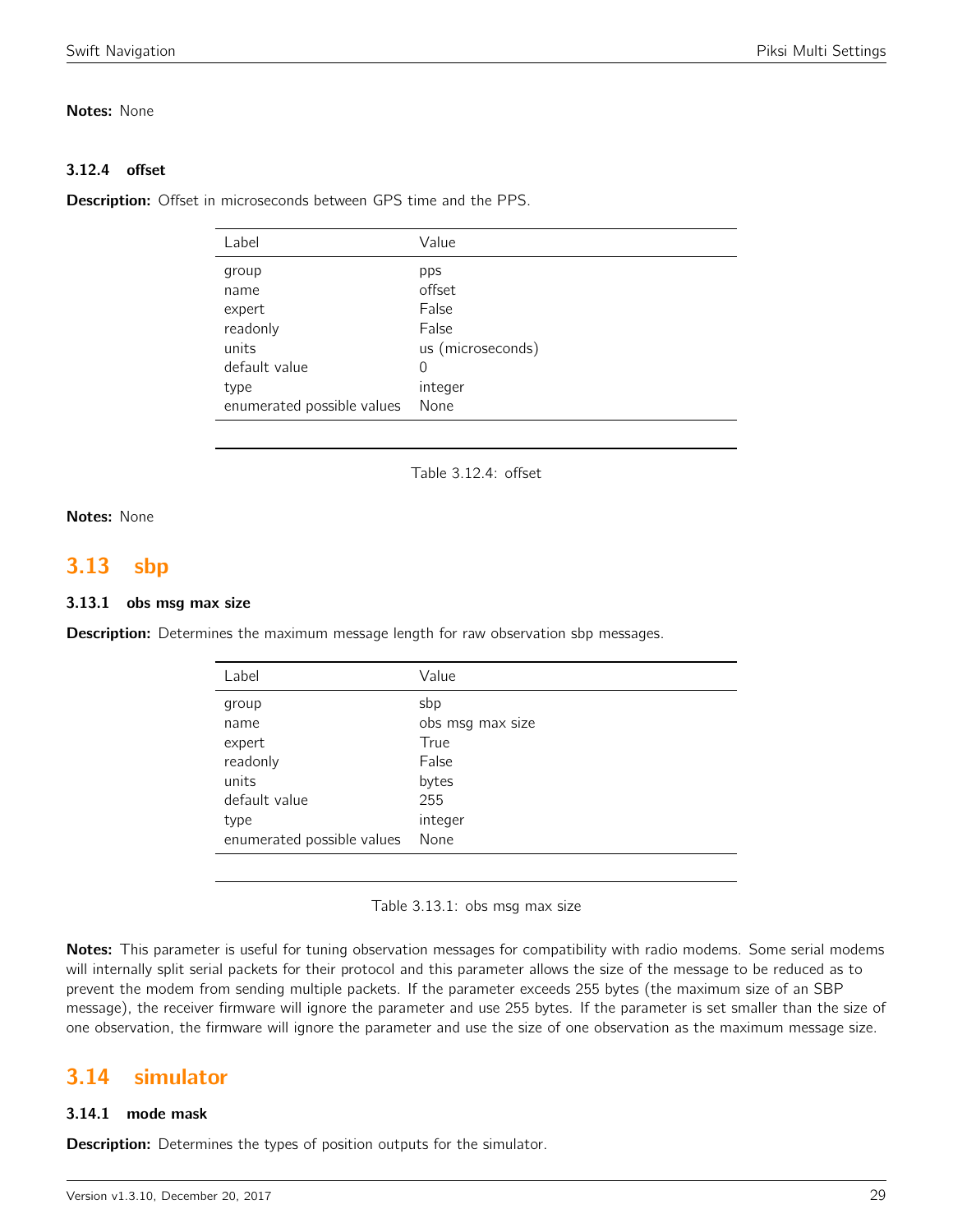<span id="page-29-0"></span>

| Label                      | Value                         |
|----------------------------|-------------------------------|
| group                      | simulator                     |
| name                       | mode mask                     |
| expert                     | False                         |
| readonly                   | False                         |
| units                      | N/A                           |
| default value              | 15(decimal), 0xF(hexadecimal) |
| type                       | packed bitfield               |
| enumerated possible values | None                          |

Table 3.14.1: mode mask

Notes: bit 0 (decimal value 1) turns on single point position PVT simulated outputs

bit 1 (decimal value 2) turns on the satellite tracking simulated outputs

bit 2 (decimal value 4) turns on Float IAR simulated RTK outputs

bit 3 (decimal value 8) turns on Fixed IAR simulated RTK outputs

### 3.14.2 radius

<span id="page-29-1"></span>Description: Radius of the circle around which the simulated receiver will move.

| Label                      | Value     |
|----------------------------|-----------|
| group                      | simulator |
| name                       | radius    |
| expert                     | False     |
| readonly                   | False     |
| units                      | meters    |
| default value              | 100       |
| type                       | double    |
| enumerated possible values | None      |

Table 3.14.2: radius

# Notes: None

3.14.3 base ecef x

Description: Simulated base station position.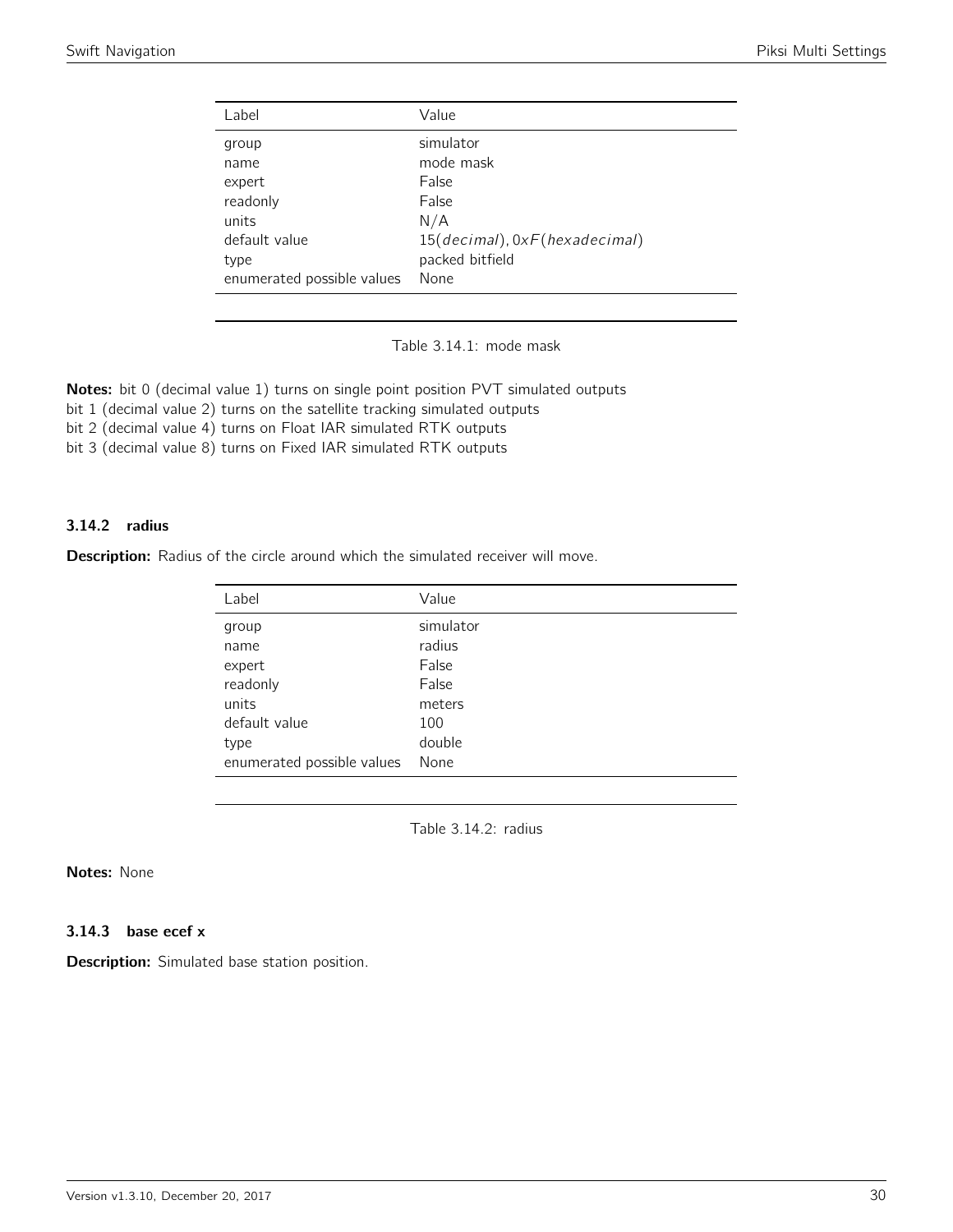<span id="page-30-0"></span>

| Value        |
|--------------|
| simulator    |
| base ecef x  |
| False        |
| False        |
| meters       |
| -2706098.845 |
| double       |
| None         |
|              |

Table 3.14.3: base ecef x

Notes: Earth Centered Earth Fixed (ECEF) x position of the simulated base station.

#### 3.14.4 base ecef y

<span id="page-30-1"></span>**Description:** Simulated base station position.

| Label                      | Value        |
|----------------------------|--------------|
| group                      | simulator    |
| name                       | base ecef y  |
| expert                     | False        |
| readonly                   | False        |
| units                      | meters       |
| default value              | -4261216.475 |
| type                       | double       |
| enumerated possible values | None         |

Table 3.14.4: base ecef y

Notes: Earth Centered Earth Fixed (ECEF) y position of the simulated base station.

#### 3.14.5 base ecef z

<span id="page-30-2"></span>Description: Simulated base station position.

| Label                      | Value       |
|----------------------------|-------------|
| group                      | simulator   |
| name                       | base ecef z |
| expert                     | False       |
| readonly                   | False       |
| units                      | meters      |
| default value              | 3885597.912 |
| type                       | double      |
| enumerated possible values | None        |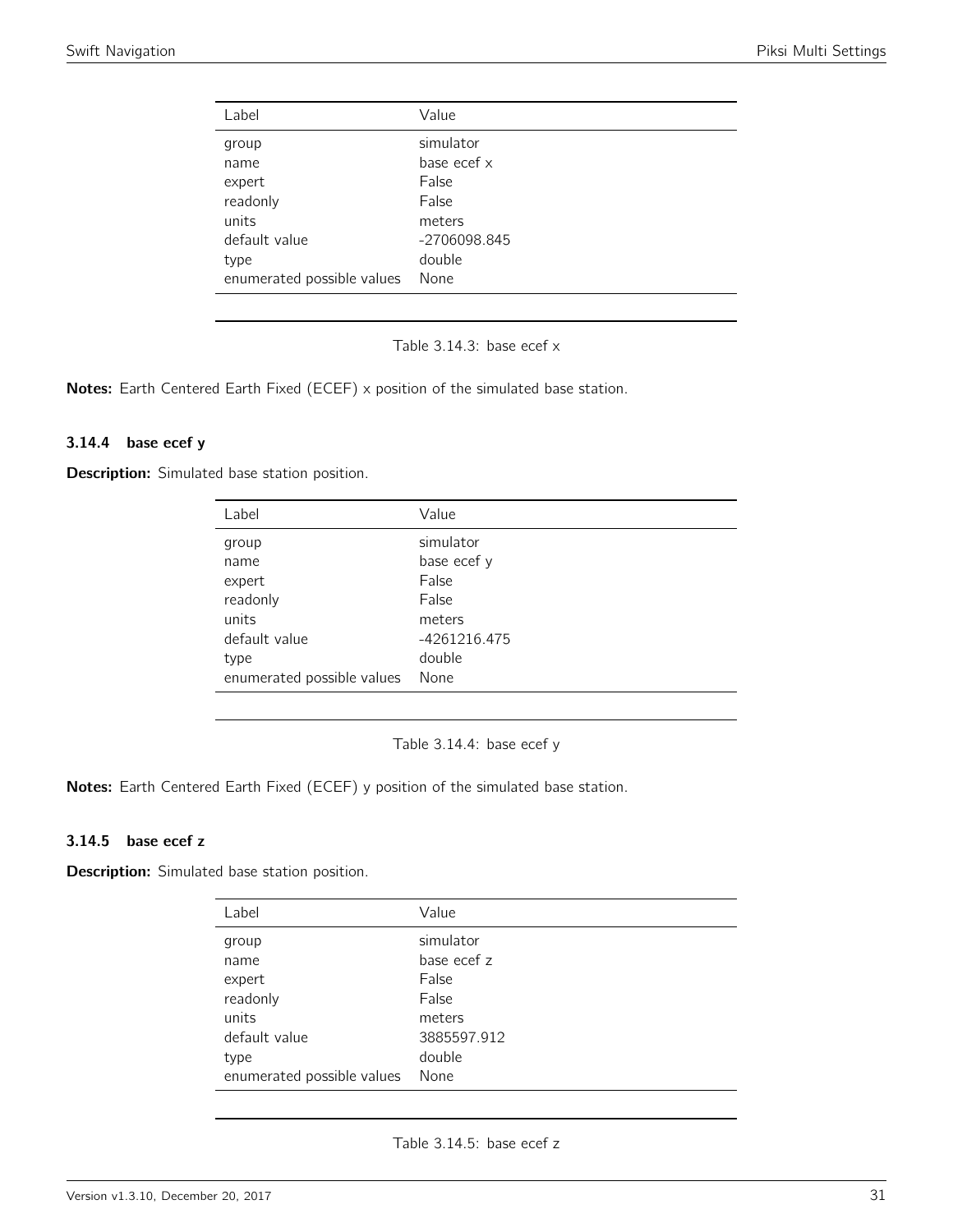Notes: Earth Centered Earth Fixed (ECEF) z position of the simulated base station.

### 3.14.6 speed

<span id="page-31-0"></span>**Description:** Simulated tangential speed of the receiver.

| Label                      | Value     |
|----------------------------|-----------|
| group                      | simulator |
| name                       | speed     |
| expert                     | False     |
| readonly                   | False     |
| units                      | m/s       |
| default value              | 4         |
| type                       | double    |
| enumerated possible values | None      |

Table 3.14.6: speed

Notes: None

### 3.14.7 phase sigma

<span id="page-31-1"></span>Description: Standard deviation of noise added to the simulated carrier phase.

| Label                      | Value       |
|----------------------------|-------------|
| group                      | simulator   |
| name                       | phase sigma |
| expert                     | False       |
| readonly                   | False       |
| units                      | cycles      |
| default value              | 0.03        |
| type                       | double      |
| enumerated possible values | None        |

Table 3.14.7: phase sigma

### Notes: None

### 3.14.8 pseudorange sigma

**Description:** Standard deviation of noise added to the simulated pseudo range.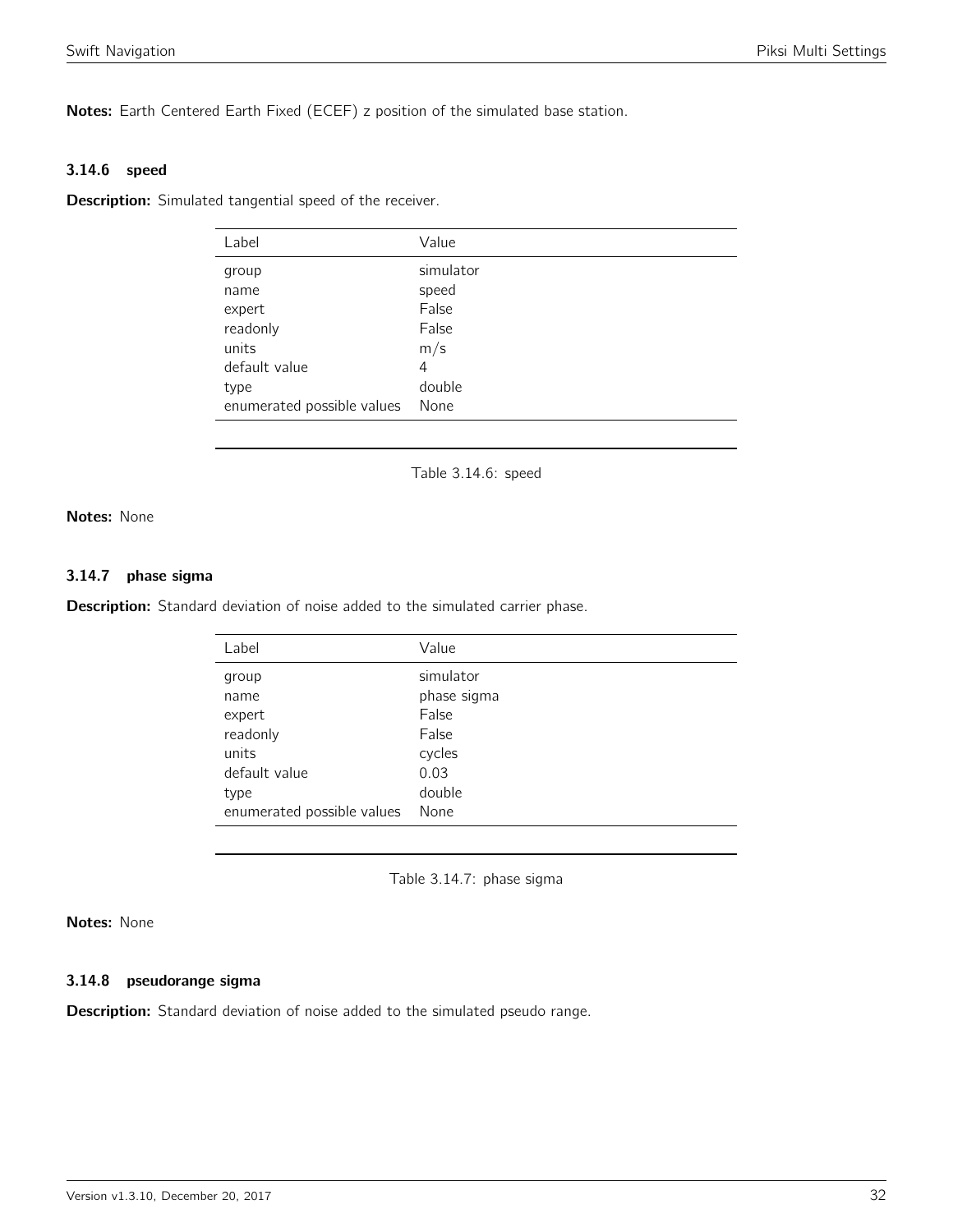<span id="page-32-0"></span>

| Label                      | Value             |
|----------------------------|-------------------|
| group                      | simulator         |
| name                       | pseudorange sigma |
| expert                     | False             |
| readonly                   | False             |
| units                      | meters            |
| default value              | 4                 |
| type                       | double            |
| enumerated possible values | None              |

Table 3.14.8: pseudorange sigma

### Notes: None

### 3.14.9 cn0 sigma

<span id="page-32-1"></span>Description: Standard deviation of noise added to the simulated signal to noise. ratio

| Label                      | Value     |
|----------------------------|-----------|
| group                      | simulator |
| name                       | cn0 sigma |
| expert                     | False     |
| readonly                   | False     |
| units                      | $dBm-Hz$  |
| default value              | 0.3       |
| type                       | double    |
| enumerated possible values | None      |

Table 3.14.9: cn0 sigma

# Notes: None

#### 3.14.10 speed sigma

<span id="page-32-2"></span>Description: Standard deviation of noise addition to simulated tangential speed.

| Label                      | Value                       |
|----------------------------|-----------------------------|
| group                      | simulator                   |
| name                       | speed sigma                 |
| expert                     | False                       |
| readonly                   | False                       |
| units                      | meters <sup>2</sup> / $s^2$ |
| default value              | 0.15                        |
| type                       | double                      |
| enumerated possible values | None                        |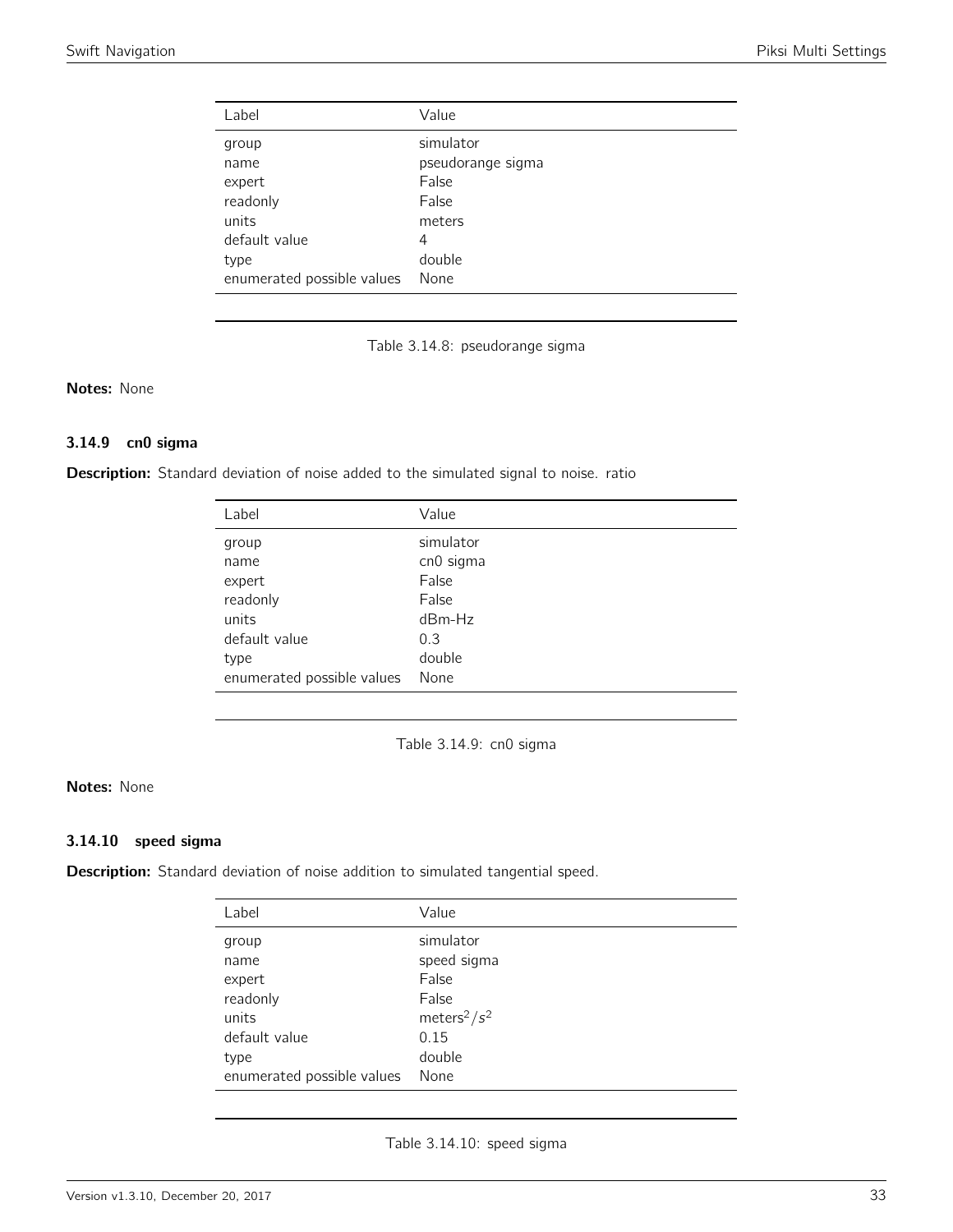# Notes: None

### 3.14.11 pos sigma

<span id="page-33-0"></span>Description: Standard deviation of simulated single point position.

| Label                      | Value               |
|----------------------------|---------------------|
| group                      | simulator           |
| name                       | pos sigma           |
| expert                     | False               |
| readonly                   | False               |
| units                      | meters <sup>2</sup> |
| default value              | 1.5                 |
| type                       | double              |
| enumerated possible values | None                |
|                            |                     |

Table 3.14.11: pos sigma

Notes: None

# 3.14.12 num sats

<span id="page-33-1"></span>**Description:** The number of satellites for the simulator.

| Label                      | Value     |
|----------------------------|-----------|
| group                      | simulator |
| name                       | num sats  |
| expert                     | False     |
| readonly                   | False     |
| units                      | N/A       |
| default value              | 9         |
| type                       | integer   |
| enumerated possible values | None      |

Table 3.14.12: num sats

# Notes: None

# 3.14.13 enabled

**Description:** Toggles the receiver internal simulator on and off.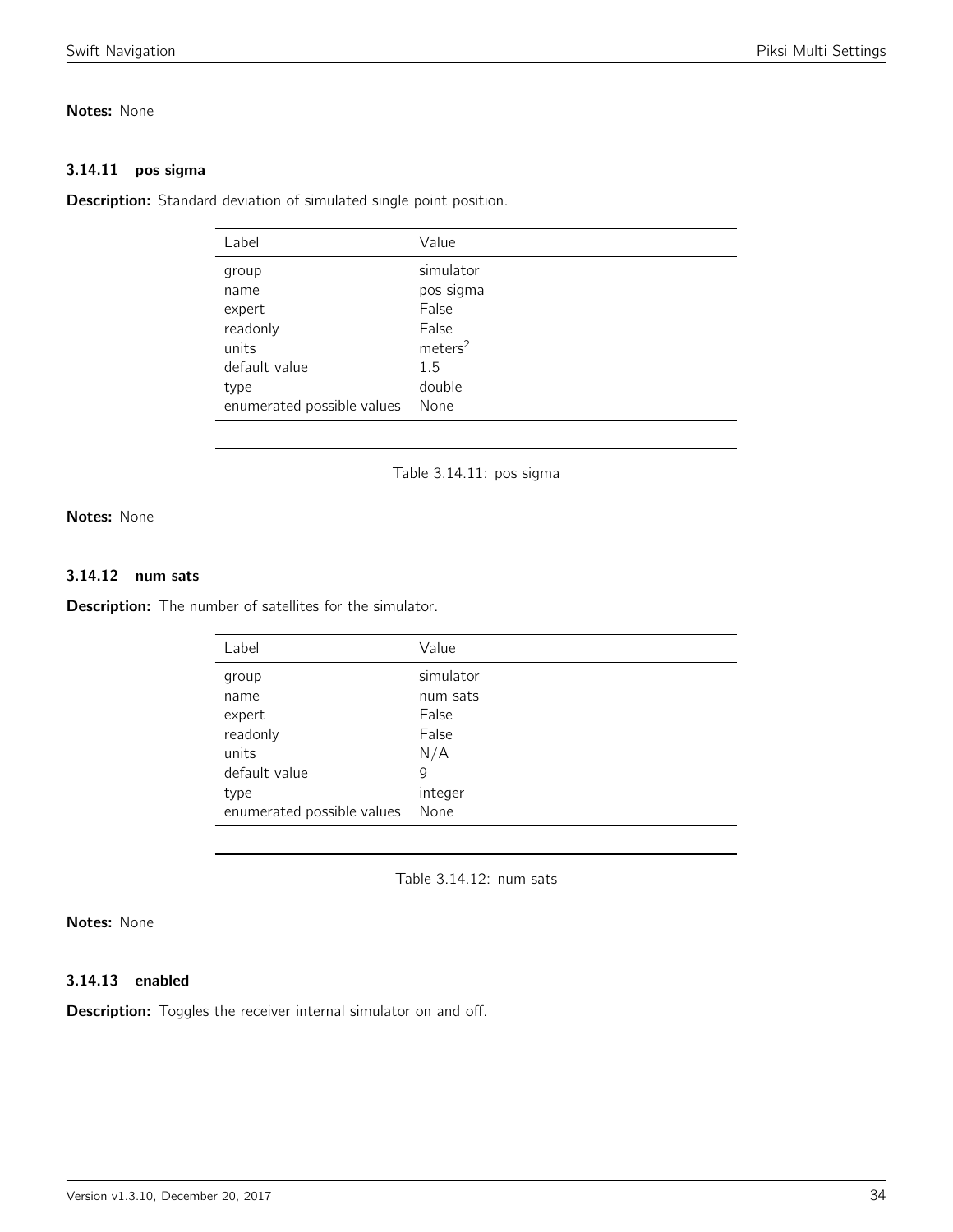| Label                      | Value       |
|----------------------------|-------------|
| group                      | simulator   |
| name                       | enabled     |
| expert                     | False       |
| readonly                   | False       |
| units                      | N/A         |
| default value              | False       |
| type                       | boolean     |
| enumerated possible values | True, False |

Table 3.14.13: enabled

Notes: The simulator will provide simulated outputs of a stationary base station and the Local receiver moving in a circle around the base station. The simulator is intended to aid in system integration by providing realistic looking outputs but does not faithfully simulate every aspect of device operation.

# <span id="page-34-0"></span>3.15 skylark

# 3.15.1 enable

<span id="page-34-1"></span>Description: Enable Skylark client.

| Label                      | Value       |
|----------------------------|-------------|
| group                      | skylark     |
| name                       | enable      |
| expert                     | True        |
| readonly                   | False       |
| units                      | N/A         |
| default value              | False       |
| type                       | boolean     |
| enumerated possible values | True, False |

Table 3.15.1: enable

Notes: If True, Skyark client will be used.

### 3.15.2 url

Description: Skylark URL to use.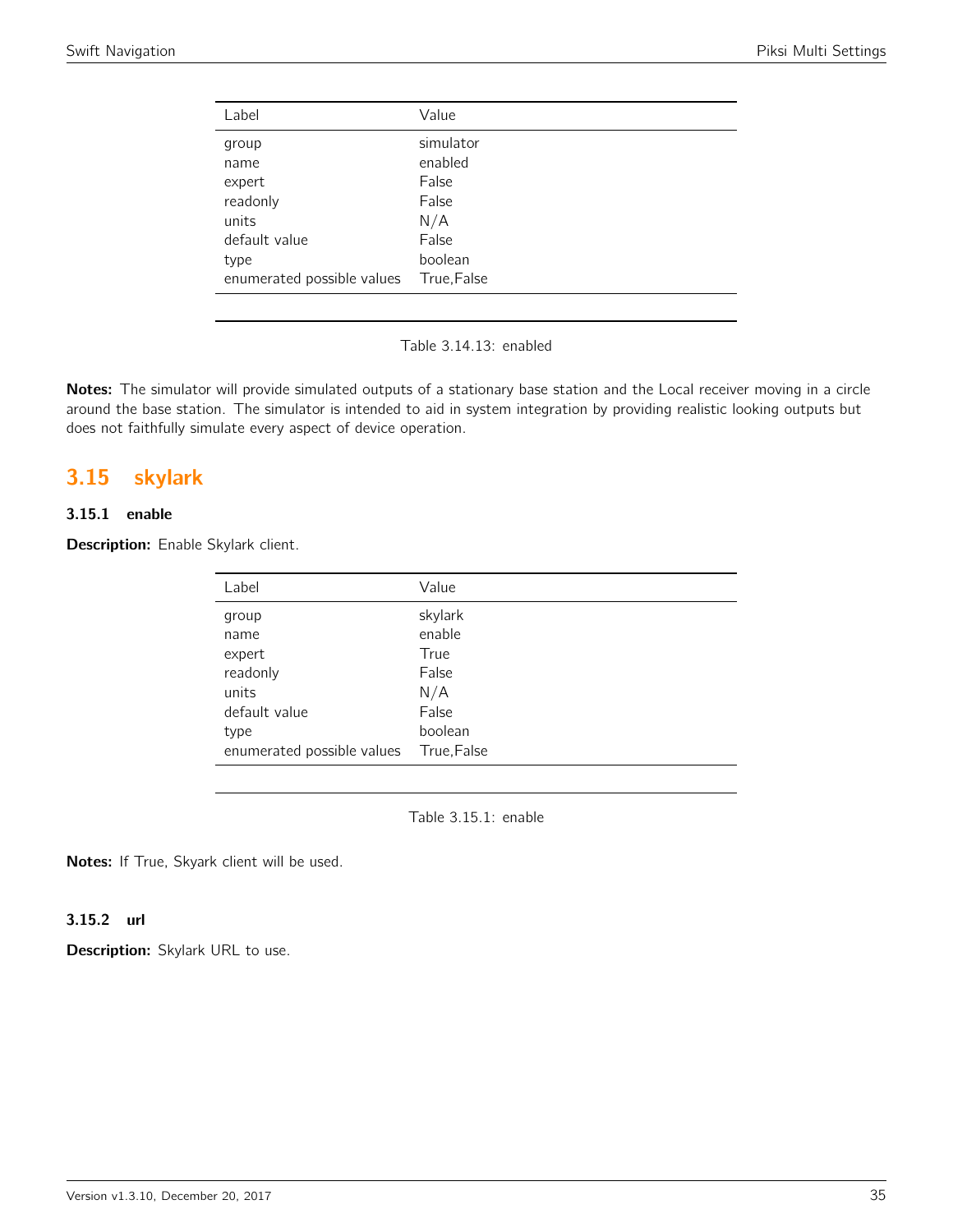| Label                      | Value   |
|----------------------------|---------|
| group                      | skylark |
| name                       | url     |
| expert                     | True    |
| readonly                   | False   |
| units                      | N/A     |
| default value              | N/A     |
| type                       | string  |
| enumerated possible values | None    |

Table 3.15.2: url

Notes: URL to use with Skylark client. Skylark must be enabled to use this setting.

# <span id="page-35-0"></span>3.16 solution

# 3.16.1 dgnss filter

<span id="page-35-1"></span>Description: Determines the type of carrier phase ambiguity resolution that the receiver will attempt to achieve.

| Label                      | Value        |
|----------------------------|--------------|
| group                      | solution     |
| name                       | dgnss filter |
| expert                     | True         |
| readonly                   | False        |
| units                      | N/A          |
| default value              | Fixed        |
| type                       | enum         |
| enumerated possible values | Fixed, Float |

Table 3.16.1: dgnss filter

Notes: If "fixed", the receiver will output a integer fixed ambiguity estimate. If no fixed solution is available, it will revert to the float solution. If "float", the device will only output the float ambiguity estimate. This settings is not used by Piksi Multi and Duro.

### 3.16.2 disable klobuchar correction

Description: Disable Klobuchar ionospheric corrections.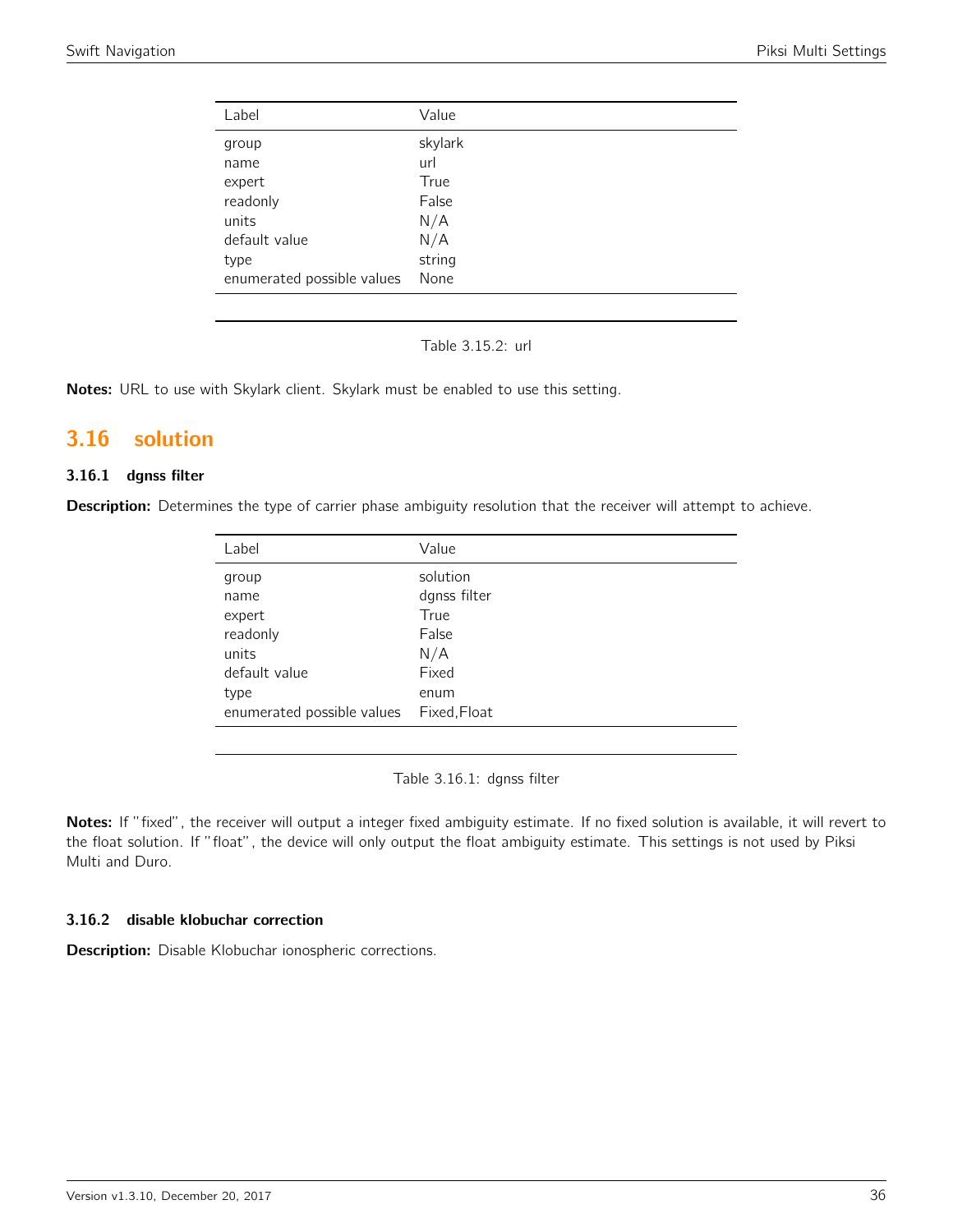| Label                      | Value                        |
|----------------------------|------------------------------|
| group                      | solution                     |
| name                       | disable klobuchar correction |
| expert                     | True                         |
| readonly                   | False                        |
| units                      | N/A                          |
| default value              | False                        |
| type                       | boolean                      |
| enumerated possible values | True, False                  |
|                            |                              |

Table 3.16.2: disable klobuchar correction

Notes: If True, Klobuchar ionospheric corrections will not be applied.

#### 3.16.3 glonass measurement std downweight factor

Description: Down weights GLONASS measurements by a given factor in the navigation filter.

| Value                                     |
|-------------------------------------------|
| solution                                  |
| glonass measurement std downweight factor |
| True                                      |
| False                                     |
| N/A                                       |
| 4.0                                       |
| float                                     |
| None                                      |
|                                           |

Table 3.16.3: glonass measurement std downweight factor

Notes: This parameter down weights GLONASS observations relative to GPS observations by this factor.

#### 3.16.4 enable glonass

**Description:** Enable GLONASS measurement processing in the navigation filter.

| Label                      | Value          |
|----------------------------|----------------|
| group                      | solution       |
| name                       | enable glonass |
| expert                     | False          |
| readonly                   | False          |
| units                      | N/A            |
| type                       | boolean        |
| enumerated possible values | True, False    |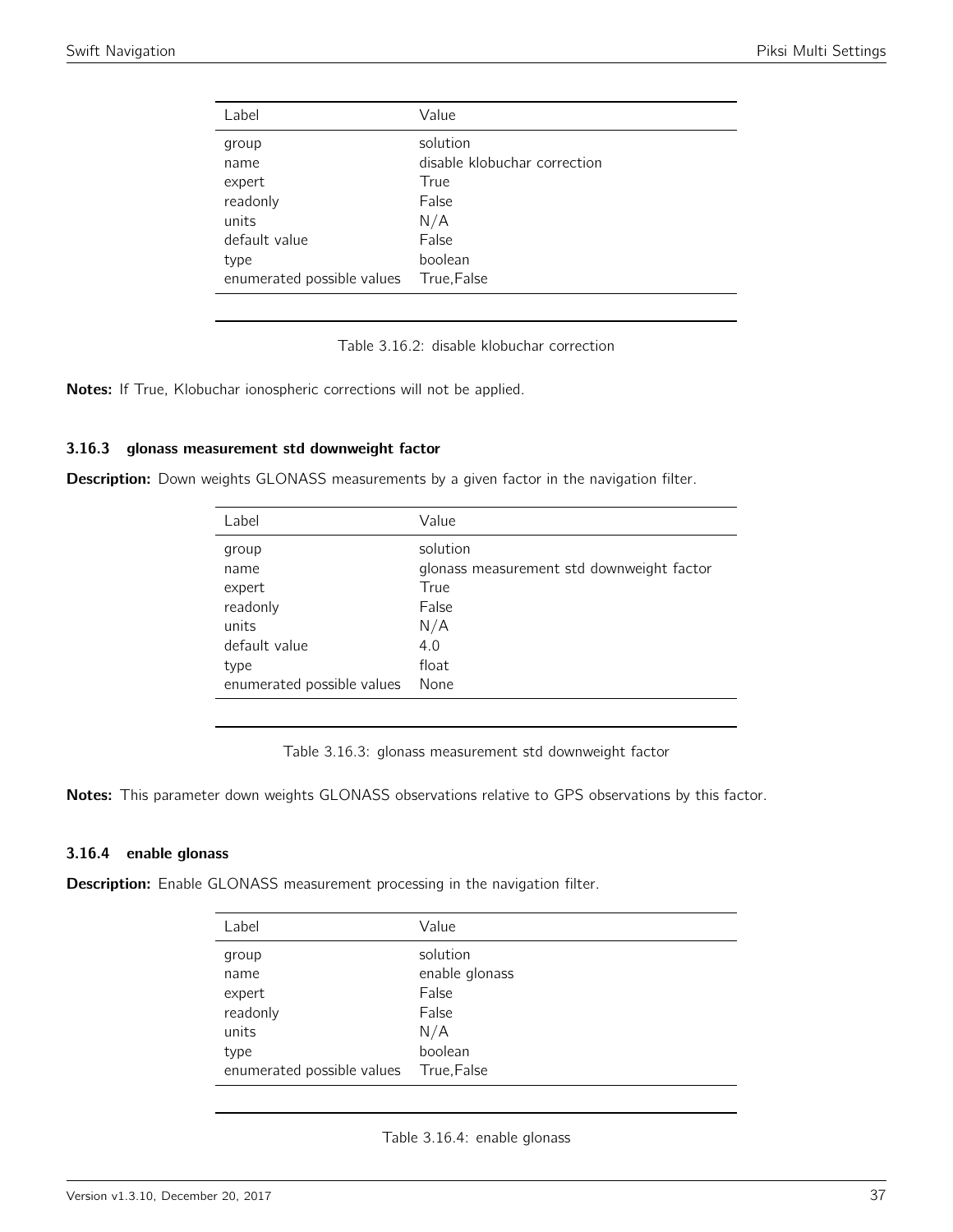Notes: If set to True, GLONASS measurements are processed in the navigation filter for SPP and RTK.

#### 3.16.5 send heading

**Description:** Enables SBP heading output. Heading is calculated from base station to rover and represents the inverse tangent of the north and east components of the baseline.

| Label                      | Value        |
|----------------------------|--------------|
| group                      | solution     |
| name                       | send heading |
| expert                     | False        |
| readonly                   | False        |
| units                      | N/A          |
| default value              | False        |
| type                       | boolean      |
| enumerated possible values | True, False  |

Table 3.16.5: send heading

Notes: No smoothing or additional processing is provided to improve heading output.

The heading feature requires the following additional settings

Time Matched Mode

Equal Observation rate between both base and rover

The observation rate will also determine the heading output rate and is defined as "soln freq" / "output every n obs"

#### 3.16.6 output every n obs

**Description:** Integer divisor of solution frequency for which the observations will be output.

| Value              |
|--------------------|
| solution           |
| output every n obs |
| False              |
| False              |
| N/A                |
| 2                  |
| integer            |
| None               |
|                    |

Table 3.16.6: output every n obs

Notes: For instance, if the solution frequency (soln\_freq) is 10 Hz, and the output\_every\_n\_obs setting is 10, it means that the observation output will occur at a rate of 1 Hz. This parameter is designed to tune the rate at which correction information is passed from one receiver to the other as to efficiently use radio modem bandwidth and fit with user applications.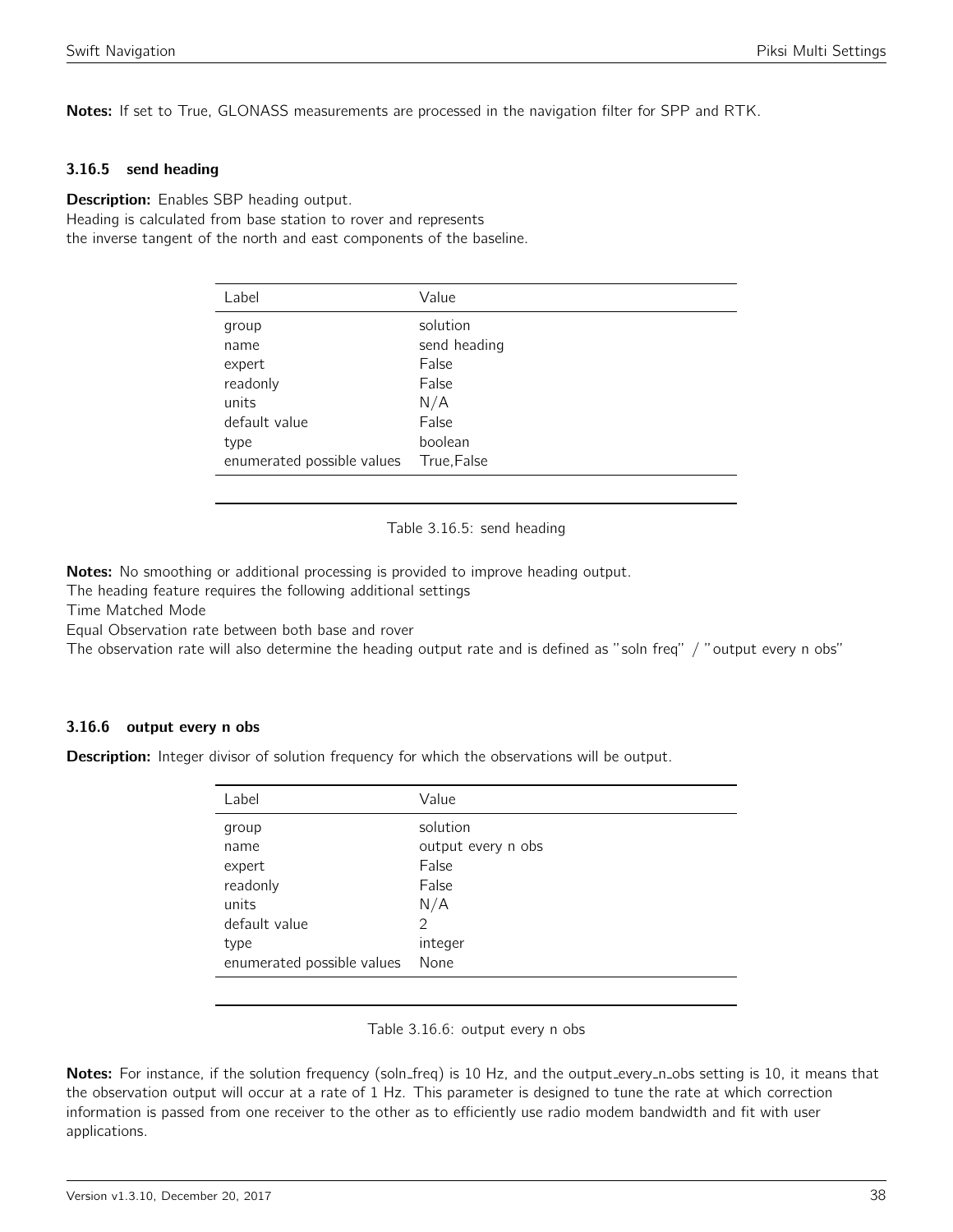## 3.16.7 disable raim

Description: Receiver Autonomous Integrity Monitoring.

| Label                      | Value        |
|----------------------------|--------------|
| group                      | solution     |
| name                       | disable raim |
| expert                     | True         |
| readonly                   | False        |
| units                      | None         |
| default value              | False        |
| type                       | boolean      |
| enumerated possible values | True, False  |

Table 3.16.7: disable raim

Notes: If True, RAIM checks will not be performed.

#### 3.16.8 heading offset

**Description:** Rotate the heading output.

| Label                      | Value          |
|----------------------------|----------------|
| group                      | solution       |
| name                       | heading offset |
| expert                     | False          |
| readonly                   | False          |
| units                      | degrees        |
| default value              | 0.0            |
| type                       | double         |
| enumerated possible values | N/A            |

Table 3.16.8: heading offset

Notes: Adds an offset to the heading output to rotate the heading vector to align the baseline heading with a desired 0 heading. Valid values are -180.0 to 180.0 degrees

#### 3.16.9 elevation mask

Description: SPP / RTK solution elevation mask.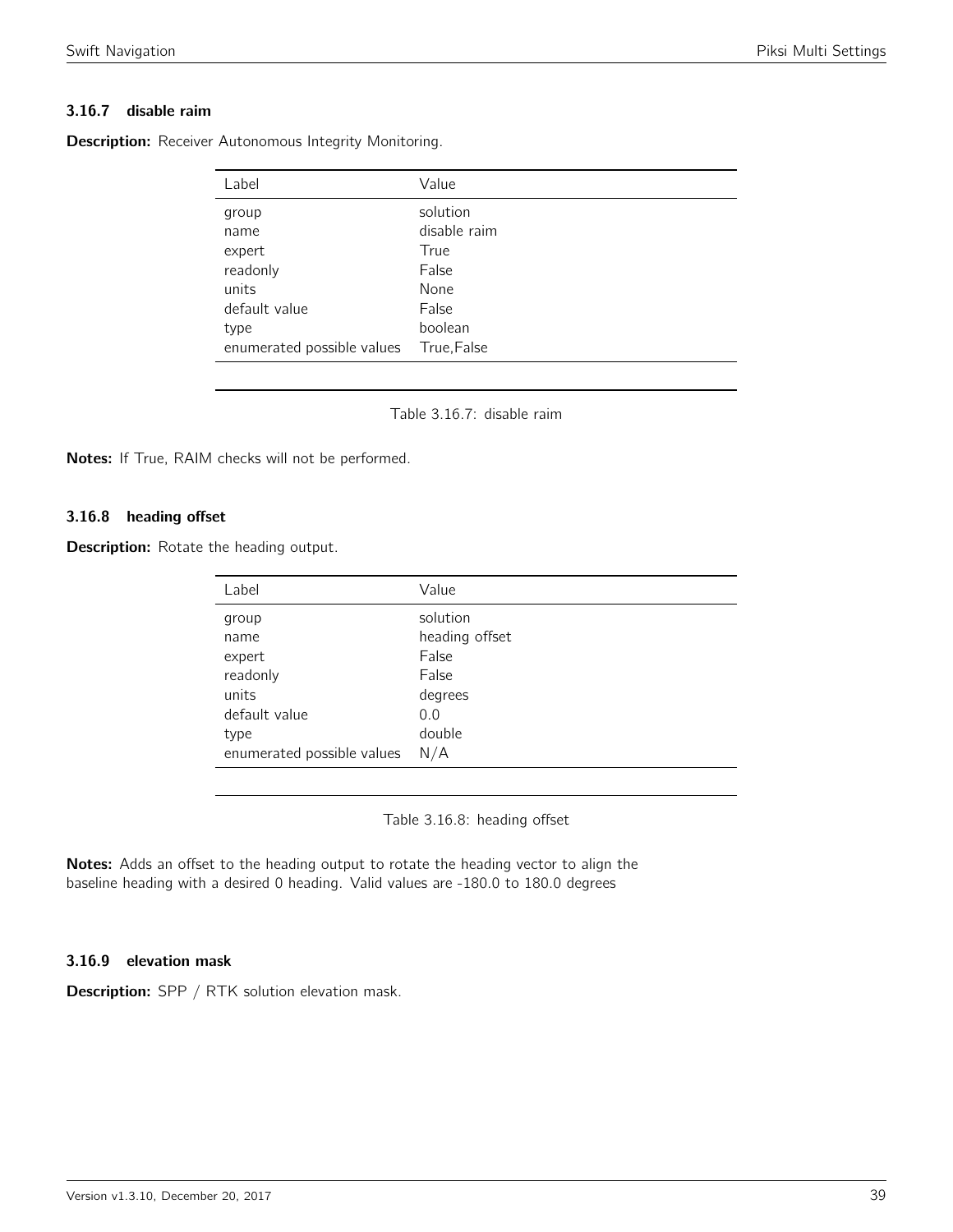| Label                      | Value          |
|----------------------------|----------------|
| group                      | solution       |
| name                       | elevation mask |
| expert                     | False          |
| readonly                   | False          |
| units                      | degrees        |
| default value              | 10             |
| type                       | float          |
| enumerated possible values | None           |
|                            |                |

Table 3.16.9: elevation mask

Notes: Satellites must be above the horizon by at least this angle before they will be used in a solution.

#### 3.16.10 dgnss solution mode

Description: Selects the type of RTK solution to output.

| Label         | Value                                                          |
|---------------|----------------------------------------------------------------|
| group         | solution                                                       |
| name          | dgnss solution mode                                            |
| expert        | False                                                          |
| readonly      | False                                                          |
| units         | N/A                                                            |
| default value | Low Latency                                                    |
| type          | enum                                                           |
|               | enumerated possible values Low Latency, Time Matched, No DGNSS |

Table 3.16.10: dgnss solution mode

Notes: A "Low Latency" solution uses an internal model of anticipated satellite observations to provide RTK output with minimal latency but slightly reduced accuracy. "Low Latency" mode assumes that the base station is stationary. For applications where accuracy is desired over timeliness or when both receivers are moving, "Time Matched" mode should be chosen. This means that the RTK output will require a corresponding set of correction observations for each timestamp. When "No DGNSS" is chosen, no differential output will be attempted by the receiver.

#### 3.16.11 soln freq

**Description:** The frequency at which a position solution is computed.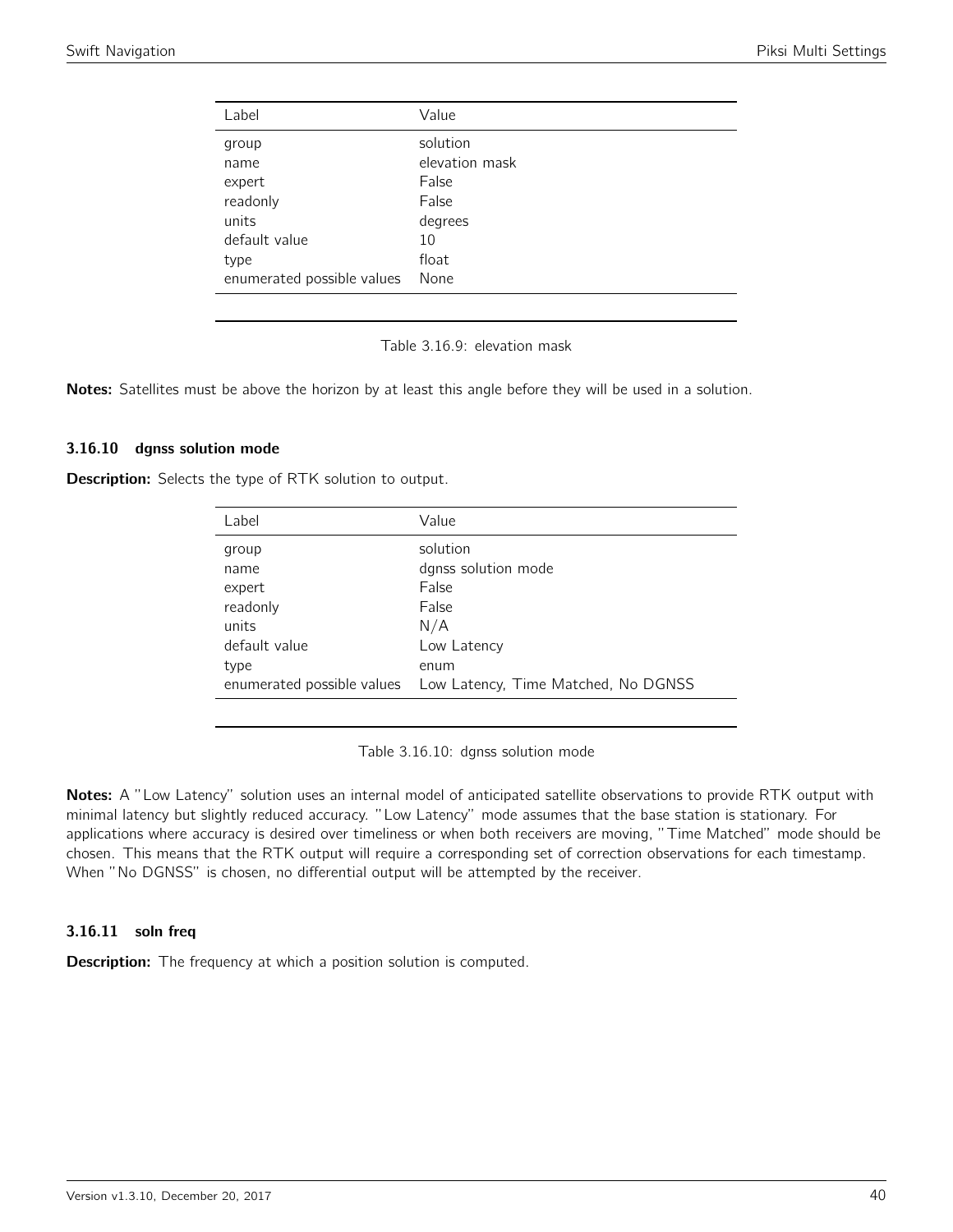| Label                      | Value     |
|----------------------------|-----------|
| group                      | solution  |
| name                       | soln freq |
| expert                     | False     |
| readonly                   | False     |
| units                      | Hz        |
| default value              | 10        |
| type                       | integer   |
| enumerated possible values | None      |

Table 3.16.11: soln freq

### Notes: None

## 3.16.12 correction age max

Description: The maximum age of corrections for which an RTK solution will be generated.

| Label                      | Value              |
|----------------------------|--------------------|
| group                      | solution           |
| name                       | correction age max |
| expert                     | False              |
| readonly                   | False              |
| units                      | seconds            |
| default value              | 30                 |
| type                       | float              |
| enumerated possible values | None               |



#### Notes: None

# 3.17 standalone logging

#### 3.17.1 file duration

Description: Duration of each logfile.

| Label         | Value              |
|---------------|--------------------|
| group         | standalone logging |
| name          | file duration      |
| expert        | False              |
| readonly      | False              |
| units         | minutes            |
| default value | 10                 |
| type          | int                |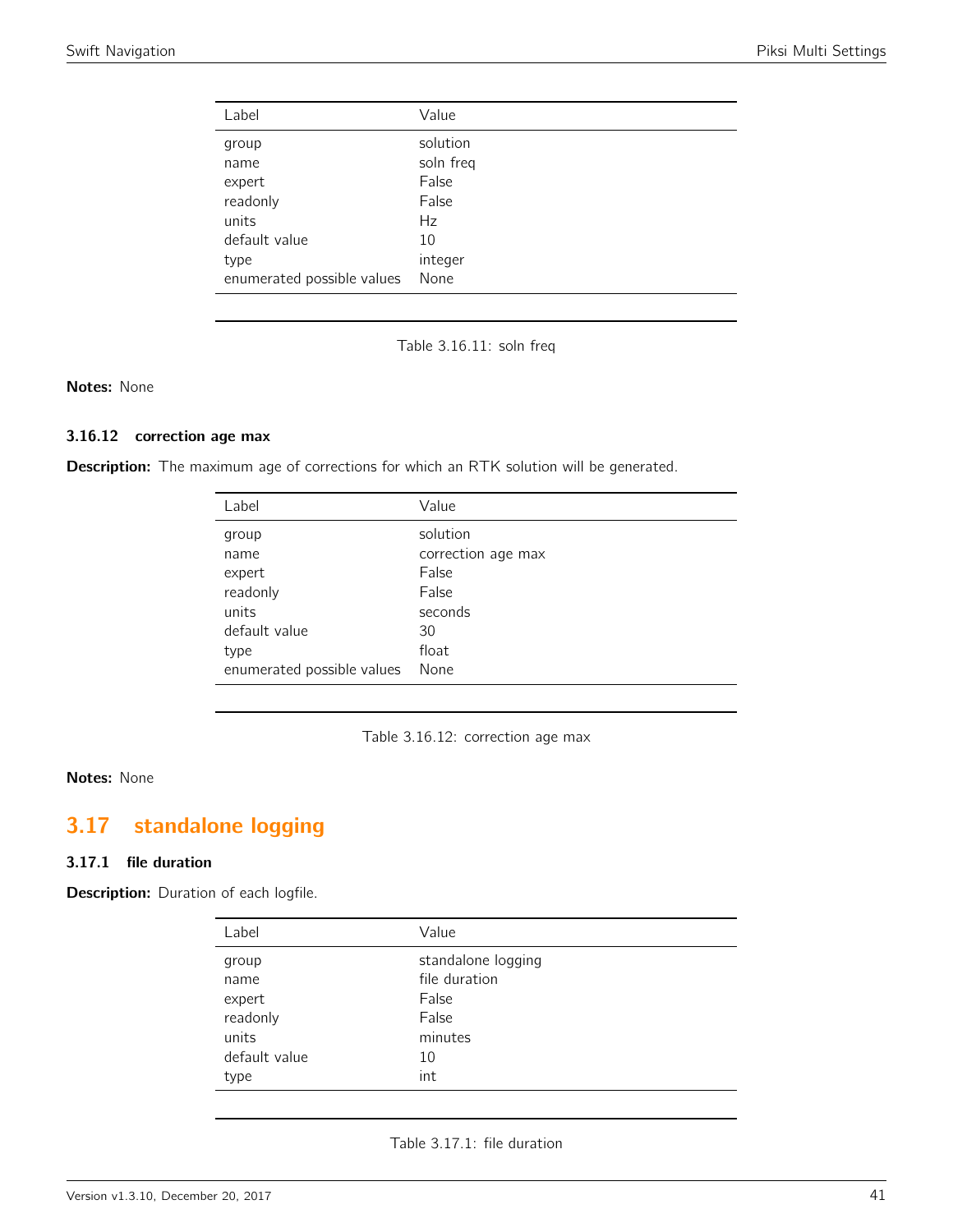Notes: Sets the number of minutes to output to each standalone log file before opening the next one. If this setting is changed while logging is enabled, it will go into effect immediately which will close the current file if its length exceeds the new duration.

## 3.17.2 max fill

**Description:** Maximum storage device usage.

| Label         | Value              |
|---------------|--------------------|
| group         | standalone logging |
| name          | max fill           |
| expert        | False              |
| readonly      | False              |
| units         | percent            |
| default value | 95                 |
| type          | int                |
|               |                    |

Table 3.17.2: max fill

Notes: Sets a limit on how full the storage device can be before logging is stopped. If the drive is more than this percent full, no new log files will be created and a warning will be logged every 30 seconds. If this setting is changed while logging is enabled, it will go into effect on the next file that is created.

## 3.17.3 enable

Description: Standalone logging enabled.

| Label         | Value              |
|---------------|--------------------|
| group         | standalone logging |
| name          | enable             |
| expert        | False              |
| readonly      | False              |
| units         | N/A                |
| default value | False              |
| type          | boolean            |
|               |                    |

Table 3.17.3: enable

Notes: Setting this to true triggers the logger to start trying to write logs to the output\_directory. Setting this to false will immediately close the current file and stop logging. Reenabling logging will increment the session counter which is reflected in the log file names (see USB Logging File Output section).

## 3.17.4 output directory

Description: Standalone logging path.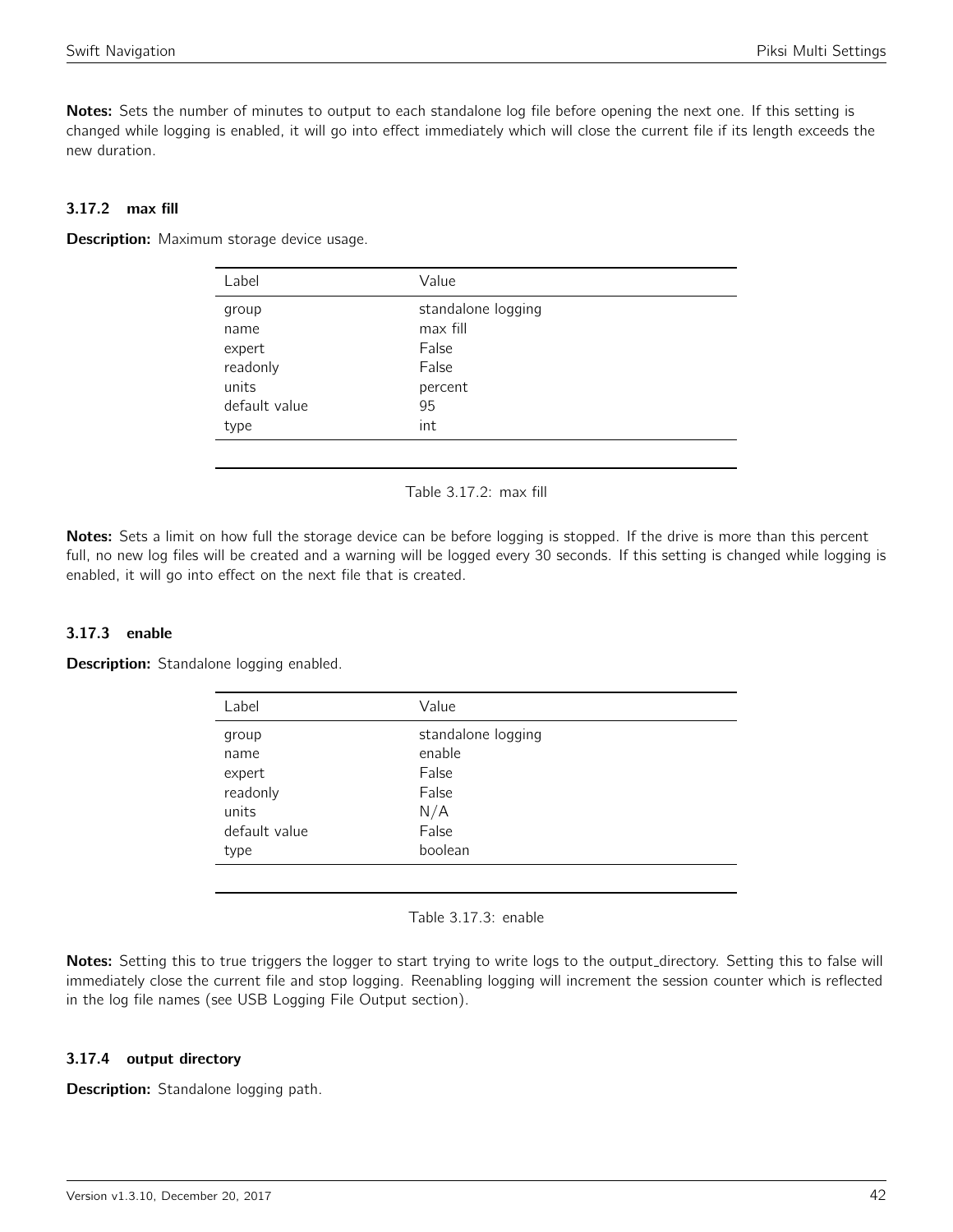| Label         | Value              |  |
|---------------|--------------------|--|
| group         | standalone logging |  |
| name          | output directory   |  |
| expert        | False              |  |
| readonly      | False              |  |
| units         | N/A                |  |
| default value | /media/sda1/       |  |
| type          | string             |  |
|               |                    |  |

Table 3.17.4: output directory

Notes: Sets the paths in which to write logs. A warning will be logged every 30 seconds if this path is invalid or unavailable. The system will not create a folder that does not exist. If this setting is changed while logging is enabled, it will go into effect on the next file that is created.

# 3.18 surveyed position

#### 3.18.1 broadcast

**Description:** Broadcast surveyed base station position.

| Label                      | Value             |
|----------------------------|-------------------|
| group                      | surveyed position |
| name                       | <b>broadcast</b>  |
| expert                     | False             |
| readonly                   | False             |
| units                      | None              |
| default value              | False             |
| type                       | boolean           |
| enumerated possible values | True, False       |

Table 3.18.1: broadcast

Notes: This flag ultimately determines whether the SBP message with identifier MSG\_BASE\_POS\_ECEF will be calculated and sent. Logically, setting this attribute to "true" sets the Local receiver as a base station and configures the unit to send its surveyed position coordinates to the other receiver(s) with which the base station is communicating. If "true", the remote receiver that receives the surveyed position will calculate and communicate a pseudo absolute RTK position based upon the received position.

#### 3.18.2 surveyed alt

Description: Surveyed altitude of the antenna.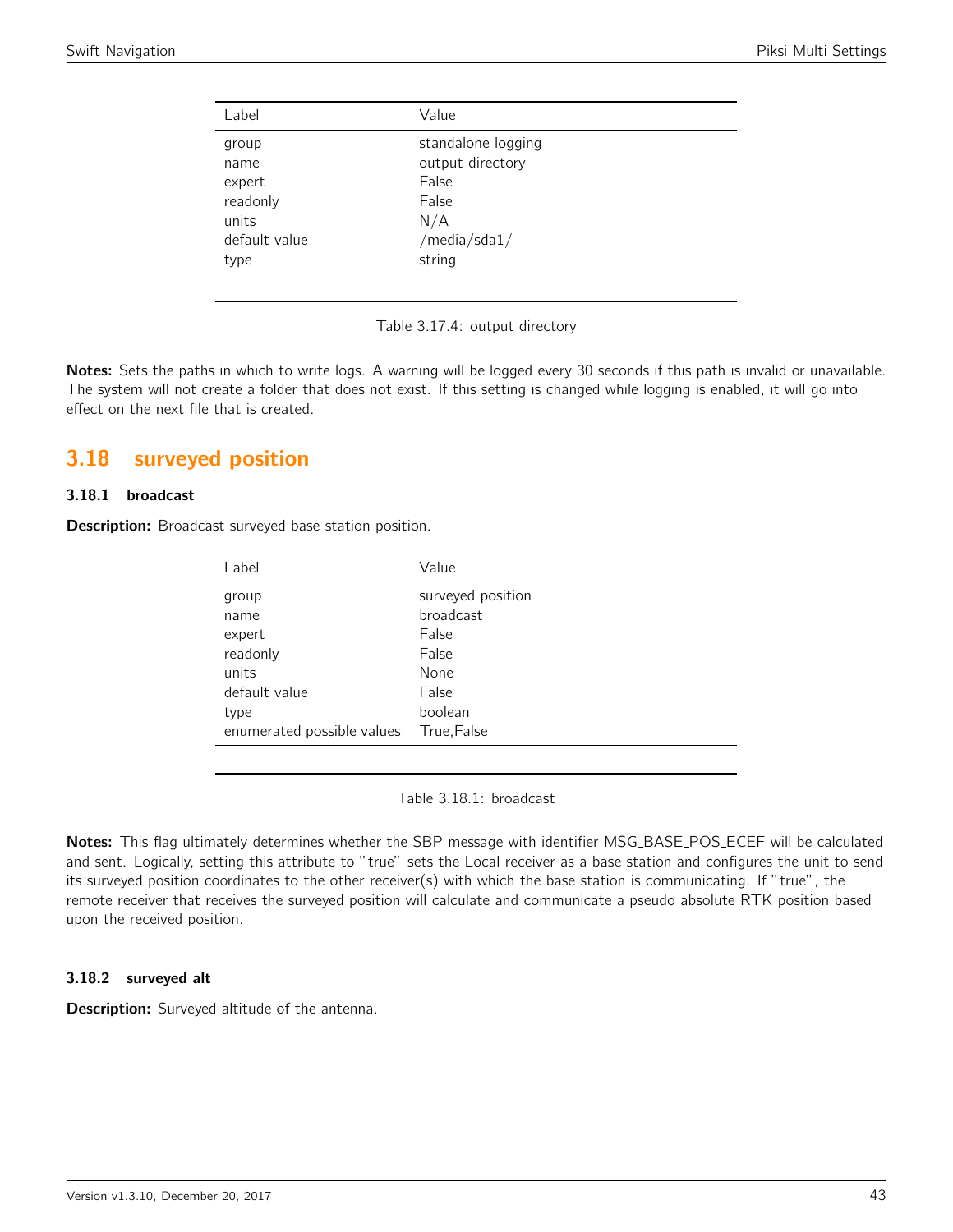| Label                      | Value             |
|----------------------------|-------------------|
| group                      | surveyed position |
| name                       | surveyed alt      |
| expert                     | False             |
| readonly                   | False             |
| units                      | meters            |
| default value              | 0                 |
| type                       | Double            |
| enumerated possible values | None              |

Table 3.18.2: surveyed alt

Notes: This setting represents the altitude of the receiver's antenna above the WGS84 ellipsoid, in meters. If surveyed position "broadcast" is set to "true", this coordinate will be communicated to remote receivers for use in calculating their pseudo-absolute position. This value should be precise to 1 cm. Any errors in the surveyed position will directly affect the pseudo-absolute RTK position measurement reported by the Rover.

#### 3.18.3 surveyed lat

Description: Surveyed latitude of the antenna.

| Label                      | Value             |
|----------------------------|-------------------|
| group                      | surveyed position |
| name                       | surveyed lat      |
| expert                     | False             |
| readonly                   | False             |
| units                      | degrees           |
| default value              | 0                 |
| type                       | Double            |
| enumerated possible values | None              |
|                            |                   |

Table 3.18.3: surveyed lat

Notes: This setting represents the latitude of the local receiver's antenna, expressed in decimal degrees relative to the equator (north  $=$  positive, south  $=$  negative). If surveyed position "broadcast" is set to "true", the coordinate will be communicated to remote receivers for use in calculating their pseudo-absolute RTK position. The value should be as accurate as possible and should have precision to at least 7 digits following the decimal point. For reference, 1e-7 degrees of latitude is about 1.1 cm on the surface of the earth. Any errors in the surveyed position will directly affect the pseudo-absolute RTK position measurement reported by the remote receiver.

#### 3.18.4 surveyed lon

**Description:** Surveyed longitude of the antenna.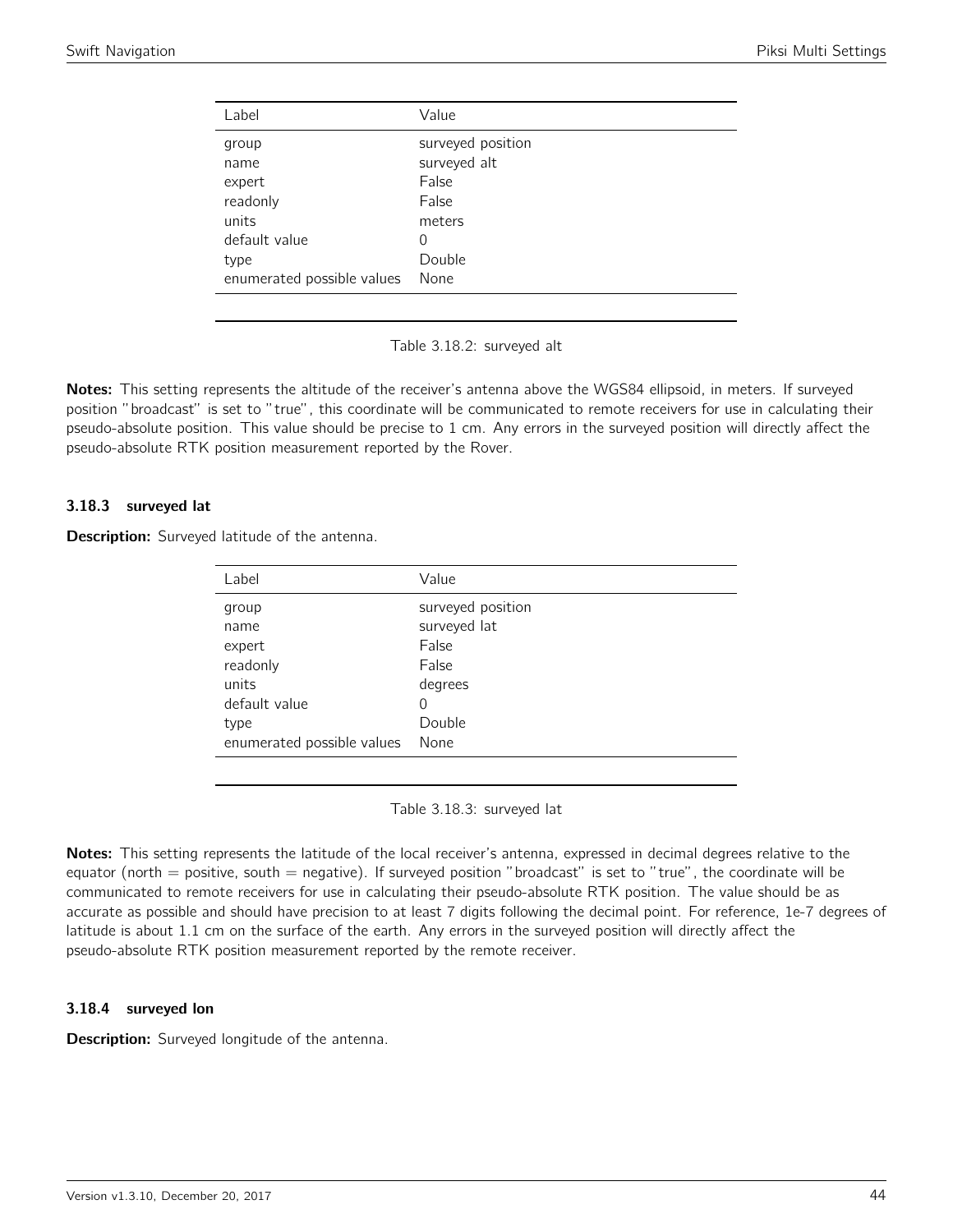| Label                      | Value             |
|----------------------------|-------------------|
| group                      | surveyed position |
| name                       | surveyed lon      |
| expert                     | False             |
| readonly                   | False             |
| units                      | degrees           |
| default value              | 0                 |
| type                       | Double            |
| enumerated possible values | None              |

Table 3.18.4: surveyed lon

Notes: This setting represents the longitude of the local receiver's antenna, expressed in decimal degrees relative to the Prime Meridian (east  $=$  positive, west  $=$  negative). If surveyed position "broadcast" is set to "true", the coordinate will be communicated to remote receivers for use in calculating their pseudo-absolute RTK position. The value should be as accurate as possible and should have precision to at least 7 digits following the decimal point. For reference, 1e-7 degrees of longitude at 35 degree latitude is about 1 cm. Any errors in the surveyed position will directly affect the pseudo-absolute RTK position measurement reported by the remote receiver.

## 3.19 system info

## 3.19.1 firmware version

Description: Firmware version of the receiver.

| Label                      | Value            |
|----------------------------|------------------|
| group                      | system info      |
| name                       | firmware version |
| expert                     | False            |
| readonly                   | True             |
| units                      | N/A              |
| default value              | N/A              |
| type                       | string           |
| enumerated possible values | None             |
|                            |                  |

Table 3.19.1: firmware version

Notes: The git hash is removed from this version identifier. This is a read only setting.

## 3.19.2 firmware build id

Description: Full build id for firmware version.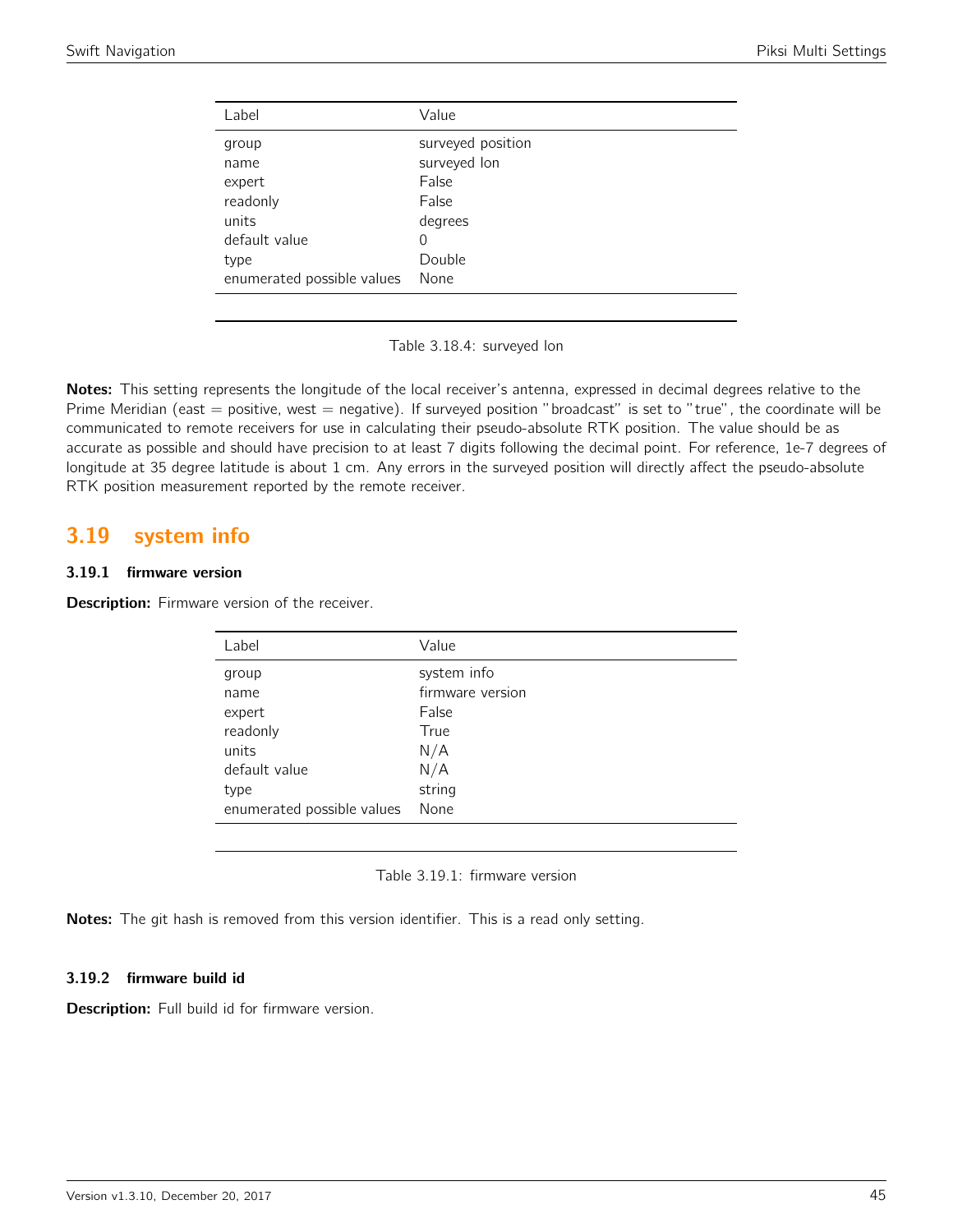| Label                      | Value             |
|----------------------------|-------------------|
| group                      | system info       |
| name                       | firmware build id |
| expert                     | False             |
| readonly                   | True              |
| units                      | N/A               |
| default value              | N/A               |
| type                       | string            |
| enumerated possible values | None              |

Table 3.19.2: firmware build id

Notes: For user generated images, this will appear the same as the command "git describe -dirty". This is a read only setting.

#### 3.19.3 hw revision

**Description:** Hardware revision of the receiver.

| Label                      | Value       |
|----------------------------|-------------|
| group                      | system info |
| name                       | hw revision |
| expert                     | False       |
| readonly                   | True        |
| units                      | N/A         |
| default value              | N/A         |
| type                       | string      |
| enumerated possible values | None        |

Table 3.19.3: hw revision

Notes: This is a read only setting that refers to the product family of the hardware.

### 3.19.4 hw version

Description: Hardware version number.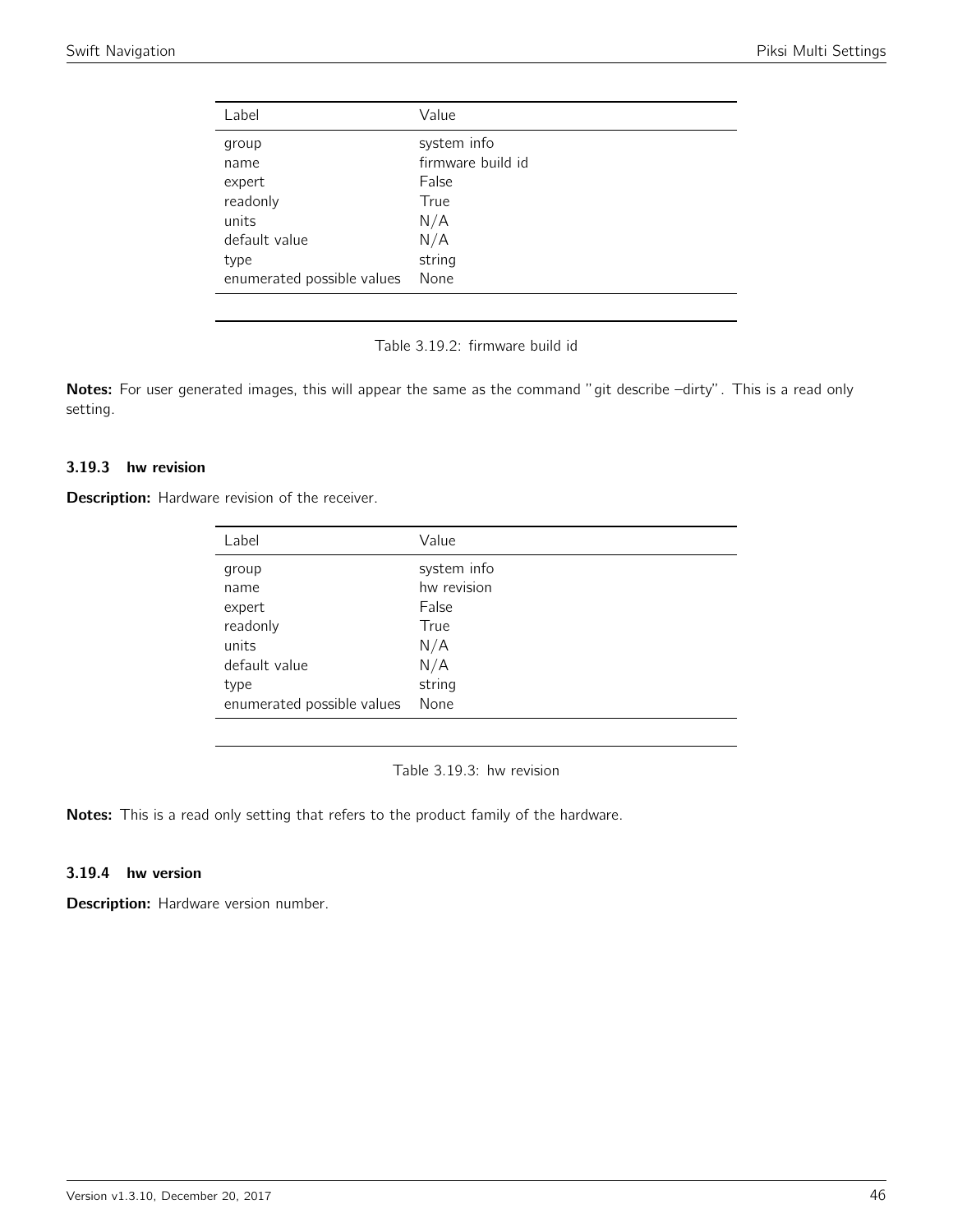| Label                      | Value       |
|----------------------------|-------------|
| group                      | system info |
| name                       | hw version  |
| expert                     | True        |
| readonly                   | True        |
| units                      | N/A         |
| default value              | N/A         |
| type                       | string      |
| enumerated possible values | None        |

Table 3.19.4: hw version

Notes: This is a read only setting that corresponds to the version number printed on the oem module hardware version sticker.

#### 3.19.5 nap channels

Description: Number of channels in SwiftNap FPGA.

| Label                      | Value        |
|----------------------------|--------------|
| group                      | system info  |
| name                       | nap channels |
| expert                     | True         |
| readonly                   | True         |
| units                      | N/A          |
| default value              | 40           |
| type                       | string       |
| enumerated possible values | None         |

Table 3.19.5: nap channels

Notes: This is a read only setting.

### 3.19.6 mac address

**Description:** The MAC address of the receiver.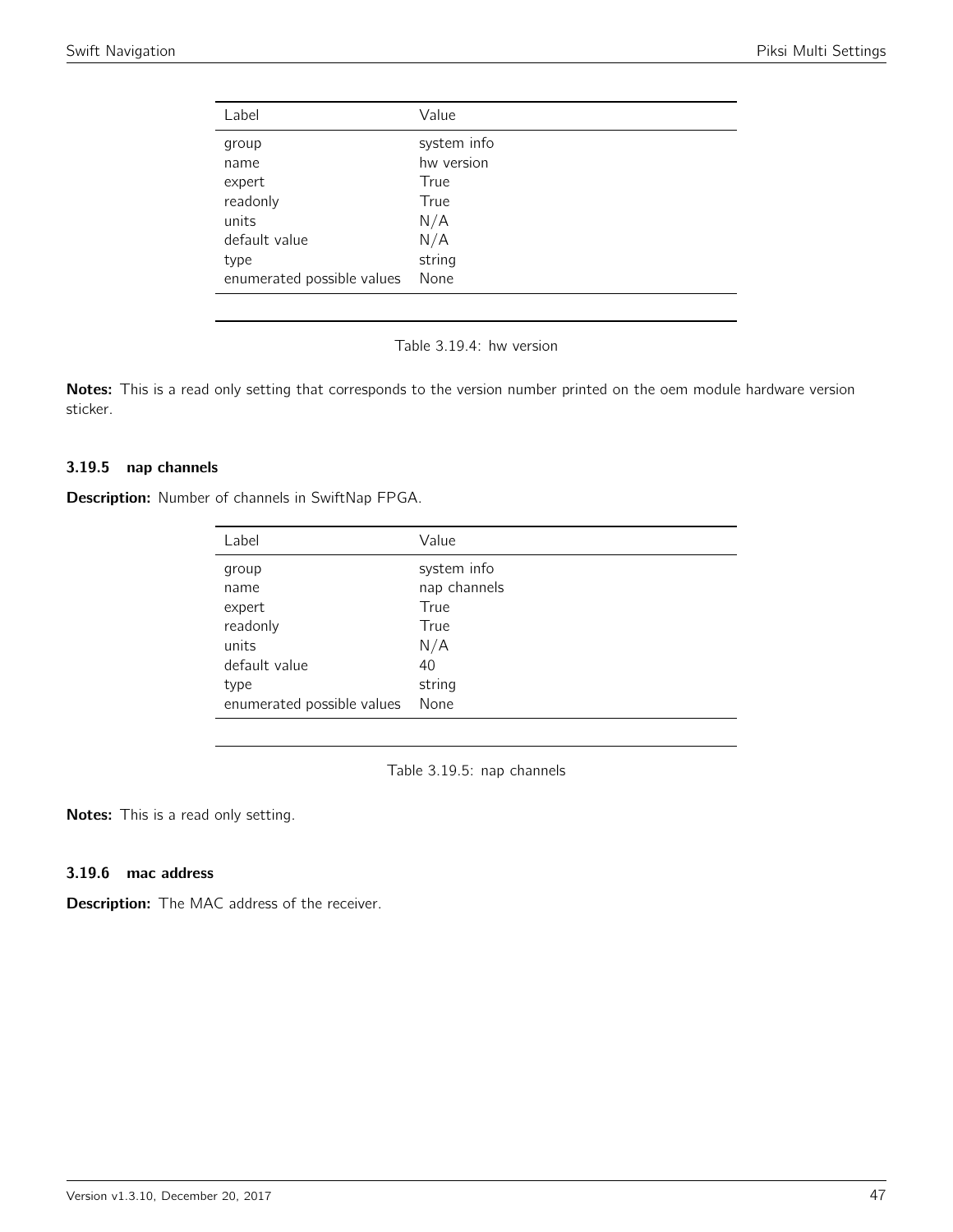| Label                      | Value       |
|----------------------------|-------------|
| group                      | system info |
| name                       | mac address |
| expert                     | False       |
| readonly                   | True        |
| units                      | N/A         |
| default value              | N/A         |
| type                       | string      |
| enumerated possible values | None        |

Table 3.19.6: mac address

Notes: This is a read only setting.

## 3.19.7 sbp sender id

**Description:** The SBP sender ID for any messages sent by the device.

| Label                      | Value         |
|----------------------------|---------------|
| group                      | system info   |
| name                       | sbp sender id |
| expert                     | False         |
| readonly                   | True          |
| units                      | N/A           |
| default value              | N/A           |
| type                       | string        |
| enumerated possible values | None          |

Table 3.19.7: sbp sender id

Notes: ID value is equal to the lower 16 bits of the UUID. This is a read only setting.

## 3.19.8 uuid

**Description:** The UUID of the receiver.

| Label                      | Value       |
|----------------------------|-------------|
| group                      | system info |
| name                       | uuid        |
| expert                     | False       |
| readonly                   | True        |
| units                      | N/A         |
| default value              | N/A         |
| type                       | string      |
| enumerated possible values | None        |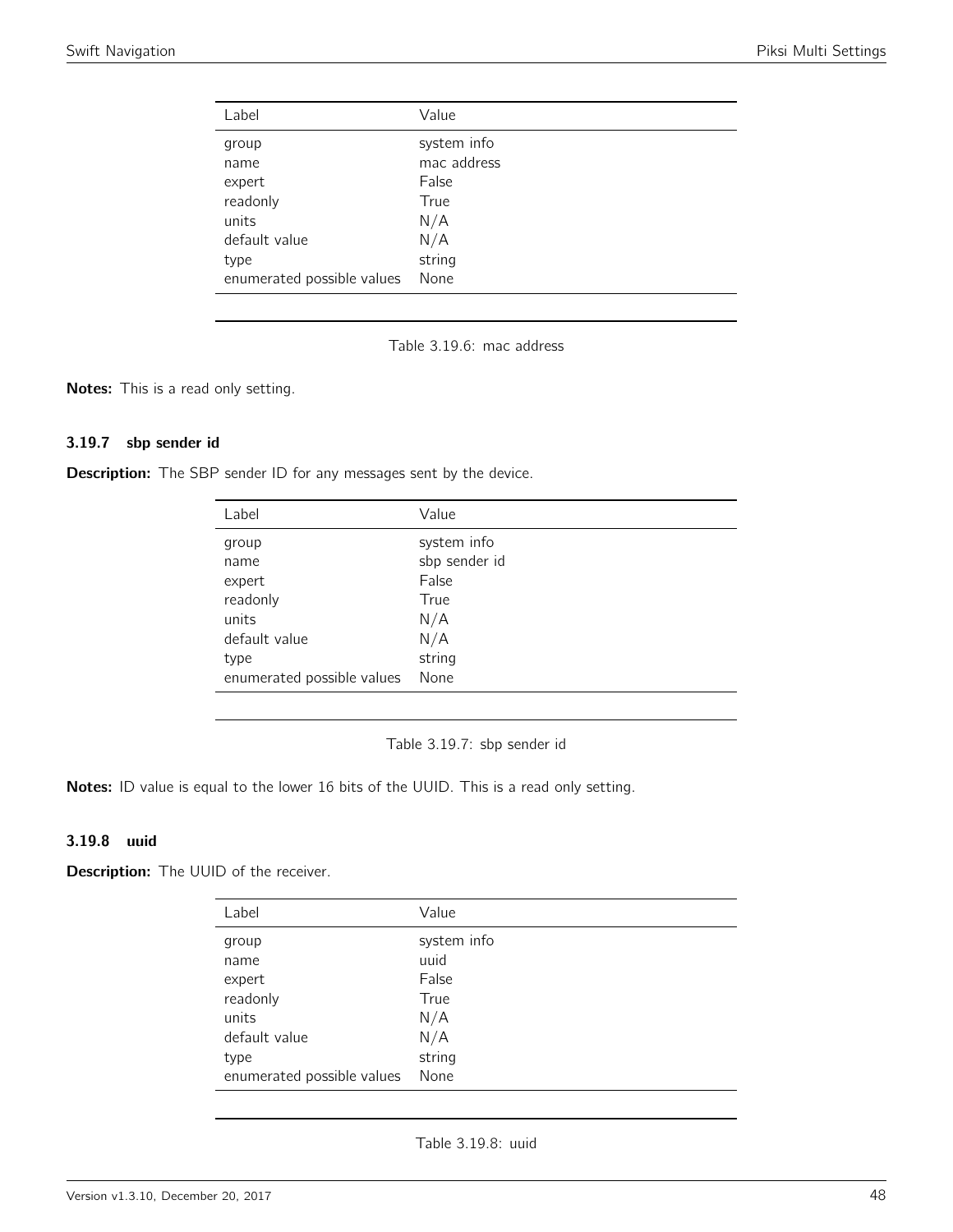Notes: The UUID is a Universally Unique IDentifier for this receiver. The lower 16 bits of the UUID are used for the SBP Sender ID. This is a read only setting.

## 3.19.9 serial number

Description: The serial number of the receiver.

| Label                      | Value         |
|----------------------------|---------------|
| group                      | system info   |
| name                       | serial number |
| expert                     | False         |
| readonly                   | True          |
| units                      | N/A           |
| default value              | N/A           |
| type                       | integer       |
| enumerated possible values | None          |

Table 3.19.9: serial number

Notes: This number should match the number on the barcode on the board and cannot be modified.

#### 3.19.10 nap build date

Description: build date for SwiftNap FPGA bitstream.

| Label                      | Value          |
|----------------------------|----------------|
| group                      | system info    |
| name                       | nap build date |
| expert                     | True           |
| readonly                   | True           |
| units                      | N/A            |
| default value              | N/A            |
| type                       | string         |
| enumerated possible values | None           |

Table 3.19.10: nap build date

Notes: This is a read only setting.

## 3.19.11 loader build date

Description: build date for boot loader (uboot).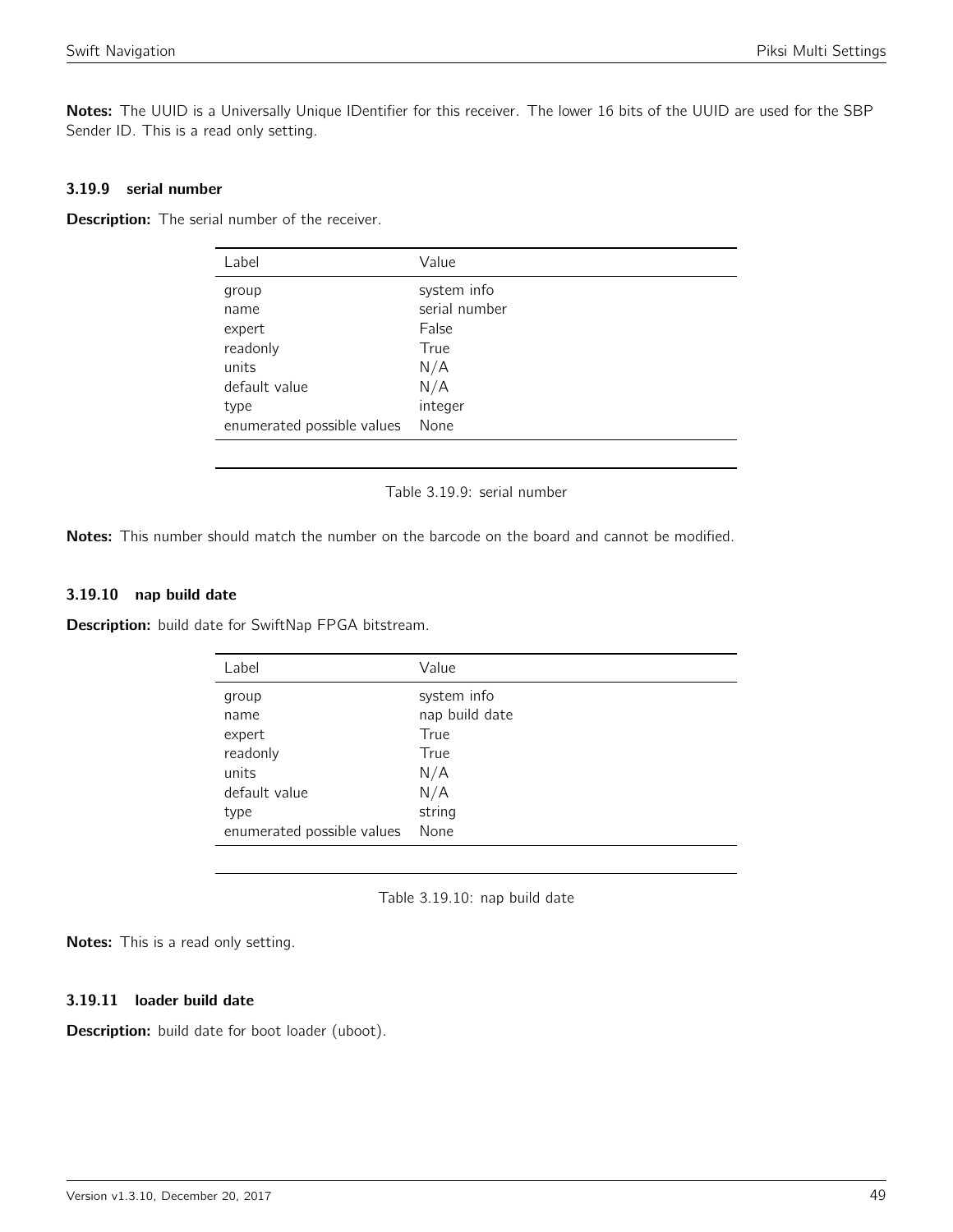| Label                      | Value             |
|----------------------------|-------------------|
| group                      | system info       |
| name                       | loader build date |
| expert                     | True              |
| readonly                   | True              |
| units                      | N/A               |
| default value              | N/A               |
| type                       | string            |
| enumerated possible values | None              |

Table 3.19.11: loader build date

Notes: This is a read only setting.

## 3.19.12 pfwp build date

Description: build date for real-time GNSS firmware (piksi\_firmware).

| Label                      | Value           |
|----------------------------|-----------------|
| group                      | system info     |
| name                       | pfwp build date |
| expert                     | True            |
| readonly                   | True            |
| units                      | N/A             |
| default value              | N/A             |
| type                       | string          |
| enumerated possible values | None            |

Table 3.19.12: pfwp build date

Notes: This is a read only setting.

## 3.19.13 nap build id

Description: build id for SwiftNap FPGA bitstream.

| Label                      | Value        |
|----------------------------|--------------|
| group                      | system info  |
| name                       | nap build id |
| expert                     | True         |
| readonly                   | True         |
| units                      | N/A          |
| default value              | N/A          |
| type                       | string       |
| enumerated possible values | None         |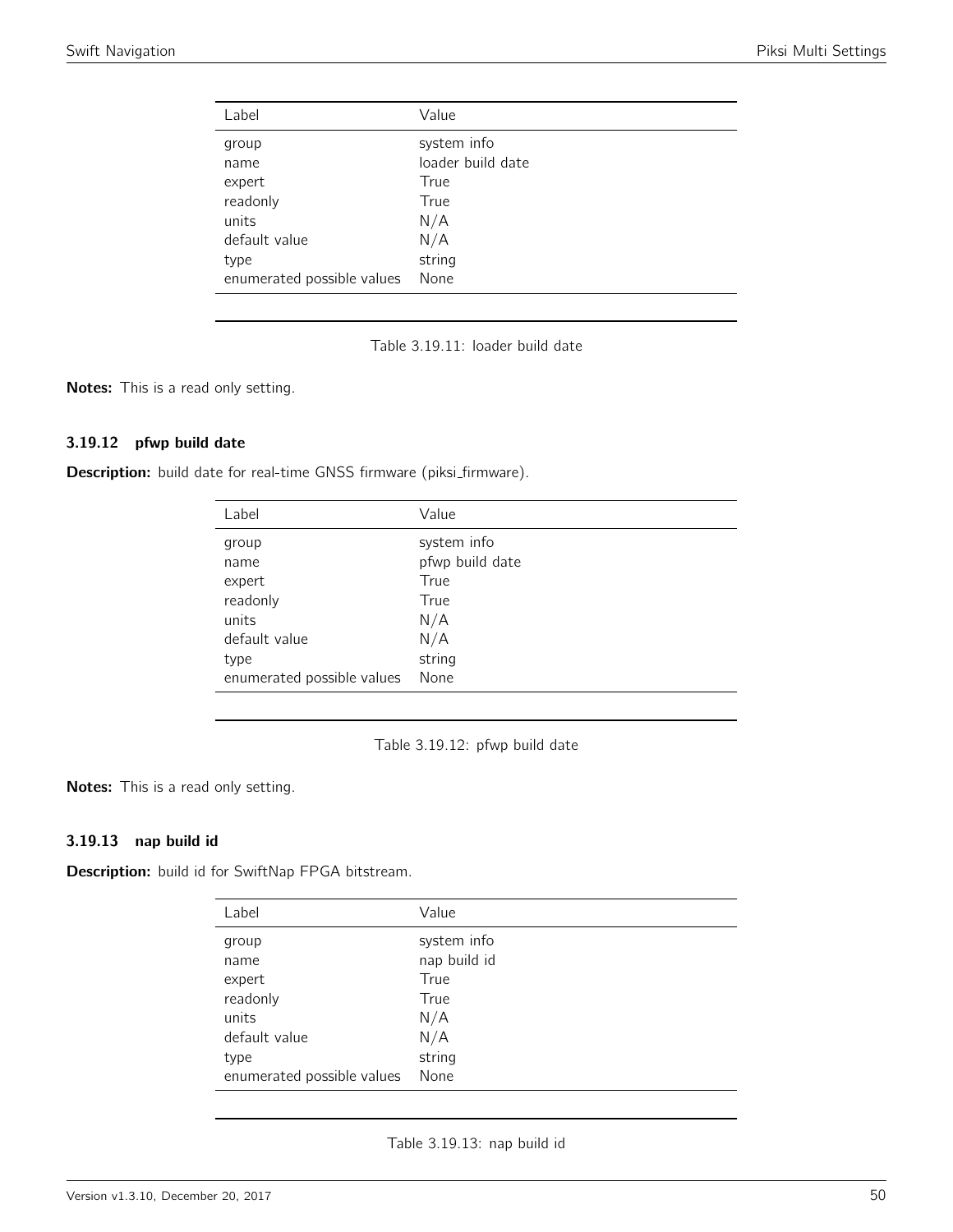Notes: This is a read only setting.

#### 3.19.14 loader build id

Description: build id for loader (uboot).

| Label                      | Value           |
|----------------------------|-----------------|
| group                      | system info     |
| name                       | loader build id |
| expert                     | True            |
| readonly                   | True            |
| units                      | N/A             |
| default value              | N/A             |
| type                       | string          |
| enumerated possible values | None            |

Table 3.19.14: loader build id

Notes: This is a read only setting

## 3.19.15 pfwp build id

Description: build id for real-time GNSS firmware (piksi\_firmware).

| Label                      | Value         |
|----------------------------|---------------|
| group                      | system info   |
| name                       | pfwp build id |
| expert                     | True          |
| readonly                   | True          |
| units                      | N/A           |
| default value              | N/A           |
| type                       | string        |
| enumerated possible values | None          |

Table 3.19.15: pfwp build id

Notes: This is a read only setting.

#### 3.19.16 firmware build date

Description: firmware build date.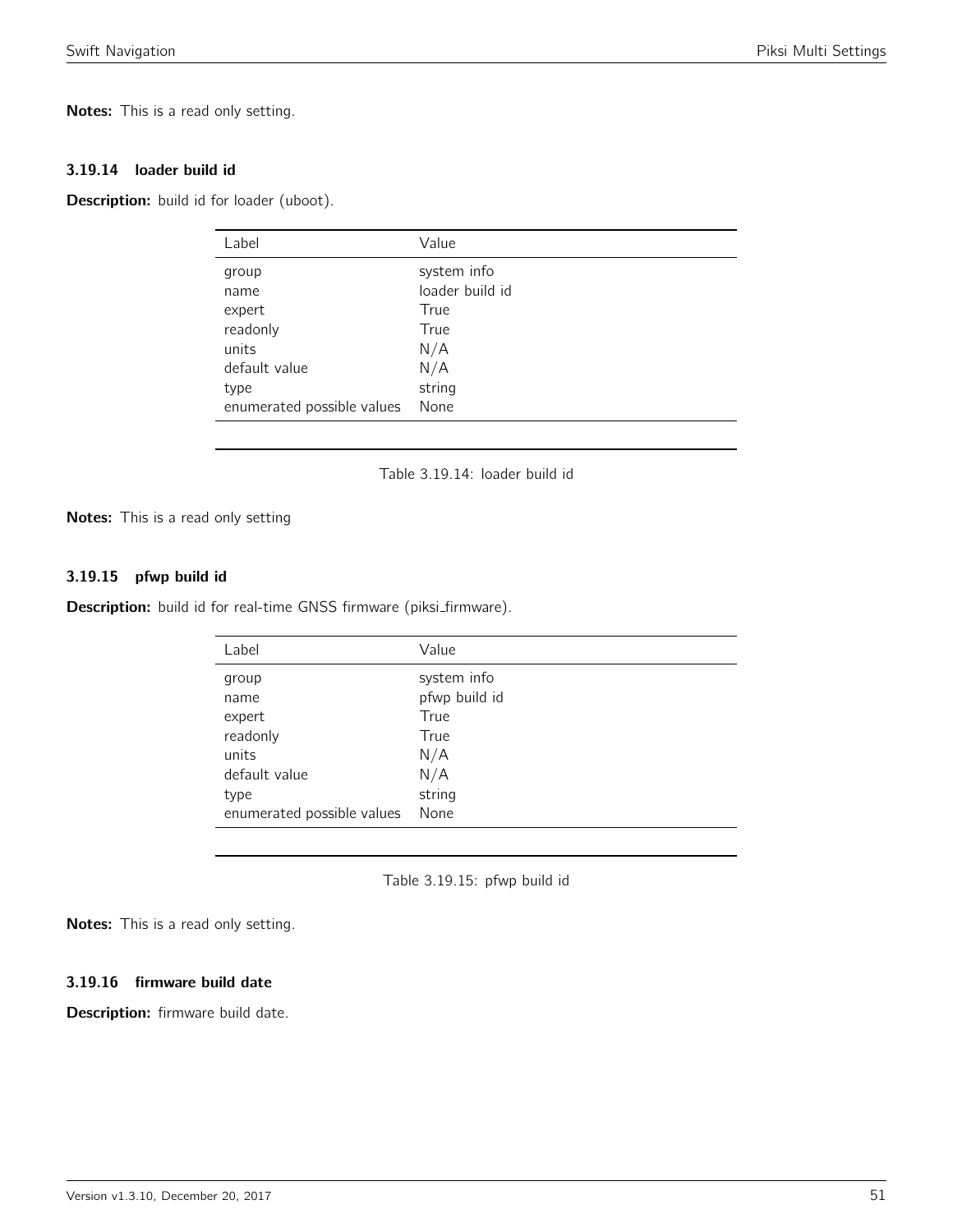| Label                      | Value               |
|----------------------------|---------------------|
| group                      | system info         |
| name                       | firmware build date |
| expert                     | False               |
| readonly                   | True                |
| units                      | N/A                 |
| default value              | N/A                 |
| type                       | string              |
| enumerated possible values | None                |

Table 3.19.16: firmware build date

Notes: This is a read only setting.

# 3.20 system monitor

## 3.20.1 watchdog

Description: Enable hardware watchdog timer to reset the receiver if it locks up for. any reason

| Label                      | Value          |
|----------------------------|----------------|
| group                      | system monitor |
| name                       | watchdog       |
| expert                     | True           |
| readonly                   | False          |
| units                      | N/A            |
| type                       | boolean        |
| enumerated possible values | True, False    |

Table 3.20.1: watchdog

Notes: You must reset the receiver for this change to take effect.

#### 3.20.2 spectrum analyzer

**Description:** Enable spectrum analyzer.

| Label                      | Value             |
|----------------------------|-------------------|
| group                      | system monitor    |
| name                       | spectrum analyzer |
| expert                     | True              |
| readonly                   | False             |
| units                      | N/A               |
| default value              | False             |
| type                       | boolean           |
| enumerated possible values | True, False       |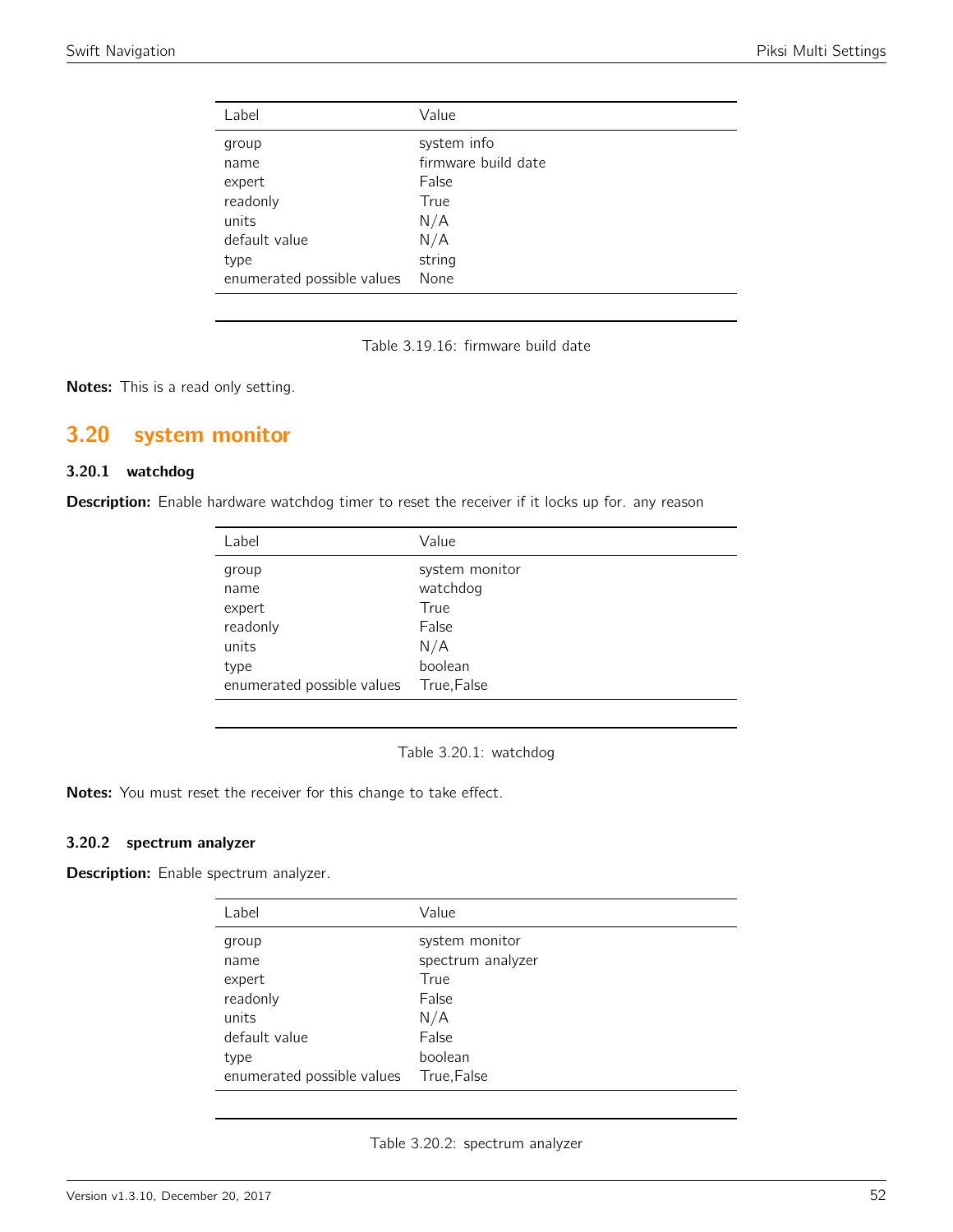Notes: This setting enables the on-device spectrum analyzer and associated SBP output. The spectrum analyzer is available from the "Advanced" tab of the console.

#### 3.20.3 heartbeat period milliseconds

**Description:** Period for sending the SBP\_HEARTBEAT messages.

| Value                         |
|-------------------------------|
| system monitor                |
| heartbeat period milliseconds |
| True                          |
| False                         |
| ms                            |
| 1000                          |
| integer                       |
| None                          |
|                               |

Table 3.20.3: heartbeat period milliseconds

#### Notes: None

## 3.21 tcp client0

#### 3.21.1 enabled sbp messages

**Description:** Configure which messages should be sent on the port.

| Label         | Value                            |
|---------------|----------------------------------|
| group         | tcp client0                      |
| name          | enabled sbp messages             |
| expert        | False                            |
| readonly      | False                            |
| units         | N/A                              |
| default value | blank - all messages are enabled |
| type          | string                           |
|               |                                  |

#### Table 3.21.1: enabled sbp messages

Notes: The enabled sbp messages settings is a list of message types and rate divisors that will be sent out of the interface. If left blank, all messages will be sent. If not blank, a comma separated list of SBP message IDs in base 10 integer format should be provided. Optionally, a divisor can be specified after the / character for each id. For example, an entry of 3456/10 would provide message with ID 3456 at 1/10th the normal rate. For Ethernet, the default value is optimal for logging and communication with the console.

#### 3.21.2 address

**Description:** IP address and port for TCP client 0 to connect to.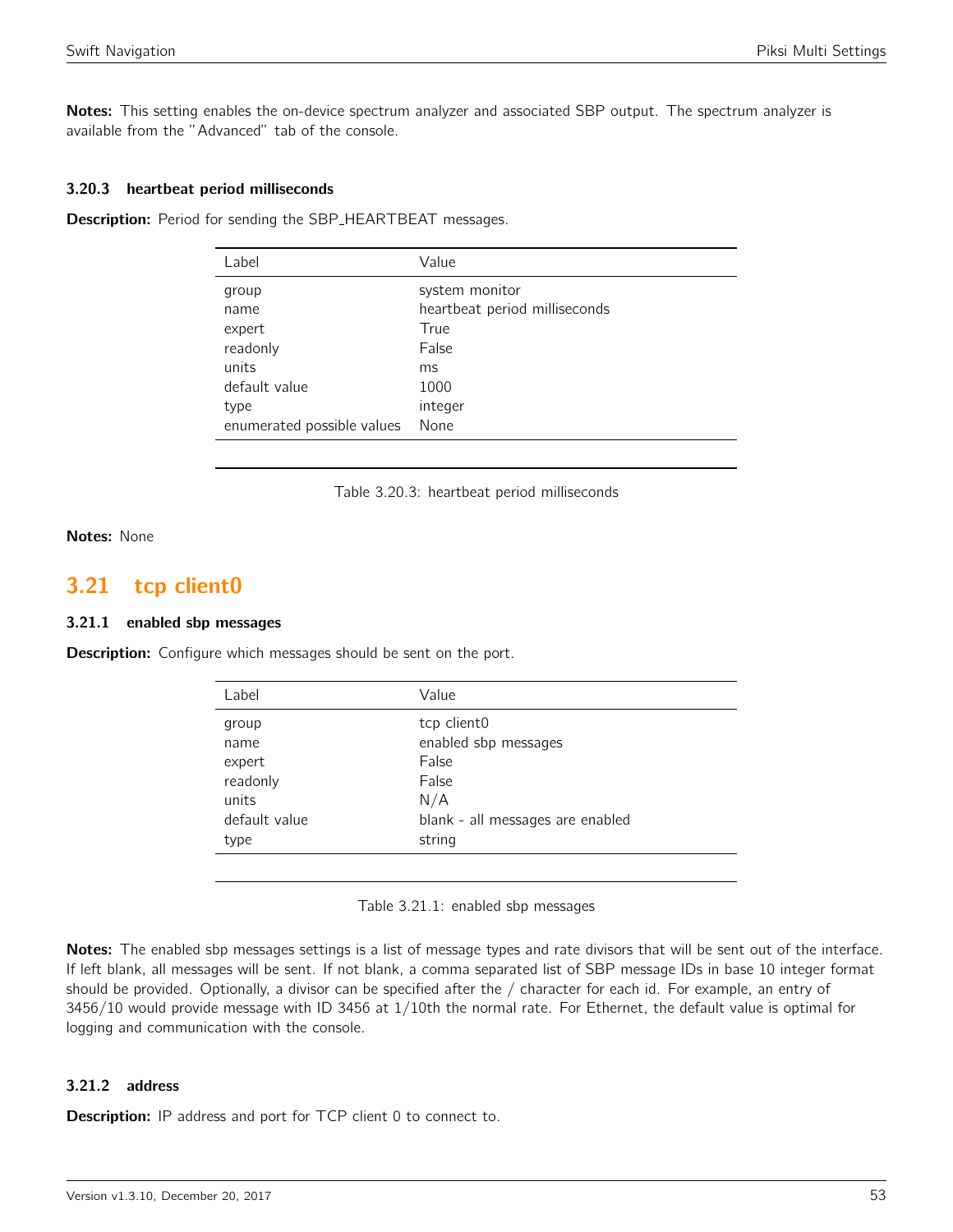| Label                                                         | Value                                           |
|---------------------------------------------------------------|-------------------------------------------------|
| group<br>name<br>expert<br>readonly<br>units<br>default value | tcp client0<br>address<br>False<br>False<br>N/A |
| type                                                          | string                                          |

Table 3.21.2: address

Notes: The address setting is defined according to the convention "hostname:port". For example, it should match the format 192.168.0.222:55555 or xxxxx.net:2101 .

#### 3.21.3 mode

Description: Communication protocol for TCP client 0.

| Label                      | Value                    |
|----------------------------|--------------------------|
| group                      | tcp client0              |
| name                       | mode                     |
| expert                     | False                    |
| readonly                   | False                    |
| units                      | N/A                      |
| default value              | Disabled                 |
| type                       | enum                     |
| enumerated possible values | SBP, NMEA OUT, RTCMv3 IN |
|                            |                          |

Table 3.21.3: mode

Notes: "SBP" configures the interface to transmit messages specified in the 'enabled\_sbp\_messages' setting and to receive incoming SBP messages. If the mode is changed from SBP the console will no longer be able to communicate over the interface.

"NMEA OUT" configures the interface to transmit the GGA, RMC, GGL, VTG, ZDA, GSA, and GSV NMEA 0183 messages. The interface will not receive incoming messages.

"RTCMv3.1 IN" configures the interface to receive RTK corrections in RTCM format. The interface will receive 1002, 1004, 1005, 1006, 1010, and 1012 RTCMv3.1 messages and will not transmit or receive any other messages.

## 3.22 tcp client1

#### 3.22.1 enabled sbp messages

**Description:** Configure which messages should be sent on the port.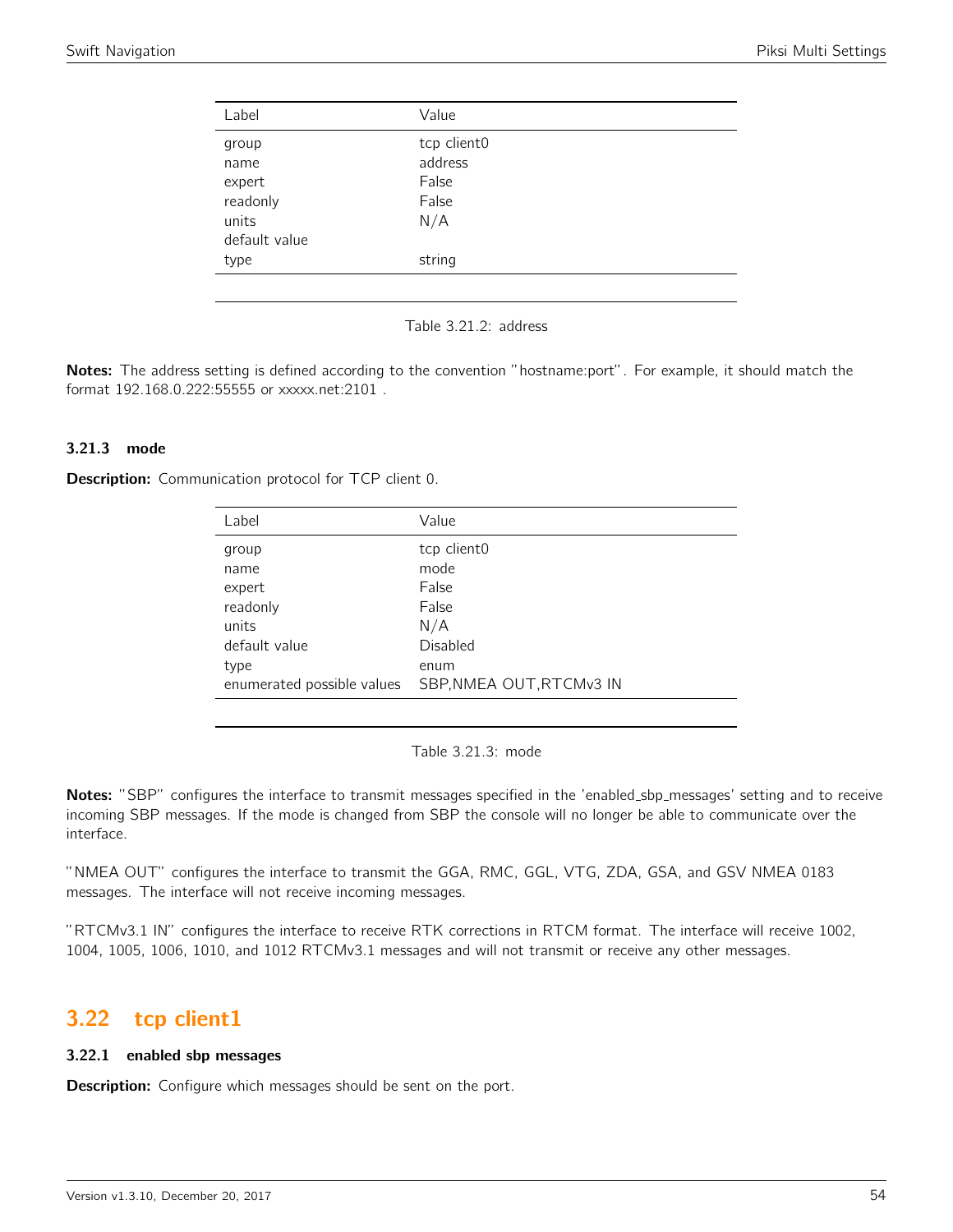| Label         | Value                            |
|---------------|----------------------------------|
| group         | tcp client1                      |
| name          | enabled sbp messages             |
| expert        | False                            |
| readonly      | False                            |
| units         | N/A                              |
| default value | blank - all messages are enabled |
| type          | string                           |
|               |                                  |



Notes: The enabled sbp messages settings is a list of message types and rate divisors that will be sent out of the interface. If left blank, all messages will be sent. If not blank, a comma separated list of SBP message IDs in base 10 integer format should be provided. Optionally, a divisor can be specified after the / character for each id. For example, an entry of 3456/10 would provide message with ID 3456 at 1/10th the normal rate. For Ethernet, the default value is optimal for logging and communication with the console.

## 3.22.2 address

Description: IP address and port for TCP client 1 to connect to.

| Label         | Value       |
|---------------|-------------|
| group         | tcp client1 |
| name          | address     |
| expert        | False       |
| readonly      | False       |
| units         | N/A         |
| default value |             |
| type          | string      |
|               |             |

Table 3.22.2: address

Notes: The address setting is defined according to the convention "hostname:port". For example, it should match the format 192.168.0.222:55555 or xxxxx.net:2101 .

#### 3.22.3 mode

**Description:** Communication protocol for TCP client 1.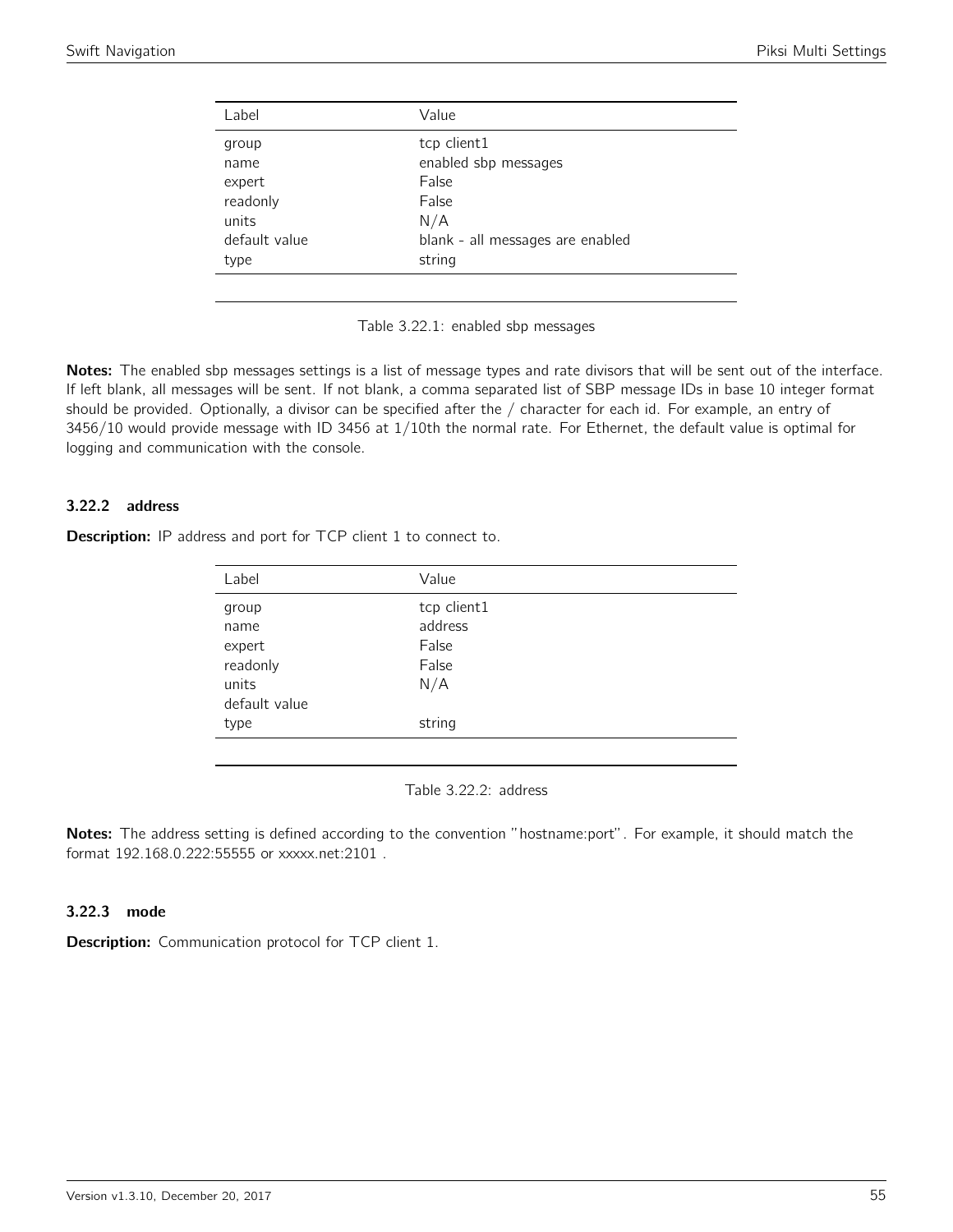| Label                      | Value                    |
|----------------------------|--------------------------|
| group                      | tcp client1              |
| name                       | mode                     |
| expert                     | False                    |
| readonly                   | False                    |
| units                      | N/A                      |
| default value              | <b>Disabled</b>          |
| type                       | enum                     |
| enumerated possible values | SBP, NMEA OUT, RTCMv3 IN |
|                            |                          |

|  | Table 3.22.3: mode |  |
|--|--------------------|--|
|--|--------------------|--|

Notes: "SBP" configures the interface to transmit messages specified in the 'enabled\_sbp\_messages' setting and to receive incoming SBP messages. If the mode is changed from SBP the console will no longer be able to communicate over the interface.

"NMEA OUT" configures the interface to transmit the GGA, RMC, GGL, VTG, ZDA, GSA, and GSV NMEA 0183 messages. The interface will not receive incoming messages.

"RTCMv3.1 IN" configures the interface to receive RTK corrections in RTCM format. The interface will receive 1002, 1004, 1005, 1006, 1010, and 1012 RTCMv3.1 messages and will not transmit or receive any other messages.

## 3.23 tcp server0

#### 3.23.1 enabled sbp messages

**Description:** Configure which messages should be sent on the port.

| Label         | Value                            |
|---------------|----------------------------------|
| group         | tcp server0                      |
| name          | enabled sbp messages             |
| expert        | False                            |
| readonly      | False                            |
| units         | N/A                              |
| default value | blank - all messages are enabled |
| type          | string                           |
|               |                                  |

Table 3.23.1: enabled sbp messages

Notes: The enabled sbp messages settings is a list of message types and rate divisors that will be sent out of the interface. If left blank, all messages will be sent. If not blank, a comma separated list of SBP message IDs in base 10 integer format should be provided. Optionally, a divisor can be specified after the / character for each id. For example, an entry of 3456/10 would provide message with ID 3456 at 1/10th the normal rate. For Ethernet, the default value is optimal for logging and communication with the console.

## 3.23.2 port

Description: Port for TCP server 0.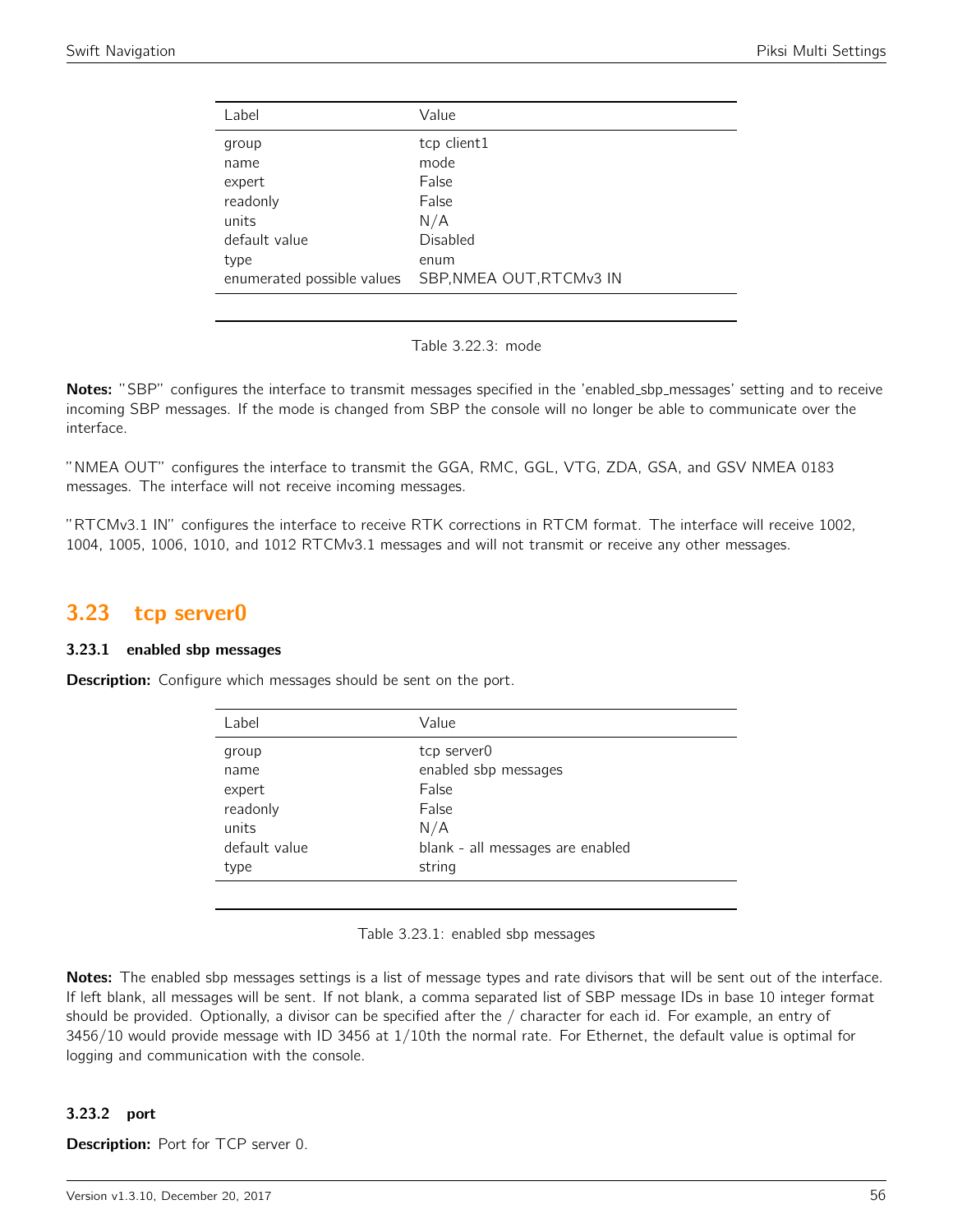| Label         | Value       |
|---------------|-------------|
| group         | tcp server0 |
| name          | port        |
| expert        | False       |
| readonly      | False       |
| units         | N/A         |
| default value | 55555       |
| type          | integer     |

Table 3.23.2: port

#### Notes: None

## 3.23.3 mode

Description: Communication protocol for TCP server 0.

| Label                      | Value                       |
|----------------------------|-----------------------------|
| group                      | tcp server0                 |
| name                       | mode                        |
| expert                     | False                       |
| readonly                   | False                       |
| units                      | N/A                         |
| default value              | SBP (Swift Binary Protocol) |
| type                       | enum                        |
| enumerated possible values | SBP, NMEA OUT, RTCMv3 IN    |
|                            |                             |

Table 3.23.3: mode

Notes: "SBP" configures the interface to transmit messages specified in the 'enabled\_sbp\_messages' setting and to receive incoming SBP messages. If the mode is changed from SBP the console will no longer be able to communicate over the interface.

"NMEA OUT" configures the interface to transmit the GGA, RMC, GGL, VTG, ZDA, GSA, and GSV NMEA 0183 messages. The interface will not receive incoming messages.

"RTCMv3.1 IN" configures the interface to receive RTK corrections in RTCM format. The interface will receive 1002, 1004, 1005, 1006, 1010, and 1012 RTCMv3.1 messages and will not transmit or receive any other messages.

## 3.24 tcp server1

#### 3.24.1 enabled sbp messages

**Description:** Configure which messages should be sent on the port.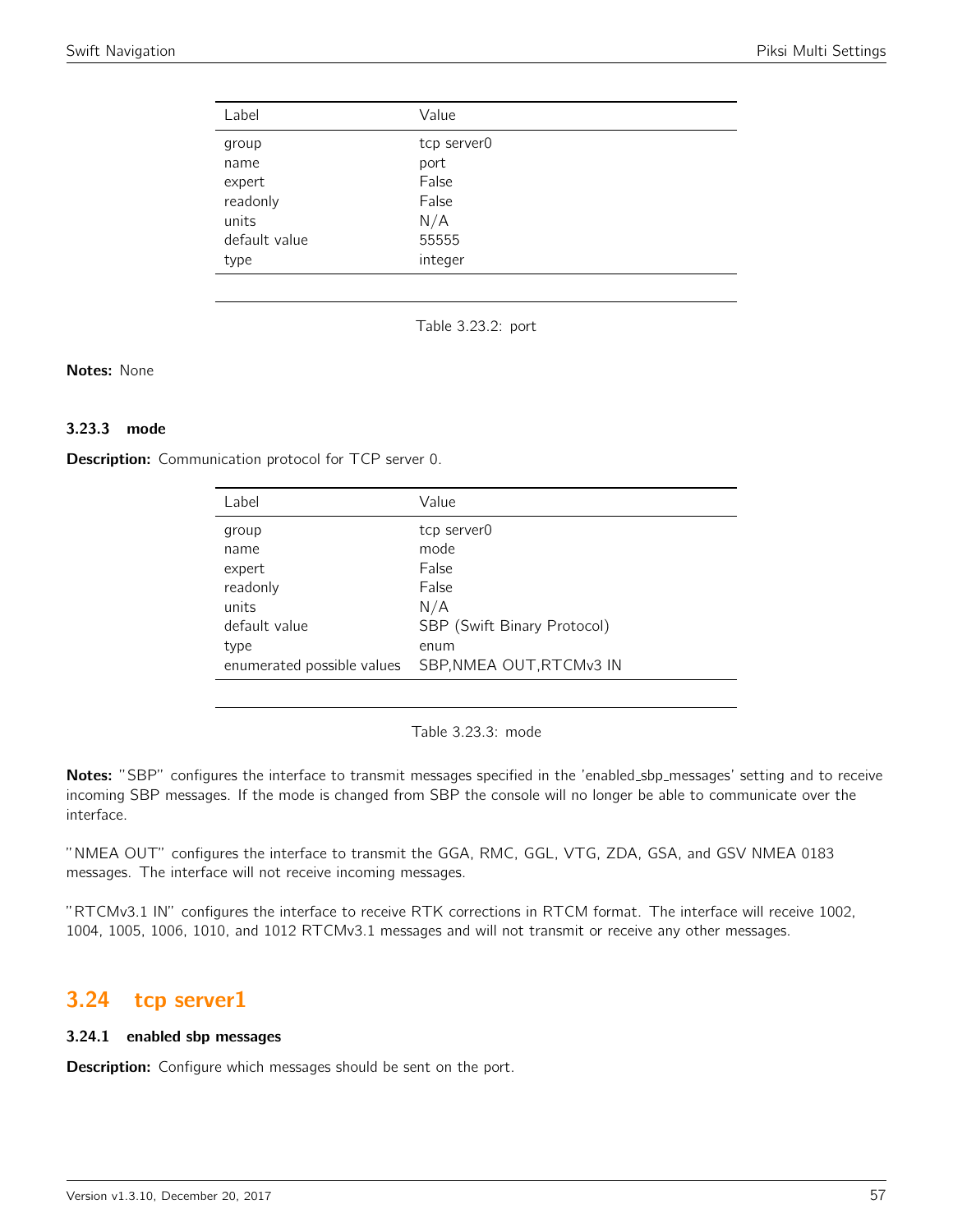| Label         | Value                            |
|---------------|----------------------------------|
| group         | tcp server1                      |
| name          | enabled sbp messages             |
| expert        | False                            |
| readonly      | False                            |
| units         | N/A                              |
| default value | blank - all messages are enabled |
| type          | string                           |
|               |                                  |



Notes: The enabled sbp messages settings is a list of message types and rate divisors that will be sent out of the interface. If left blank, all messages will be sent. If not blank, a comma separated list of SBP message IDs in base 10 integer format should be provided. Optionally, a divisor can be specified after the / character for each id. For example, an entry of 3456/10 would provide message with ID 3456 at 1/10th the normal rate. For Ethernet, the default value is optimal for logging and communication with the console.

#### 3.24.2 port

#### Description: Port for TCP server 1.

| Label         | Value       |
|---------------|-------------|
| group         | tcp server1 |
| name          | port        |
| expert        | False       |
| readonly      | False       |
| units         | N/A         |
| default value | 55556       |
| type          | integer     |
|               |             |

Table 3.24.2: port

### Notes: None

### 3.24.3 mode

**Description:** Communication protocol for TCP server 1.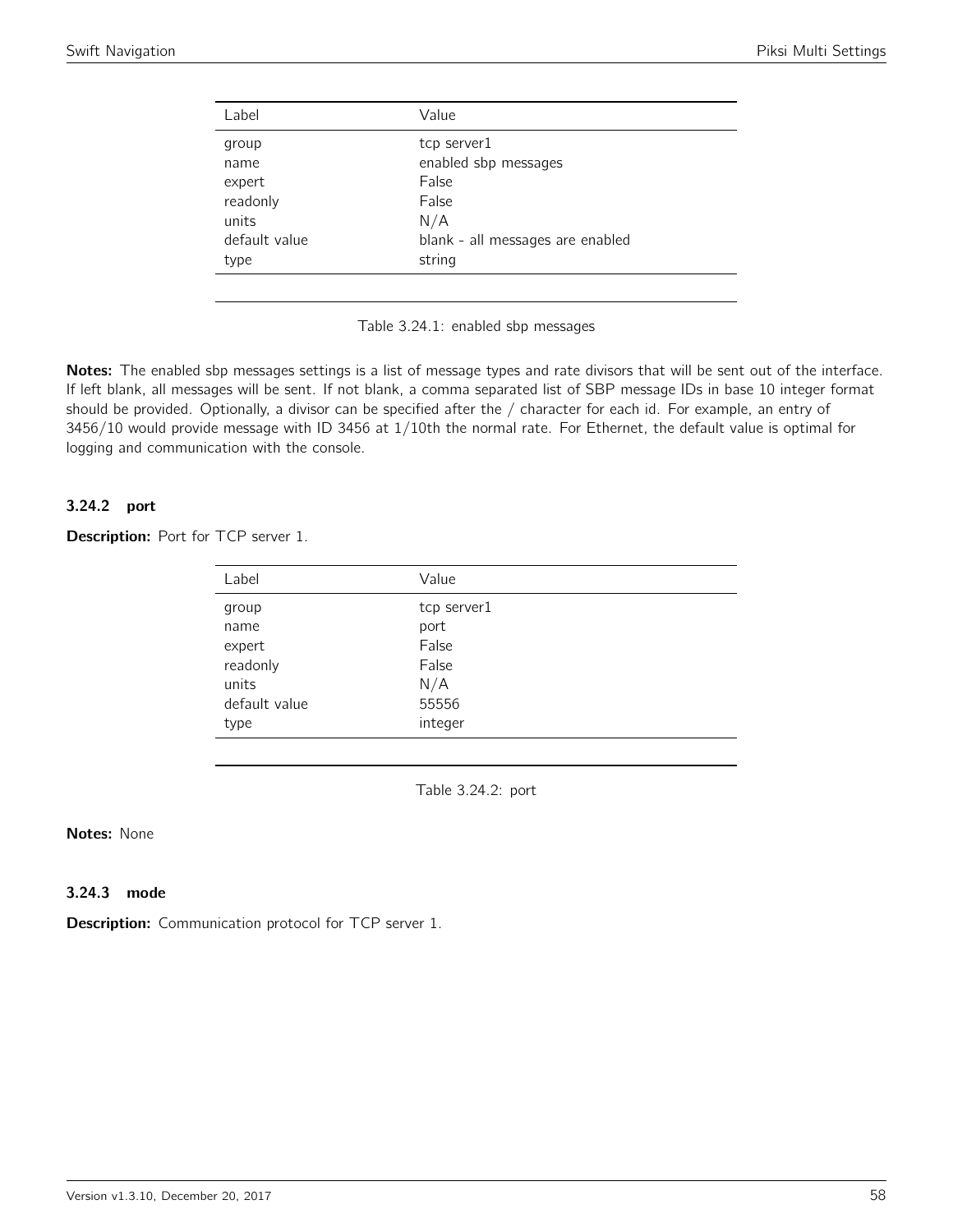| Label                                        | Value                                        |
|----------------------------------------------|----------------------------------------------|
| group<br>name<br>expert<br>readonly<br>units | tcp server1<br>mode<br>False<br>False<br>N/A |
| default value<br>type                        | SBP (Swift Binary Protocol)<br>enum          |
| enumerated possible values                   | SBP, NMEA OUT, RTCMv3 IN                     |
|                                              |                                              |

Table 3.24.3: mode

Notes: "SBP" configures the interface to transmit messages specified in the 'enabled\_sbp\_messages' setting and to receive incoming SBP messages. If the mode is changed from SBP the console will no longer be able to communicate over the interface.

"NMEA OUT" configures the interface to transmit the GGA, RMC, GGL, VTG, ZDA, GSA, and GSV NMEA 0183 messages. The interface will not receive incoming messages.

"RTCMv3.1 IN" configures the interface to receive RTK corrections in RTCM format. The interface will receive 1002, 1004, 1005, 1006, 1010, and 1012 RTCMv3.1 messages and will not transmit or receive any other messages.

## 3.25 track

## 3.25.1 send trk detailed

**Description:** send detailed tracking state message.

| Label         | Value             |
|---------------|-------------------|
| group         | track             |
| name          | send trk detailed |
| expert        | True              |
| readonly      | False             |
| default value | False             |
| type          | boolean           |

Table 3.25.1: send trk detailed

Notes: None

#### 3.25.2 max pll integration time ms

**Description:** Controls maximum possible integration time for a measurement.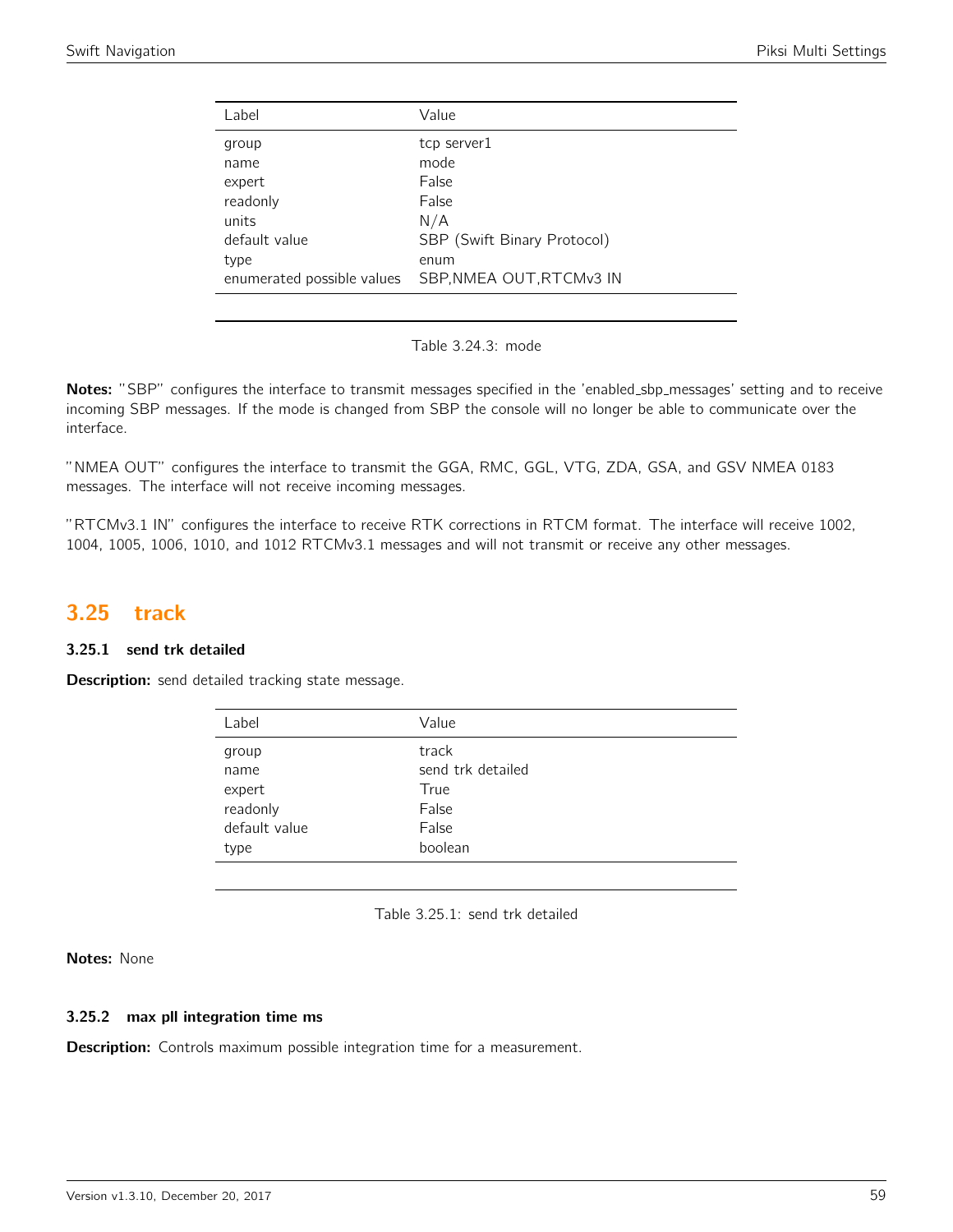| Value                       |
|-----------------------------|
| track                       |
| max pll integration time ms |
| True                        |
| False                       |
| N/A                         |
| 20                          |
| integer                     |
| None                        |
|                             |

Table 3.25.2: max pll integration time ms

Notes: This can be used to configure the sensitivity and dynamic tracking modes permitted to be used by receiver. Lower values provide lower sensitivity and noisier phase measurements but better performance in dynamic conditions.

#### 3.25.3 iq output mask

**Description:** Output raw I/Q correlations.

| Label                      | Value          |
|----------------------------|----------------|
| group                      | track          |
| name                       | iq output mask |
| expert                     | True           |
| readonly                   | False          |
| units                      | N/A            |
| default value              | None           |
| type                       | integer        |
| enumerated possible values | None           |

Table 3.25.3: iq output mask

Notes: Bitmask of channel IDs (not PRNs)

#### 3.25.4 elevation mask

Description: Tracking elevation mask.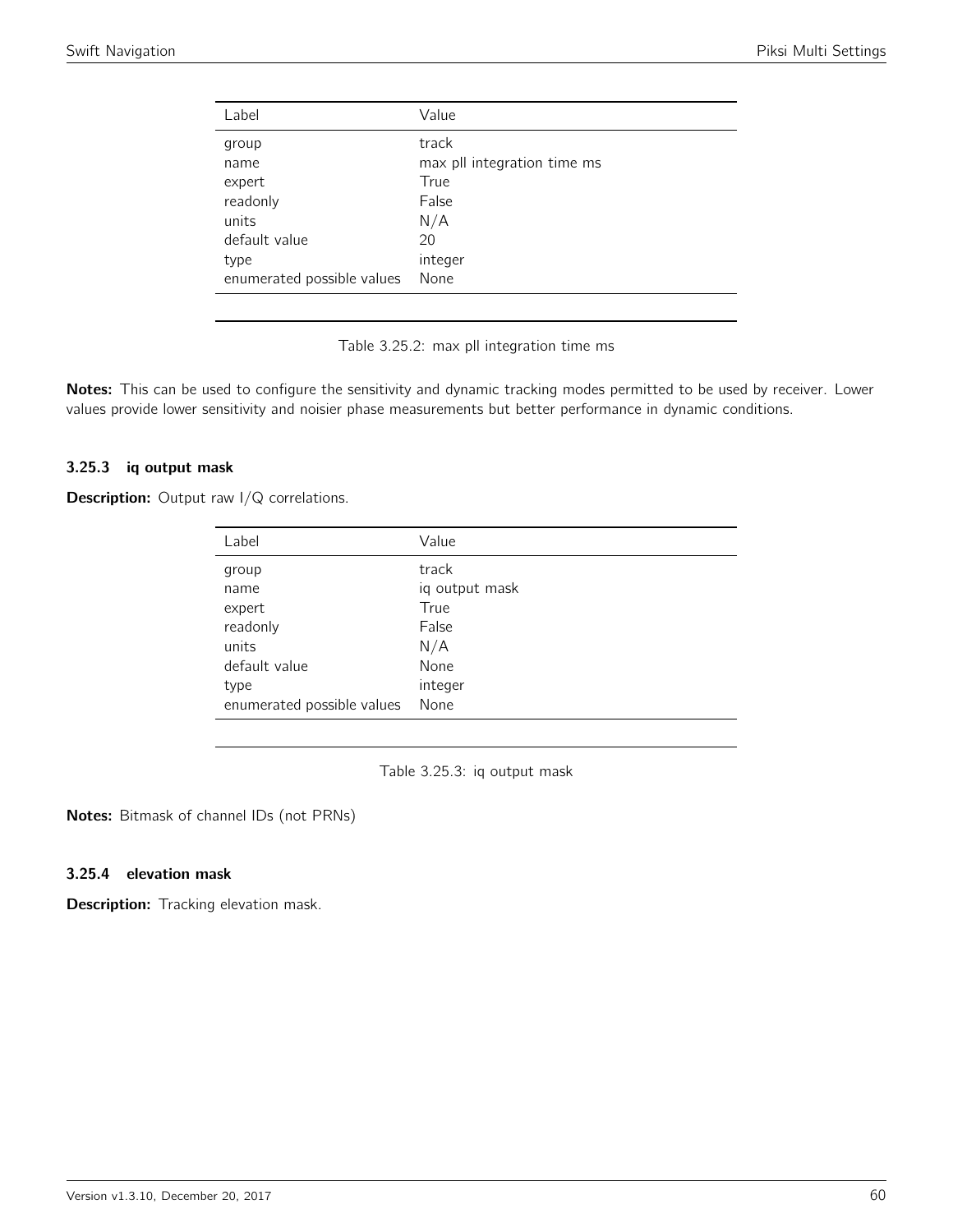| Label                      | Value          |
|----------------------------|----------------|
| group                      | track          |
| name                       | elevation mask |
| expert                     | True           |
| readonly                   | False          |
| units                      | degrees        |
| default value              | 0              |
| type                       | float          |
| enumerated possible values | None           |

Table 3.25.4: elevation mask

Notes: Satellites must be above the horizon by at least this angle before they will be tracked.

# 3.26 uart0

#### 3.26.1 enabled sbp messages

**Description:** Configure which messages should be sent on the port.

| Label         | Value                |
|---------------|----------------------|
| group         | uart0                |
| name          | enabled sbp messages |
| expert        | False                |
| readonly      | False                |
| units         | N/A                  |
| default value | 72, 74, 65535        |
| type          | string               |

Table 3.26.1: enabled sbp messages

Notes: The enabled sbp messages settings is a list of message types and rate divisors that will be sent out of the interface. If left blank, all messages will be sent. If not blank, a comma separated list of SBP message IDs in base 10 integer format should be provided. Optionally, a divisor can be specified after the / character for each id. For example, an entry of 3456/10 would provide message with ID 3456 at 1/10th the normal rate. For uart1, the default value is optimal for logging and communication with the console.

#### 3.26.2 mode

Description: Communication protocol for UART0.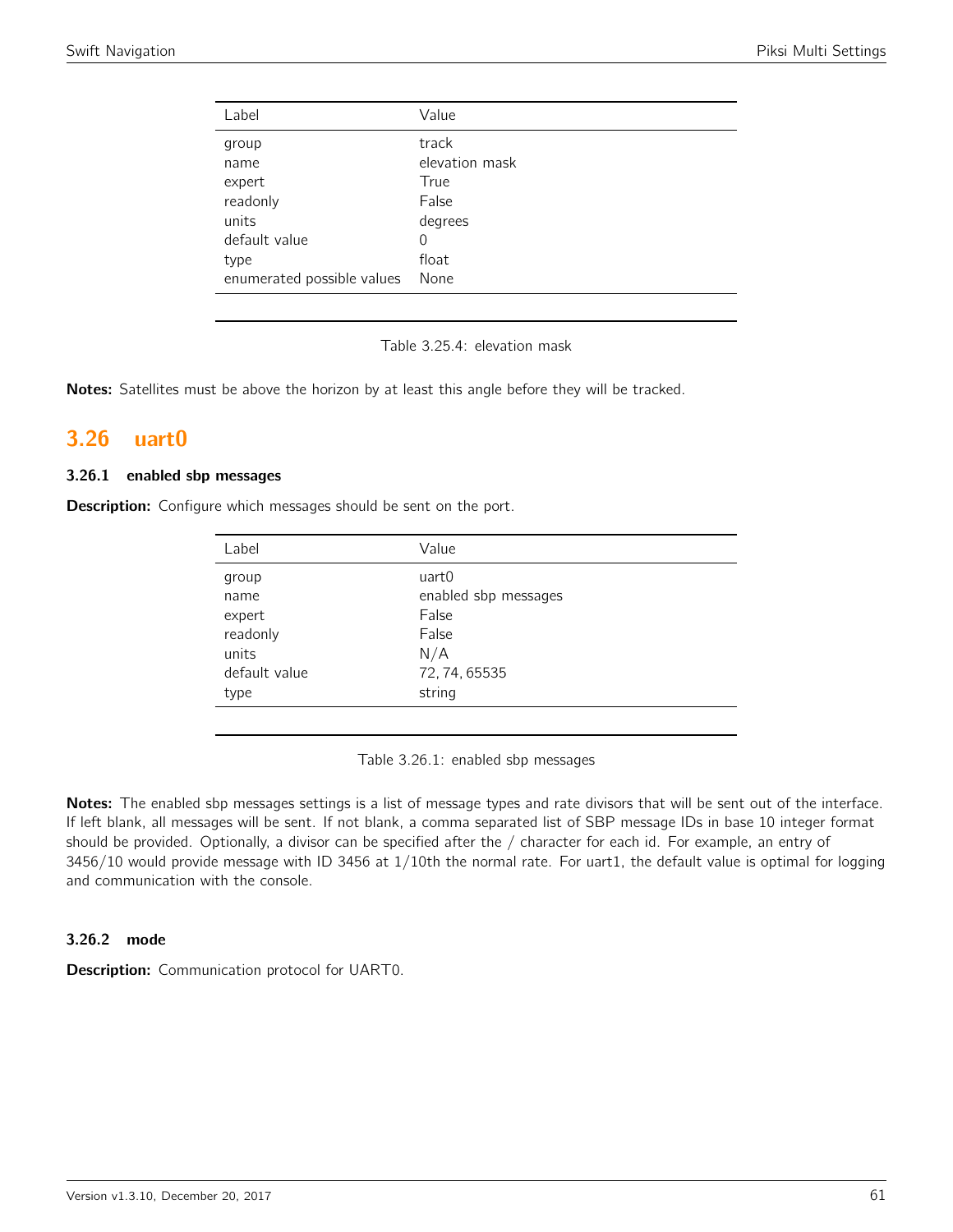| Label                      | Value                       |
|----------------------------|-----------------------------|
| group                      | uart0                       |
| name                       | mode                        |
| expert                     | False                       |
| readonly                   | False                       |
| units                      | N/A                         |
| default value              | SBP (Swift Binary Protocol) |
| type                       | enum                        |
| enumerated possible values | SBP, NMEA OUT, RTCMv3 IN    |
|                            |                             |

Table 3.26.2: mode

Notes: "SBP" configures the interface to transmit messages specified in the 'enabled\_sbp\_messages' setting and to receive incoming SBP messages. If the mode is changed from SBP the console will no longer be able to communicate over the interface.

"NMEA OUT" configures the interface to transmit the GGA, RMC, GGL, VTG, ZDA, GSA, and GSV NMEA 0183 messages. The interface will not receive incoming messages.

"RTCMv3.1 IN" configures the interface to receive RTK corrections in RTCM format. The interface will receive 1002, 1004, 1005, 1006, 1010, and 1012 RTCMv3.1 messages and will not transmit or receive any other messages.

#### 3.26.3 flow control

**Description:** Enable hardware flow control (RTS/CTS).

| Label                      | Value         |
|----------------------------|---------------|
| group                      | uart0         |
| name                       | flow control  |
| expert                     | False         |
| readonly                   | False         |
| units                      | NA.           |
| default value              | None          |
| type                       | boolean       |
| enumerated possible values | None, RTS/CTS |

Table 3.26.3: flow control

Notes: None

#### 3.26.4 baudrate

**Description:** The Baud rate for the UART 0.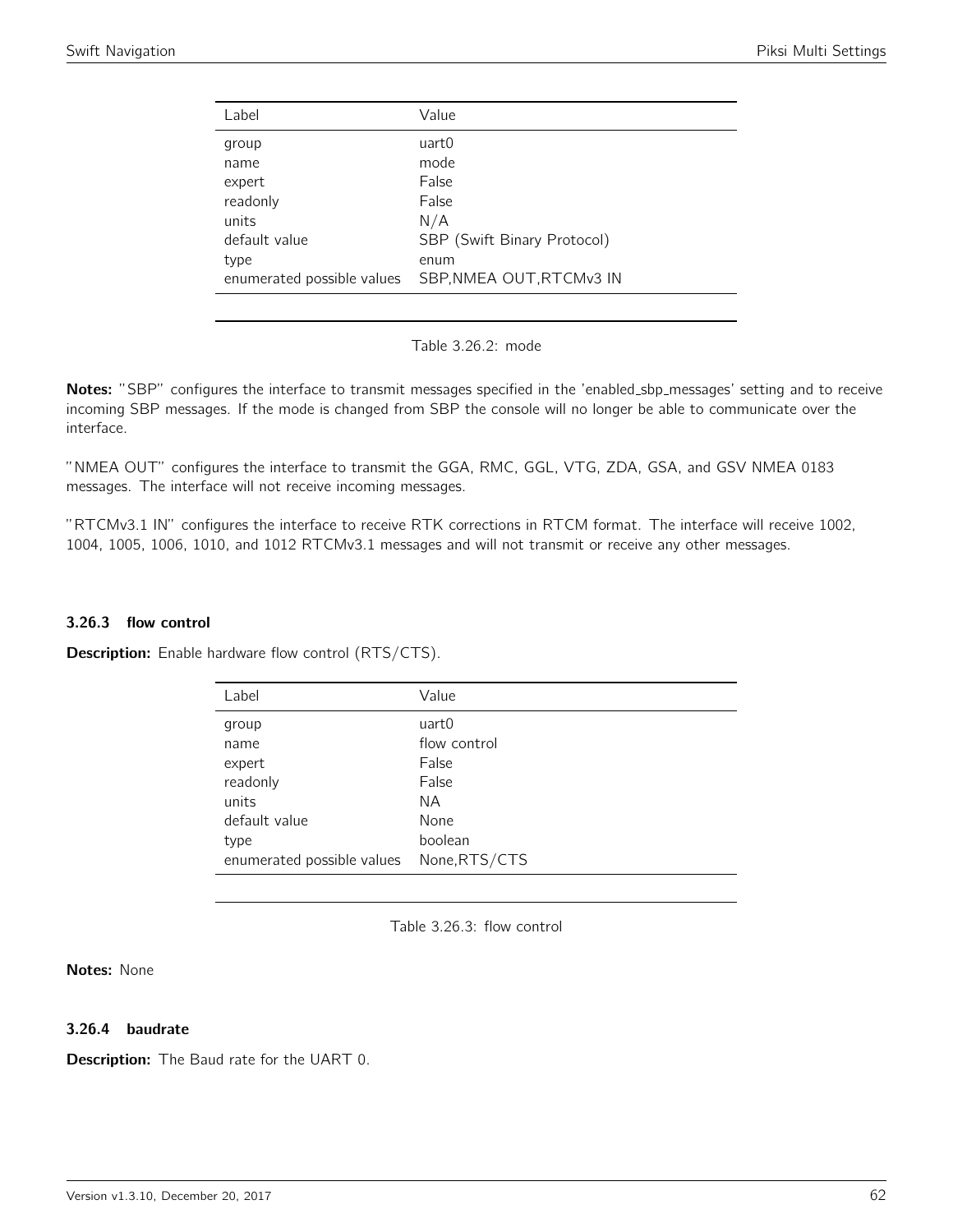| Label                      | Value    |
|----------------------------|----------|
| group                      | uart0    |
| name                       | baudrate |
| expert                     | False    |
| readonly                   | False    |
| units                      | bps      |
| default value              | 115200   |
| type                       | integer  |
| enumerated possible values | None     |

Table 3.26.4: baudrate

Notes: None

# 3.27 uart1

#### 3.27.1 enabled sbp messages

**Description:** Configure which messages should be sent on the port.

| Label         | Value                                                                                  |
|---------------|----------------------------------------------------------------------------------------|
| group         | uart1                                                                                  |
| name          | enabled sbp messages                                                                   |
| expert        | False                                                                                  |
| readonly      | False                                                                                  |
| units         | N/A                                                                                    |
| default value | 23, 29, 65, 72, 74, 80, 117, 134, 136, 144, 163, 165, 166, 167, 171, 181, 185, 187, 18 |
| type          | string                                                                                 |

Table 3.27.1: enabled sbp messages

Notes: The enabled sbp messages settings is a list of message types and rate divisors that will be sent out of the interface. If left blank, all messages will be sent. If not blank, a comma separated list of SBP message IDs in base 10 integer format should be provided. Optionally, a divisor can be specified after the / character for each id. For example, an entry of 3456/10 would provide message with ID 3456 at 1/10th the normal rate. For uart1, the default value is optimal for logging and communication with the console.

#### 3.27.2 mode

Description: Communication protocol for UART 1.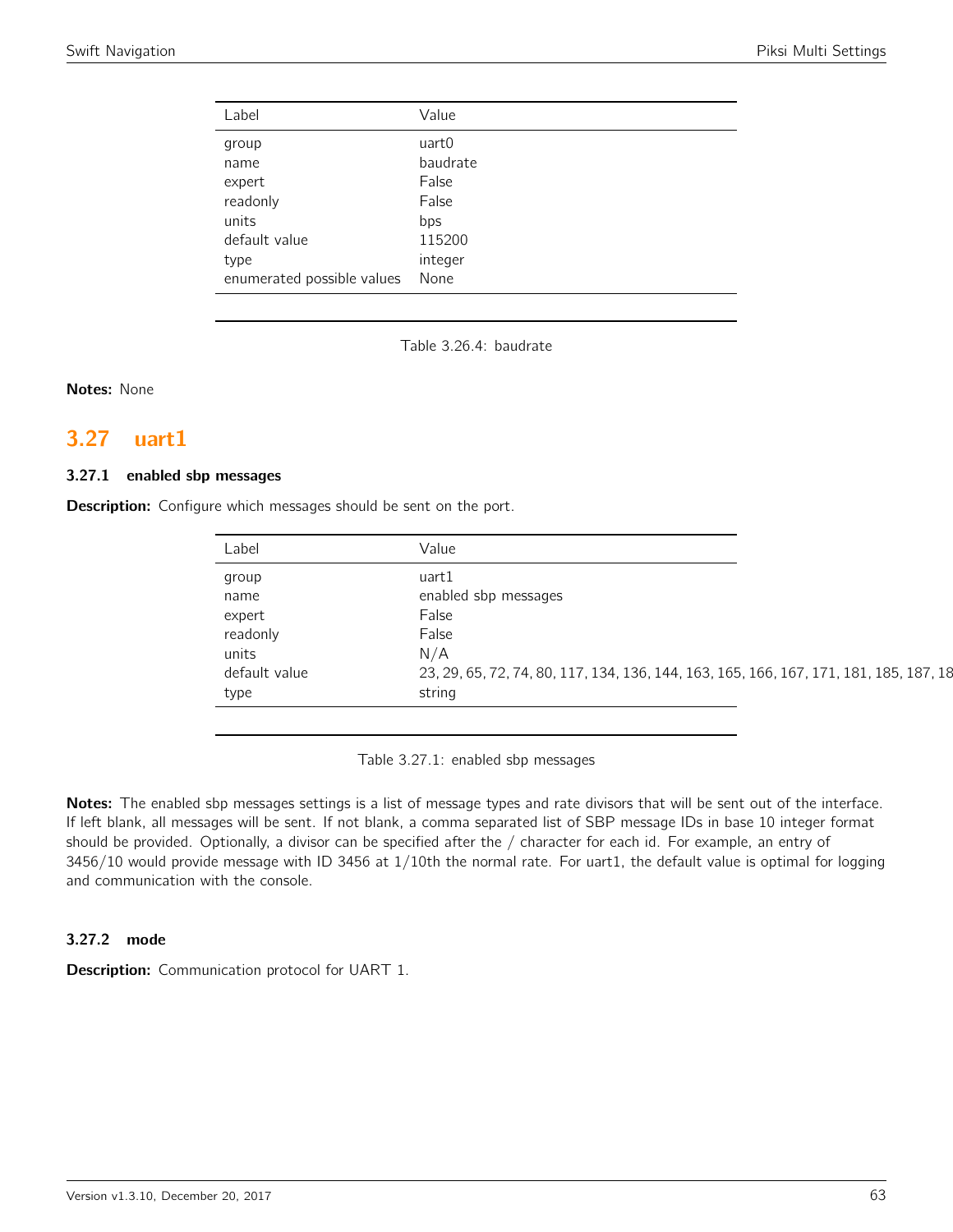| Label                      | Value                       |
|----------------------------|-----------------------------|
| group                      | uart1                       |
| name                       | mode                        |
| expert                     | False                       |
| readonly                   | False                       |
| units                      | N/A                         |
| default value              | SBP (Swift Binary Protocol) |
| type                       | enum                        |
| enumerated possible values | SBP, NMEA OUT, RTCMv3 IN    |
|                            |                             |

Notes: "SBP" configures the interface to transmit messages specified in the 'enabled\_sbp\_messages' setting and to receive incoming SBP messages. If the mode is changed from SBP the console will no longer be able to communicate over the interface.

"NMEA OUT" configures the interface to transmit the GGA, RMC, GGL, VTG, ZDA, GSA, and GSV NMEA 0183 messages. The interface will not receive incoming messages.

"RTCMv3.1 IN" configures the interface to receive RTK corrections in RTCM format. The interface will receive 1002, 1004, 1005, 1006, 1010, and 1012 RTCMv3.1 messages and will not transmit or receive any other messages.

#### 3.27.3 flow control

Description: Enable hardware flow control (RTS/CTS).

| Label                                    | Value        |
|------------------------------------------|--------------|
| group                                    | uart1        |
| name                                     | flow control |
| expert                                   | False        |
| readonly                                 | False        |
| units                                    | ΝA           |
| default value                            | None         |
| type                                     | enum         |
| enumerated possible values None, RTS/CTS |              |

Table 3.27.3: flow control

Notes: None

#### 3.27.4 baudrate

**Description:** The Baud rate for the UART 1.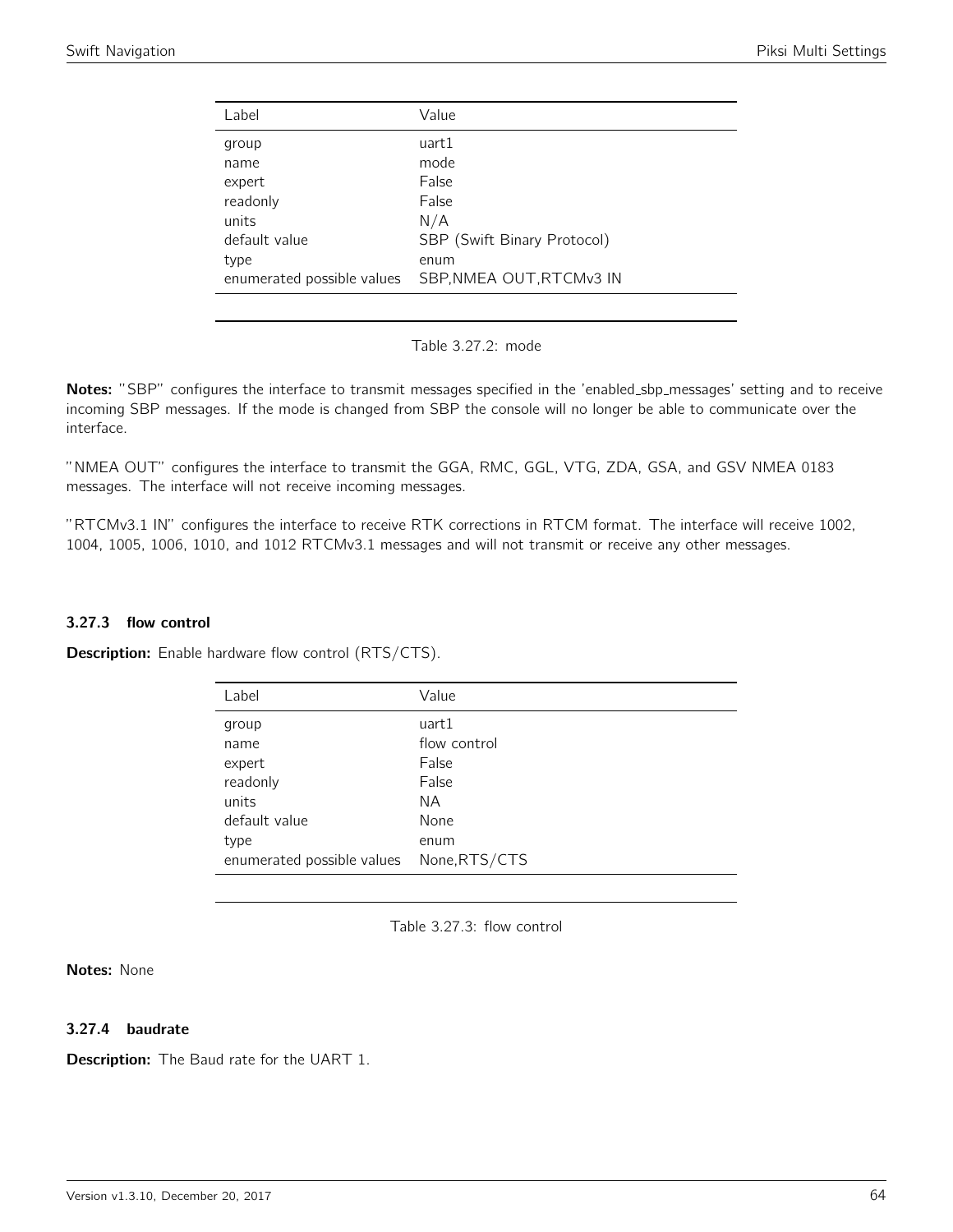| Label                      | Value    |
|----------------------------|----------|
| group                      | uart1    |
| name                       | baudrate |
| expert                     | False    |
| readonly                   | False    |
| units                      | bps      |
| default value              | 115200   |
| type                       | integer  |
| enumerated possible values | None     |

Table 3.27.4: baudrate

Notes: None

# 3.28 udp client0

#### 3.28.1 enabled sbp messages

**Description:** Configure which messages should be sent on the port.

| Label         | Value                            |
|---------------|----------------------------------|
| group         | udp client0                      |
| name          | enabled sbp messages             |
| expert        | False                            |
| readonly      | False                            |
| units         | N/A                              |
| default value | blank - all messages are enabled |
| type          | string                           |
|               |                                  |

Table 3.28.1: enabled sbp messages

Notes: The enabled sbp messages settings is a list of message types and rate divisors that will be sent out of the interface. If left blank, all messages will be sent. If not blank, a comma separated list of SBP message IDs in base 10 integer format should be provided. Optionally, a divisor can be specified after the / character for each id. For example, an entry of 3456/10 would provide message with ID 3456 at 1/10th the normal rate. For Ethernet, the default value is optimal for logging and communication with the console.

#### 3.28.2 address

Description: IP address for UDP client 0.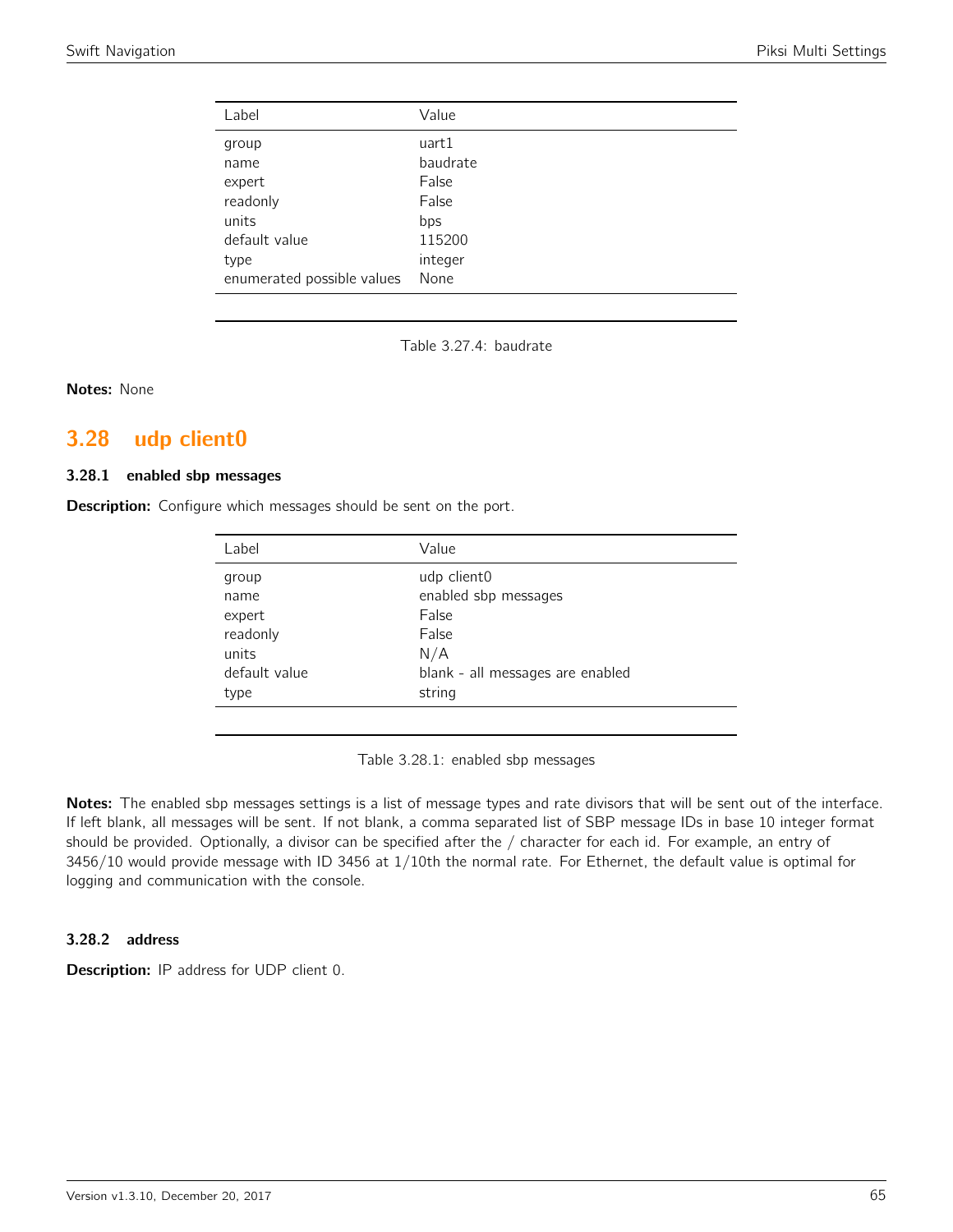| Label         | Value       |  |
|---------------|-------------|--|
| group         | udp client0 |  |
| name          | address     |  |
| expert        | False       |  |
| readonly      | False       |  |
| units         | N/A         |  |
| default value |             |  |
| type          | string      |  |
|               |             |  |

Table 3.28.2: address

Notes: The address setting is defined according to the convention "hostname:port". For example, it should match the format 192.168.0.222:55555 or xxxxx.net:2101 .

#### 3.28.3 mode

Description: Communication protocol for UDP client 0.

| Label                      | Value                    |
|----------------------------|--------------------------|
| group                      | udp client0              |
| name                       | mode                     |
| expert                     | False                    |
| readonly                   | False                    |
| units                      | N/A                      |
| default value              | Disabled                 |
| type                       | enum                     |
| enumerated possible values | SBP, NMEA OUT, RTCMv3 IN |
|                            |                          |

Table 3.28.3: mode

Notes: "SBP" configures the interface to transmit messages specified in the 'enabled\_sbp\_messages' setting and to receive incoming SBP messages. If the mode is changed from SBP the console will no longer be able to communicate over the interface.

"NMEA OUT" configures the interface to transmit the GGA, RMC, GGL, VTG, ZDA, GSA, and GSV NMEA 0183 messages. The interface will not receive incoming messages.

"RTCMv3.1 IN" configures the interface to receive RTK corrections in RTCM format. The interface will receive 1002, 1004, 1005, 1006, 1010, and 1012 RTCMv3.1 messages and will not transmit or receive any other messages.

## 3.29 udp client1

#### 3.29.1 enabled sbp messages

**Description:** Configure which messages should be sent on the port.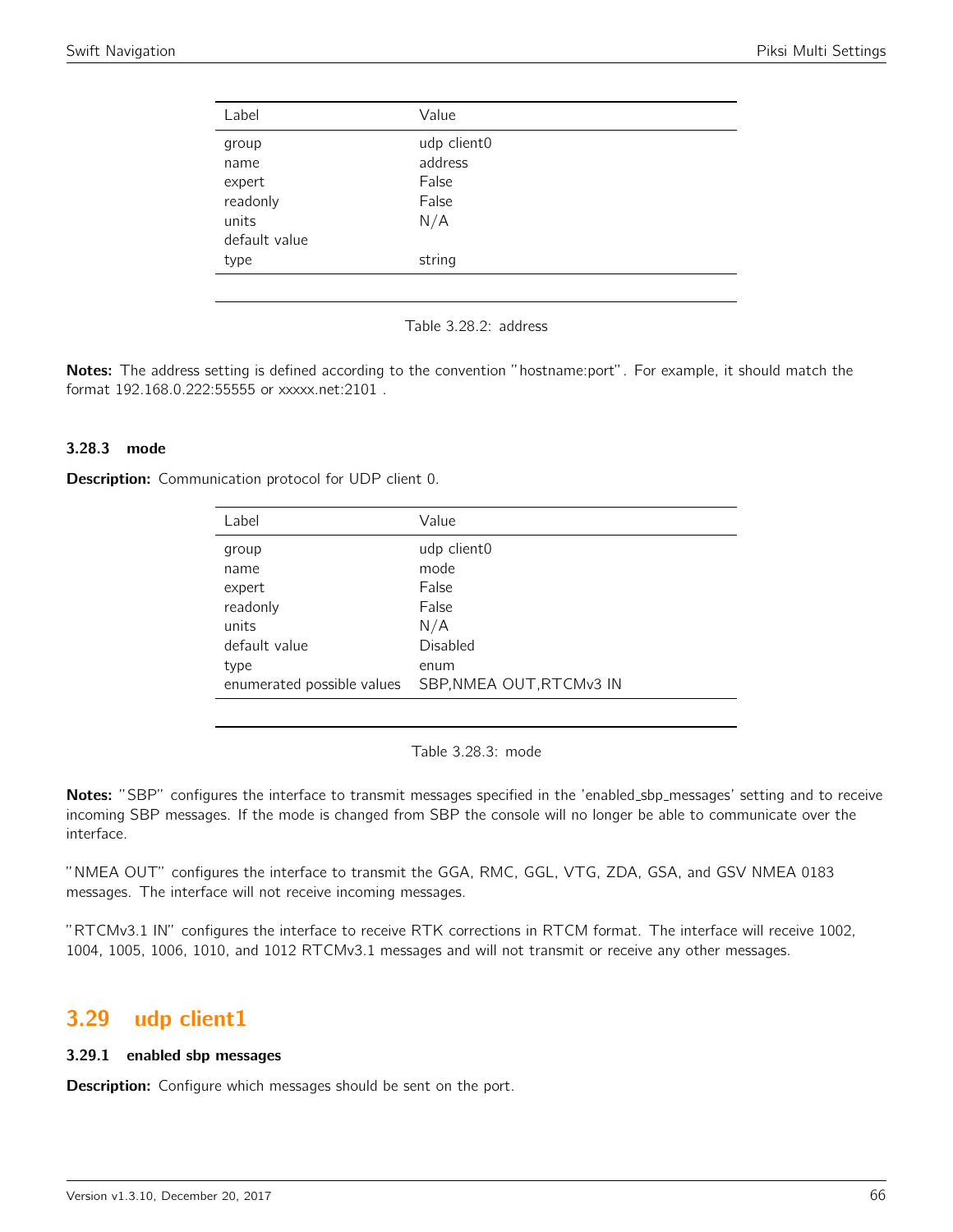| Label         | Value                            |
|---------------|----------------------------------|
| group         | udp client1                      |
| name          | enabled sbp messages             |
| expert        | False                            |
| readonly      | False                            |
| units         | N/A                              |
| default value | blank - all messages are enabled |
| type          | string                           |
|               |                                  |



Notes: The enabled sbp messages settings is a list of message types and rate divisors that will be sent out of the interface. If left blank, all messages will be sent. If not blank, a comma separated list of SBP message IDs in base 10 integer format should be provided. Optionally, a divisor can be specified after the / character for each id. For example, an entry of 3456/10 would provide message with ID 3456 at 1/10th the normal rate. For Ethernet, the default value is optimal for logging and communication with the console.

### 3.29.2 address

| <b>Description:</b> IP address for UDP client 1. |  |  |  |  |  |  |
|--------------------------------------------------|--|--|--|--|--|--|
|--------------------------------------------------|--|--|--|--|--|--|

| Label         | Value       |
|---------------|-------------|
| group         | udp client1 |
| name          | address     |
| expert        | False       |
| readonly      | False       |
| units         | N/A         |
| default value |             |
| type          | string      |
|               |             |

Table 3.29.2: address

Notes: The address setting is defined according to the convention "hostname:port". For example, it should match the format 192.168.0.222:55555 or xxxxx.net:2101 .

#### 3.29.3 mode

**Description:** Communication protocol for UDP client 1.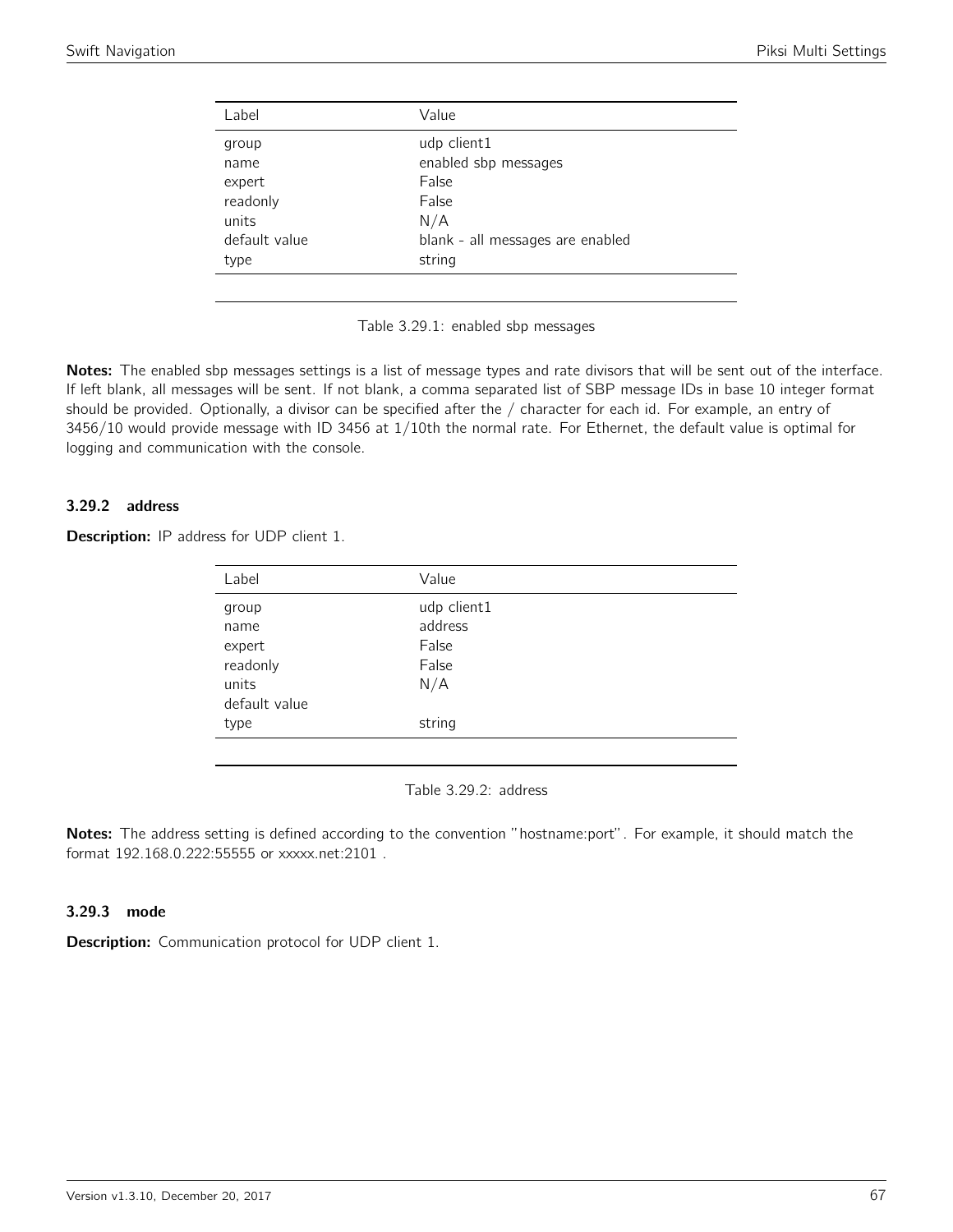| Label                      | Value                    |
|----------------------------|--------------------------|
| group                      | udp client1              |
| name                       | mode                     |
| expert                     | False                    |
| readonly                   | False                    |
| units                      | N/A                      |
| default value              | <b>Disabled</b>          |
| type                       | enum                     |
| enumerated possible values | SBP, NMEA OUT, RTCMv3 IN |
|                            |                          |

|  | Table 3.29.3: mode |  |
|--|--------------------|--|
|--|--------------------|--|

Notes: "SBP" configures the interface to transmit messages specified in the 'enabled\_sbp\_messages' setting and to receive incoming SBP messages. If the mode is changed from SBP the console will no longer be able to communicate over the interface.

"NMEA OUT" configures the interface to transmit the GGA, RMC, GGL, VTG, ZDA, GSA, and GSV NMEA 0183 messages. The interface will not receive incoming messages.

"RTCMv3.1 IN" configures the interface to receive RTK corrections in RTCM format. The interface will receive 1002, 1004, 1005, 1006, 1010, and 1012 RTCMv3.1 messages and will not transmit or receive any other messages.

## 3.30 udp server0

#### 3.30.1 enabled sbp messages

**Description:** Configure which messages should be sent on the port.

| Label         | Value                            |  |
|---------------|----------------------------------|--|
| group         | udp server0                      |  |
| name          | enabled sbp messages             |  |
| expert        | False                            |  |
| readonly      | False                            |  |
| units         | N/A                              |  |
| default value | blank - all messages are enabled |  |
| type          | string                           |  |
|               |                                  |  |

Table 3.30.1: enabled sbp messages

Notes: The enabled sbp messages settings is a list of message types and rate divisors that will be sent out of the interface. If left blank, all messages will be sent. If not blank, a comma separated list of SBP message IDs in base 10 integer format should be provided. Optionally, a divisor can be specified after the / character for each id. For example, an entry of 3456/10 would provide message with ID 3456 at 1/10th the normal rate. For Ethernet, the default value is optimal for logging and communication with the console.

## 3.30.2 port

Description: Port for UDP server 0.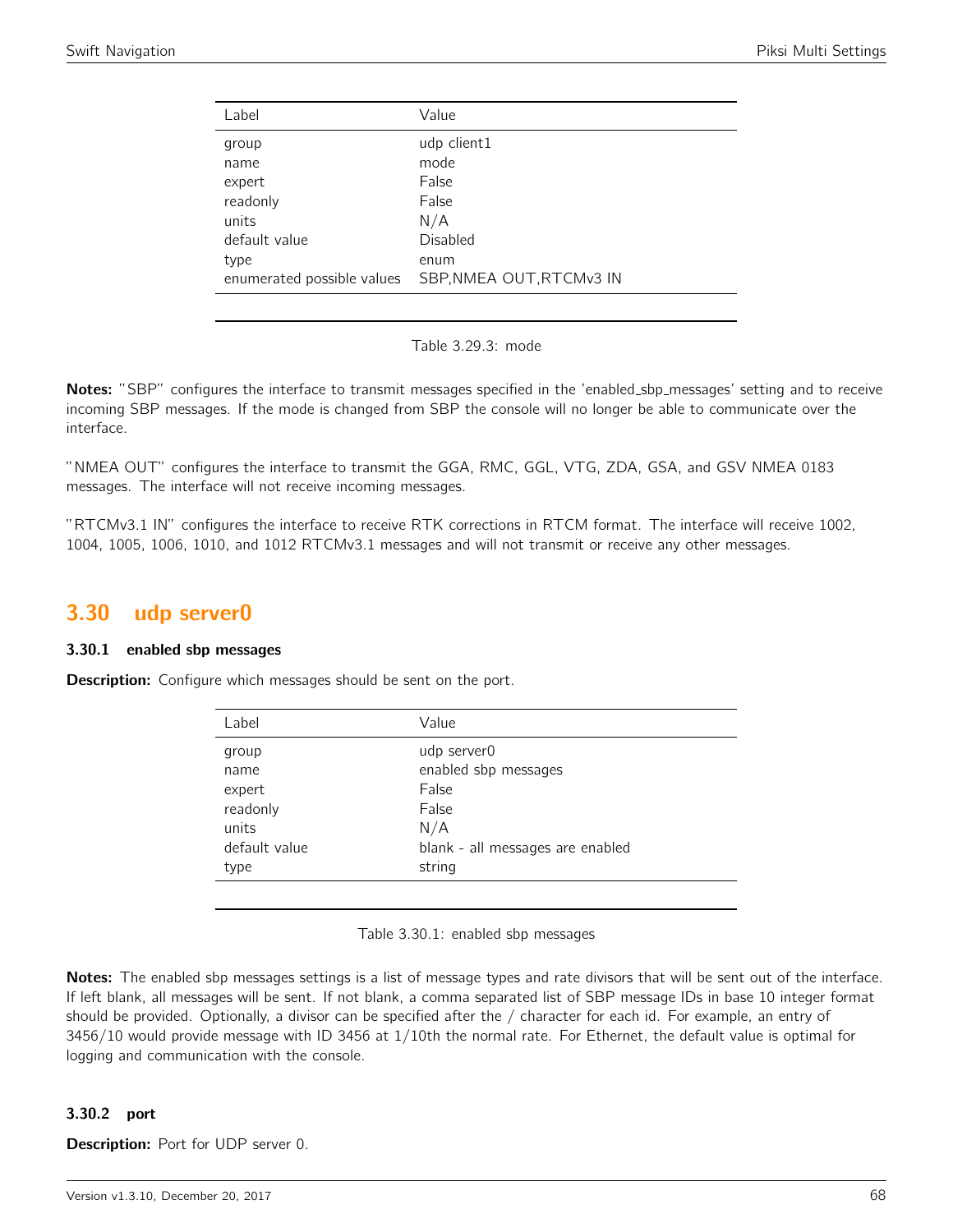| Label         | Value       |
|---------------|-------------|
| group         | udp server0 |
| name          | port        |
| expert        | False       |
| readonly      | False       |
| units         | N/A         |
| default value | 55557       |
| type          | integer     |

Table 3.30.2: port

#### Notes: None

## 3.30.3 mode

**Description:** Communication protocol for UDP server 0.

| Label         | Value                                                  |
|---------------|--------------------------------------------------------|
| group         | udp server0                                            |
| name          | mode                                                   |
| expert        | False                                                  |
| readonly      | False                                                  |
| units         | N/A                                                    |
| default value | SBP (Swift Binary Protocol)                            |
| type          | enum                                                   |
|               | enumerated possible values    SBP, NMEA OUT, RTCMv3 IN |
|               |                                                        |

Table 3.30.3: mode

Notes: "SBP" configures the interface to transmit messages specified in the 'enabled\_sbp\_messages' setting and to receive incoming SBP messages. If the mode is changed from SBP the console will no longer be able to communicate over the interface.

"NMEA OUT" configures the interface to transmit the GGA, RMC, GGL, VTG, ZDA, GSA, and GSV NMEA 0183 messages. The interface will not receive incoming messages.

"RTCMv3.1 IN" configures the interface to receive RTK corrections in RTCM format. The interface will receive 1002, 1004, 1005, 1006, 1010, and 1012 RTCMv3.1 messages and will not transmit or receive any other messages.

## 3.31 udp server1

#### 3.31.1 enabled sbp messages

**Description:** Configure which messages should be sent on the port.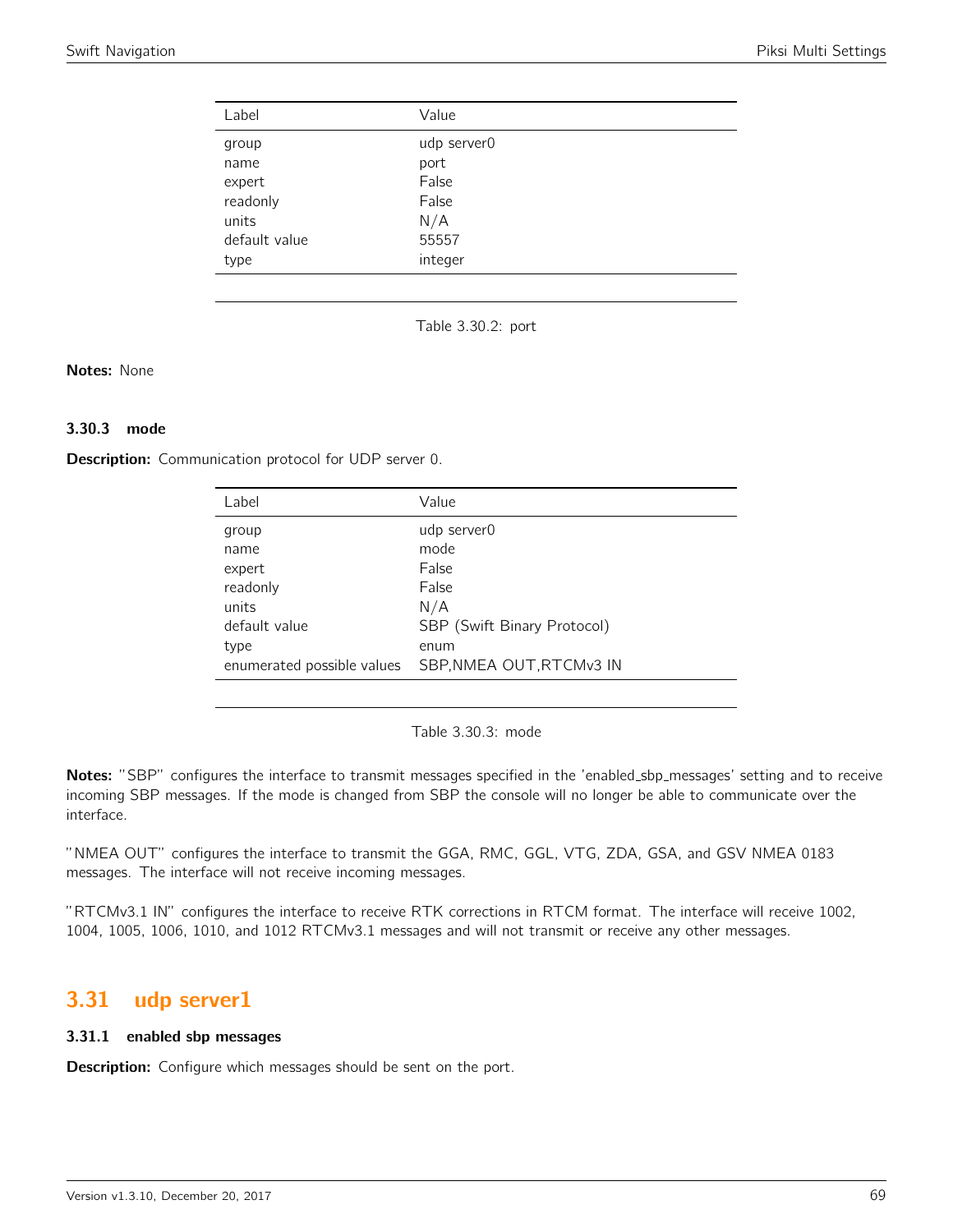| Label         | Value                            |
|---------------|----------------------------------|
| group         | udp server1                      |
| name          | enabled sbp messages             |
| expert        | False                            |
| readonly      | False                            |
| units         | N/A                              |
| default value | blank - all messages are enabled |
| type          | string                           |
|               |                                  |



Notes: The enabled sbp messages settings is a list of message types and rate divisors that will be sent out of the interface. If left blank, all messages will be sent. If not blank, a comma separated list of SBP message IDs in base 10 integer format should be provided. Optionally, a divisor can be specified after the / character for each id. For example, an entry of 3456/10 would provide message with ID 3456 at 1/10th the normal rate. For Ethernet, the default value is optimal for logging and communication with the console.

## 3.31.2 port

Description: Port for UDP server 1.

| Label         | Value       |
|---------------|-------------|
| group         | udp server1 |
| name          | port        |
| expert        | False       |
| readonly      | False       |
| units         | N/A         |
| default value | 55558       |
| type          | integer     |
|               |             |

Table 3.31.2: port

### Notes: None

### 3.31.3 mode

**Description:** Communication protocol for UDP server 1.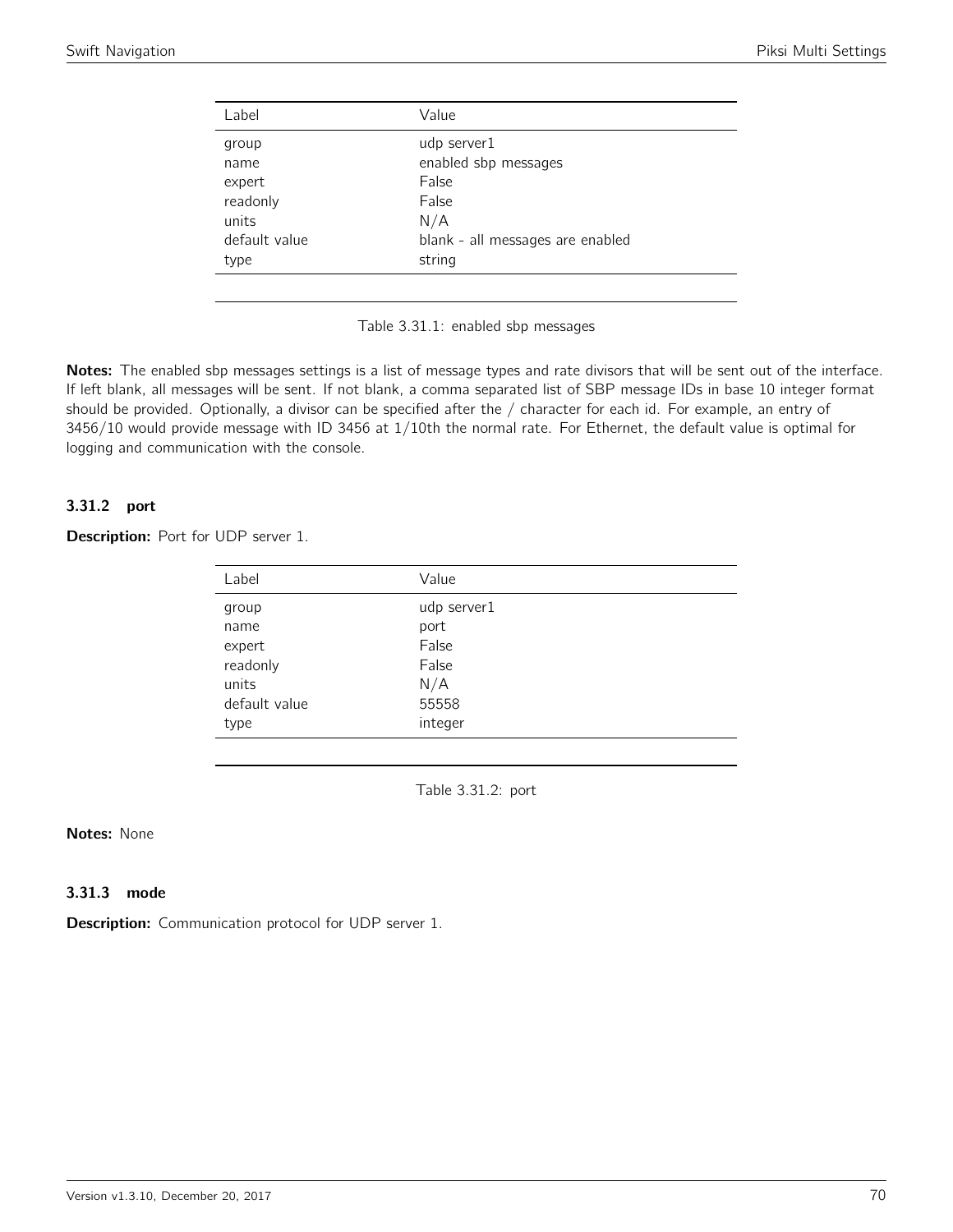| Label                              | Value                            |
|------------------------------------|----------------------------------|
| group<br>name                      | udp server1<br>mode              |
| expert                             | False                            |
| readonly<br>units                  | False<br>N/A                     |
| default value                      | SBP (Swift Binary Protocol)      |
| type<br>enumerated possible values | enum<br>SBP, NMEA OUT, RTCMv3 IN |
|                                    |                                  |

Table 3.31.3: mode

Notes: "SBP" configures the interface to transmit messages specified in the 'enabled\_sbp\_messages' setting and to receive incoming SBP messages. If the mode is changed from SBP the console will no longer be able to communicate over the interface.

"NMEA OUT" configures the interface to transmit the GGA, RMC, GGL, VTG, ZDA, GSA, and GSV NMEA 0183 messages. The interface will not receive incoming messages.

"RTCMv3.1 IN" configures the interface to receive RTK corrections in RTCM format. The interface will receive 1002, 1004, 1005, 1006, 1010, and 1012 RTCMv3.1 messages and will not transmit or receive any other messages.

## 3.32 usb0

#### 3.32.1 enabled sbp messages

**Description:** Configure which messages should be sent on the port.

| Label         | Value                            |
|---------------|----------------------------------|
| group         | usb <sub>0</sub>                 |
| name          | enabled sbp messages             |
| expert        | False                            |
| readonly      | False                            |
| units         | N/A                              |
| default value | blank - all messages are enabled |
| type          | string                           |
|               |                                  |

Table 3.32.1: enabled sbp messages

Notes: The enabled sbp messages settings is a list of message types and rate divisors that will be sent out of the interface. If left blank, all messages will be sent. If not blank, a comma separated list of SBP message IDs in base 10 integer format should be provided. Optionally, a divisor can be specified after the / character for each id. For example, an entry of 3456/10 would provide message with ID 3456 at 1/10th the normal rate. For uart1, the default value is optimal for logging and communication with the console.

#### 3.32.2 mode

**Description:** Communication protocol for USB0.